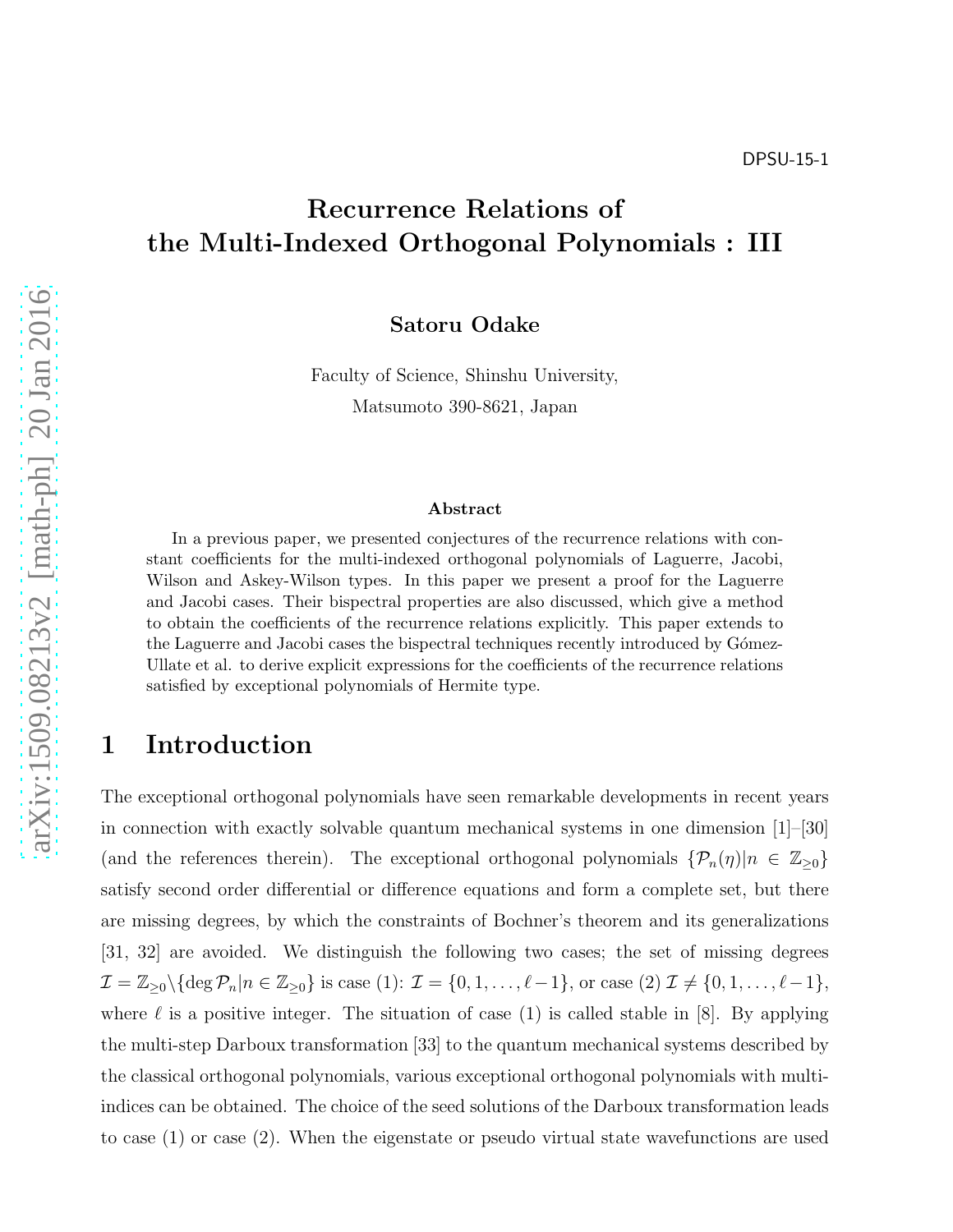as seed solutions, we obtain case (2) [17, 27]. When the virtual state wavefunctions are used as seed solutions, we obtain case (1) and call them multi-indexed orthogonal polynomials [11, 26, 25].

The ordinary orthogonal polynomials  $\{P_n(\eta) | n \in \mathbb{Z}_{\geq 0}, \deg P_n = n\}$  satisfy the three term recurrence relations, and conversely the polynomials satisfying the three term recurrence relations are orthogonal polynomials (Favard's theorem [32]). Since the exceptional orthogonal polynomials are not ordinary orthogonal polynomials, they do not satisfy the three term recurrence relations. Recurrence relations for exceptional polynomials were discussed by several authors [7, 34, 35, 36, 37, 38]. In our first paper [34], we showed that M-indexed orthogonal polynomials  $P_{\mathcal{D},n}(\eta)$  ( $\mathcal{D} = \{d_1, \ldots, d_M\}$ ) of Laguerre, Jacobi, Wilson and Askey-Wilson types satisfy  $3+2M$  term recurrence relations with variable dependent coefficients. In our second paper [38], we discussed recurrence relations with constant coefficients for the multi-indexed orthogonal polynomials of Laguerre, Jacobi, Wilson and Askey-Wilson types,  $X(\eta)P_{\mathcal{D},n}(\eta) = \sum^L$  $k=-L$  $r_{n,k}^{X,D}P_{\mathcal{D},n+k}(\eta)$ , and gave conjectures on the condition for the polynomial  $X(\eta)$ . Recently Gómez-Ullate, Kasman, Kuijlaars and Milson studied the exceptional Hermite polynomials with multi-indices and showed the recurrence relations with constant coefficients [39]. Their method can be applied to the Laguerre and Jacobi cases and we can prove the recurrence relations with constant coefficients for the multi-index Laguerre and Jacobi polynomials conjectured in [38]. This is the first motivation of the present paper.

The second motivation of the present paper is a study of the bispectral property [32, 40]:

$$
\widetilde{\mathcal{H}}_{\mathcal{D}}P_{\mathcal{D},n}(\eta) = \mathcal{E}_n P_{\mathcal{D},n}(\eta), \quad \Delta_{X,\mathcal{D}}P_{\mathcal{D},n}(\eta) = X(\eta)P_{\mathcal{D},n}(\eta), \tag{1.1}
$$

where  $\widetilde{\mathcal{H}}_{\mathcal{D}}$  is the second order differential operator of  $\eta$  and  $\Delta_{X,\mathcal{D}}$  is a certain shift operator of n. In [39] they also studied bispectral properties of the exceptional Hermite polynomials with multi-indices. Their key point is the anti-isomorphism ♭, which originates from 'bispectral Darboux transformation' [41]. We explain it briefly. The operators  $\partial_{\eta}$  and  $\eta$  act on the Hermite polynomial  $H_n(\eta)$  as  $\partial_\eta H_n(\eta) = 2nH_{n-1}(\eta)$  and  $\eta H_n(\eta) = \frac{1}{2}H_{n+1}(\eta) + nH_{n-1}(\eta)$ . By introducing the operators  $\Gamma = 2ne^{-\partial_n}$  and  $\Delta = \frac{1}{2}e^{\partial_n} + ne^{-\partial_n}$ , we have  $\partial_{\eta}H_n(\eta) =$  $\Gamma H_n(\eta)$  and  $\eta H_n(\eta) = \Delta H_n(\eta)$ . Since commutators among these operators are  $[\partial_\eta, \eta] = 1$ and  $[\Delta, \Gamma] = 1$  (and other commutators vanish), we have an algebra anti-isomorphism  $\nu$ :  $\mathbb{C}[\partial_\eta,\eta] \to \mathbb{C}[\Delta,\Gamma], \ \mathfrak{b}(\eta^i \partial_\eta^j) = \Gamma^j \Delta^i \ (i,j=0,1,\ldots).$  The exceptional Hermite polynomial  $P_{\mathcal{D},n}(\eta)$  and the original Hermite polynomial  $H_n(\eta)$  are related by the multi-step forward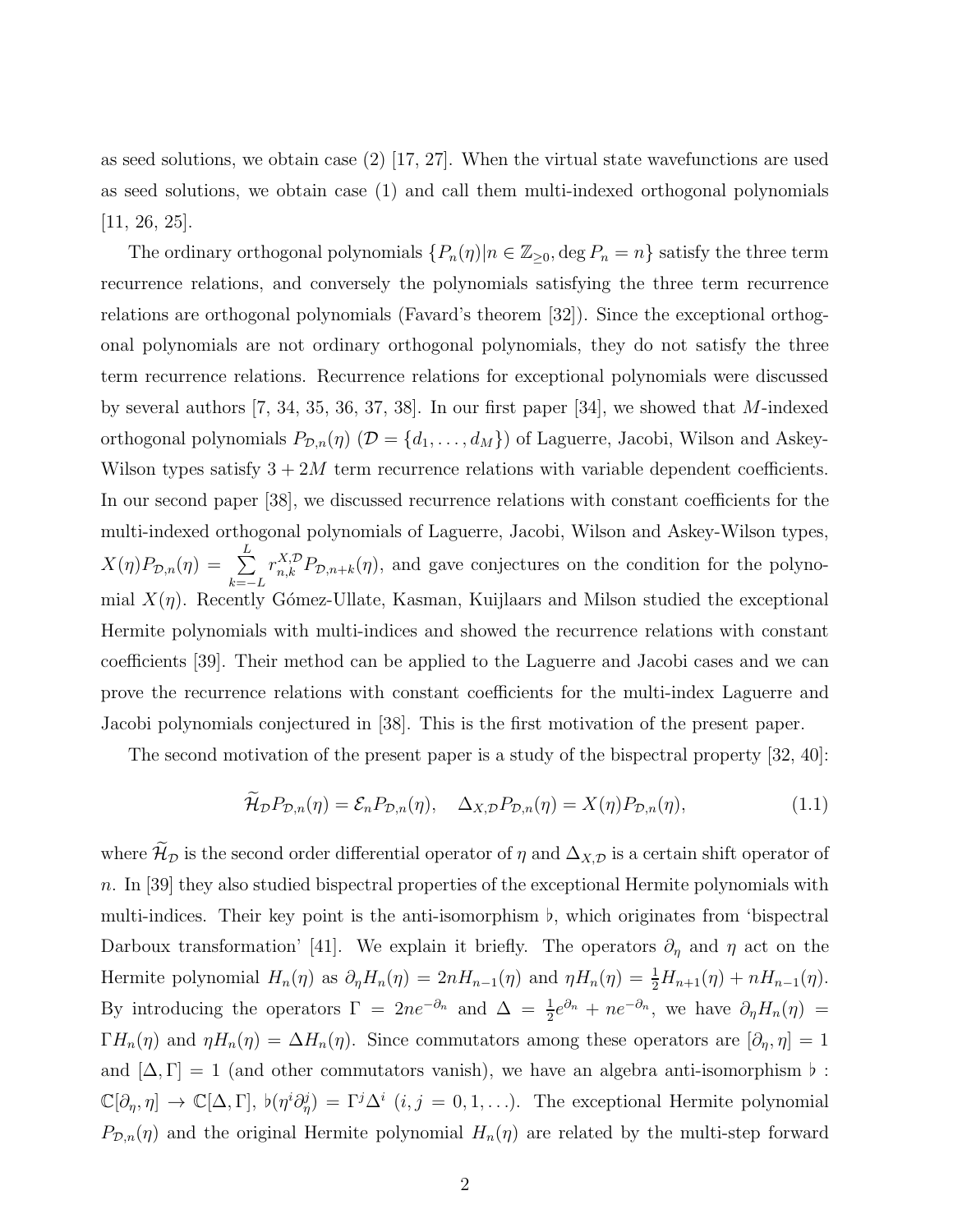and backward shift operators,  $\hat{\mathcal{F}}^{(\mathcal{D})}$  and  $\hat{\mathcal{B}}^{(\mathcal{D})}$  (These are our notation, see Appendix A.  $\hat{\mathcal{F}}^{(\mathcal{D})}$ ,  $\hat{\mathcal{B}}^{(\mathcal{D})}$  and  $\eta$  correspond to A, B and x in [39], respectively). They are differential operators of  $\eta$  ( $\hat{\mathcal{F}}^{(\mathcal{D})} \in \mathbb{C}[\partial_{\eta}, \eta], \hat{\mathcal{B}}^{(\mathcal{D})} \notin \mathbb{C}[\partial_{\eta}, \eta]$ ) and commute with  $\Delta$  and  $\Gamma$ . For an appropriate polynomial  $X(\eta)$  that gives recurrence relations with constant coefficients, the operator  $\Theta_{X,\mathcal{D}} = \hat{\mathcal{B}}^{(\mathcal{D})} \circ X(\eta) \circ \hat{\mathcal{F}}^{(\mathcal{D})}$  belongs to  $\mathbb{C}[\partial_{\eta}, \eta]$ . Then the operator  $\Delta_{X,\mathcal{D}} = \flat(\Theta_{X,\mathcal{D}}) \circ \pi_{\mathcal{D}}^{-1}(n)$ , where  $\pi_{\mathcal{D}}(n)$  is a certain function of n and  $f^{-1}$  means  $f^{-1}(x) = f(x)^{-1}$ , gives  $X(\eta)P_{\mathcal{D},n}(\eta) =$  $\Delta_{X,\mathcal{D}} P_{\mathcal{D},n}(\eta)$  (X and  $\Delta_{X,\mathcal{D}}$  correspond to f,  $\tilde{\Delta}_f$  in [39], respectively). To derive this result, the commutativity  $[\Delta_{X,D}, \hat{\mathcal{B}}^{(D)}] = 0$  is important. By using this result, we can obtain the coefficients  $r_{n,k}^{X,\mathcal{D}}$  explicitly.

This argument can be applied to the Laguerre and Jacobi cases but a slight modification is needed. The reason is that the Hermite polynomial  $H_n(\eta)$  has no parameter but the Laguerre  $L_n^{(\alpha)}(\eta)$  and Jacobi  $P_n^{(\alpha,\beta)}(\eta)$  polynomials have parameters ( $\alpha$  and  $\beta$ ). We explain this taking the Laguerre case as an example. The three term recurrence relations of the Laguerre polynomial  $L_n^{(\alpha)}(\eta)$  give  $\eta L_n^{(\alpha)}(\eta) = \Delta L_n^{(\alpha)}(\eta)$ ,  $\Delta = -(n+1)e^{\partial_n} + 2n + \alpha + 1 - (n+\alpha)e^{-\partial_n}$ . For differentiation, a well known formula is the forward shift relation  $\partial_{\eta}L^{(\alpha)}(\eta) = -L_{n-1}^{(\alpha+1)}$  $\binom{\alpha+1}{n-1}(\eta)$ and it may lead us to define  $\Gamma' = -e^{-\partial_n} e^{\partial_\alpha}$ . Their commutators are

$$
[\Delta, \Gamma'] = I', \quad [I', \Delta] = [I', \Gamma'] = 0, \quad I' = (1 - e^{-\partial_n})e^{\partial_\alpha}, \quad I'L_n^{(\alpha)}(\eta) = L_n^{(\alpha)}(\eta), \tag{1.2}
$$

and  $\Delta$ , Γ' and I' commute with  $\partial_{\eta}$  and  $\eta$ . However Γ' and I' do not commute with  $\alpha$ . Since the operator  $\hat{\mathcal{B}}^{(\mathcal{D})}$  contains the parameter  $\alpha$  as a coefficient of  $\partial_{\eta}^{k}$ , the commutativity  $[\Delta_{X,D}, \hat{\mathcal{B}}^{(D)}] = 0$  is lost. The operator  $\Gamma$  should contain *n*-shifts only. The expression of  $\Gamma$ becomes more complicated than the Hermite case. The important map ♭ can be defined but it is no longer anti-isomorphism. The details are given in the main text.

This paper is organized as follows. In section 2 we prove the conjecture of the recurrence relations with constant coefficients for the multi-indexed Laguerre and Jacobi polynomials. After recapitulating some fundamental formulas of the multi-indexed Laguerre and Jacobi polynomials in §2.1 and the conjecture in §2.2, a proof is given in §2.3. In section 3 we discuss the bispectral property of the multi-indexed Laguerre and Jacobi polynomials. After preparing some algebra and shift operators in §3.1, we define the map  $\flat$  for any ordinary orthogonal polynomials in continuous variable in  $\S 3.2$ . By using this map, the bispectral property, Theorem 2, is established in § 3.3. Examples for Theorem 2 are presented in § 3.4. The final section is for a summary and comments. In Appendix A we review the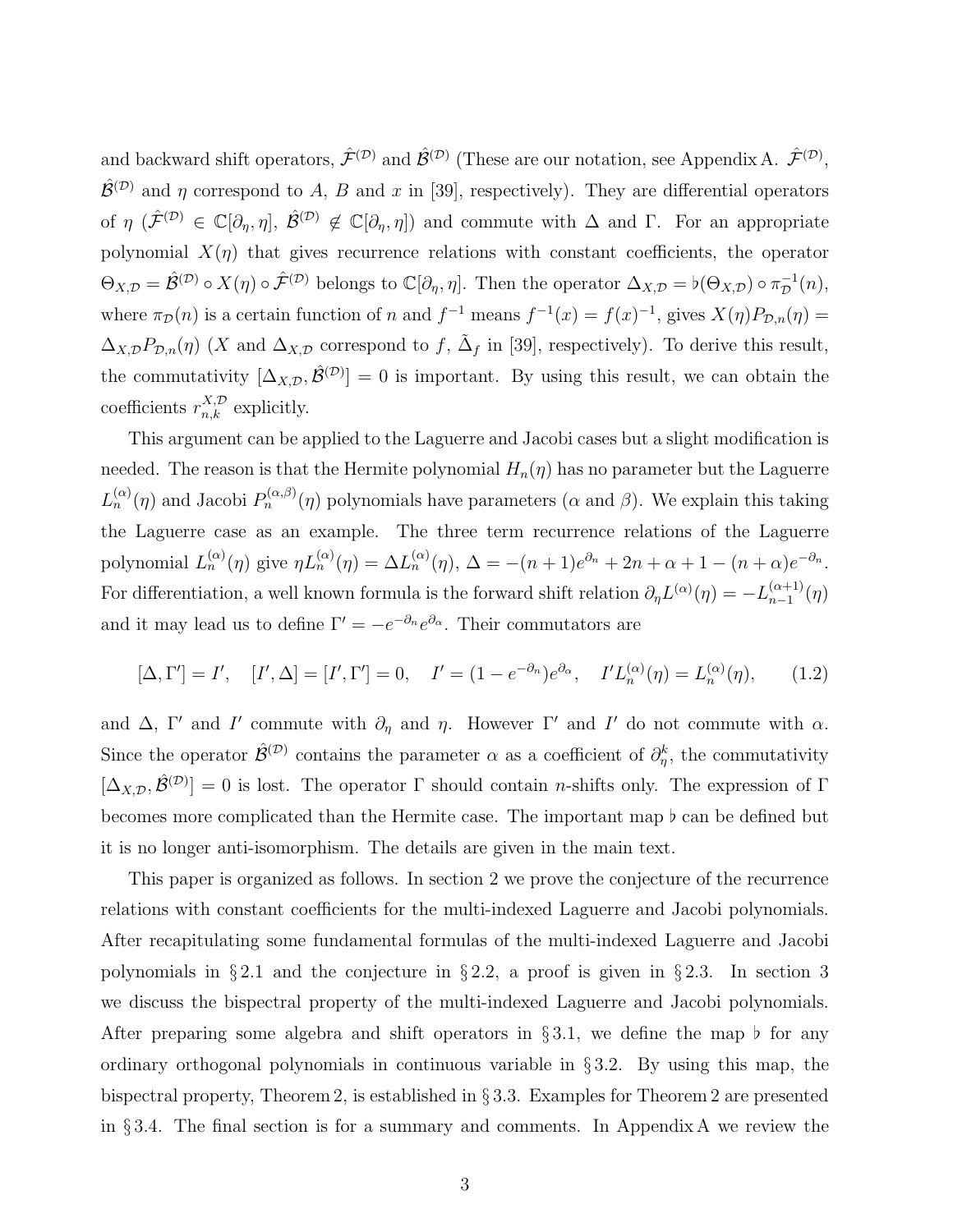algebraic aspects of the Darboux transformation, which are used to derive various properties of the exceptional orthogonal polynomials with multi-indices. In Appendix B the algebraic properties of the multi-indexed Laguerre and Jacobi orthogonal polynomials are reviewed. The formulas (A.32) and (B.20) are new. These two Appendices fix the notation in this paper.

## 2 Recurrence Relations with Constant Coefficients

In this section we prove the conjecture of the recurrence relations with constant coefficients for multi-indexed Laguerre and Jacobi orthogonal polynomials given in [38].

### 2.1 Multi-indexed orthogonal polynomials

The Darboux transformation and the multi-indexed orthogonal polynomials of Laguerre and Jacobi types are reviewed in Appendix A and B, and we follow the notation there. For a set of labels  $\mathcal{D} = \{d_1, \ldots, d_M\}$ , we write  $\mathcal{H}_{d_1...d_M}$ ,  $\phi_{d_1...d_M n}(x)$ ,  $P_{d_1...d_M, n}(\eta)$ ,  $\Xi_{d_1...d_M}(\eta)$ ,  $\hat{\mathcal{A}}_{d_1...d_M}$ ,  $\hat{\mathcal{A}}^{(d_1...d_M)}, \ \hat{\mathcal{F}}_{d_1...d_M}, \ \hat{\mathcal{F}}^{(d_1...d_M)}, \ \ell_{d_1...d_M}, \text{ etc. as } \mathcal{H}_{\mathcal{D}}, \ \phi_{\mathcal{D}n}(x), \ P_{\mathcal{D},n}(\eta), \ \Xi_{\mathcal{D}}(\eta), \ \hat{\mathcal{A}}_{\mathcal{D}}, \ \hat{\mathcal{A}}^{(\mathcal{D})}, \ \hat{\mathcal{F}}_{\mathcal{D}},$  $\hat{\mathcal{F}}^{(\mathcal{D})}$ ,  $\ell_{\mathcal{D}}$ , etc., respectively. We assume that the parameters  $(g$  and  $h)$  are generic such that  $c_{\mathcal{D}}^{\Xi} \neq 0$  (B.14),  $c_{\mathcal{D},n}^{P} \neq 0$  (B.15) and  $\mathcal{E}_{n} - \tilde{\mathcal{E}}_{d_j} \neq 0$ .

The multi-indexed orthogonal polynomials of the Laguerre and Jacobi types  $P_{\mathcal{D},n}(\eta)$  and the original Laguerre and Jacobi polynomials  $P_n(\eta)$  are related as follows:

$$
\hat{\mathcal{F}}^{(\mathcal{D})}P_n(\eta) = \rho_{\hat{\mathcal{F}}}^{(\mathcal{D})}(\eta) \mathcal{W}[\mu_{d_1}, \dots, \mu_{d_M}, P_n](\eta) = P_{\mathcal{D},n}(\eta),\tag{2.1}
$$

$$
\hat{\mathcal{B}}^{(\mathcal{D})} P_{\mathcal{D},n}(\eta) = \rho_{\hat{\mathcal{B}}}^{(\mathcal{D})}(\eta) W[m_1, \dots, m_M, P_n](\eta) = \pi_{\mathcal{D}}(n) P_n(\eta), \tag{2.2}
$$

where  $\hat{\mathcal{F}}^{(\mathcal{D})}, \hat{\mathcal{B}}^{(\mathcal{D})}, \mu_{\rm v}(\eta), \rho_{\hat{\tau}}^{(\mathcal{D})}$  $\stackrel{(\mathcal{D})}{\hat{\mathcal{F}}}(\eta),\, \rho_{\hat{\mathcal{B}}}^{(\mathcal{D})}$  $\binom{D}{\hat{\mathcal{B}}}(\eta)$  and  $m_j(\eta) = m_j^{(\mathcal{D})}$  $j^{(D)}(\eta)$  are defined by (A.41), (A.42), (B.11), (B.21), (B.22) and (B.23), respectively (see also (A.40)), and the constant  $\pi_{\mathcal{D}}(n)$  is defined by

$$
\pi_{\mathcal{D}}(n) \stackrel{\text{def}}{=} \prod_{j=1}^{M} (\mathcal{E}_n - \tilde{\mathcal{E}}_{d_j}).
$$
\n(2.3)

This polynomial  $P_{\mathcal{D},n}(\eta)$  satisfies the second order differential equation (see (B.37)–(B.39)),

$$
\widetilde{\mathcal{H}}_{\mathcal{D}} P_{\mathcal{D},n}(\eta) = \mathcal{E}_n P_{\mathcal{D},n}(\eta),\tag{2.4}
$$

$$
-\frac{1}{4}\widetilde{\mathcal{H}}_{\mathcal{D}} = c_2(\eta)\frac{d^2}{d\eta^2} + \left(c_{11}(\eta) - 2c_2(\eta)\frac{\partial_{\eta}\Xi_{\mathcal{D}}(\eta)}{\Xi_{\mathcal{D}}(\eta)}\right)\frac{d}{d\eta} + c_2(\eta)\frac{\partial_{\eta}^2\Xi_{\mathcal{D}}(\eta)}{\Xi_{\mathcal{D}}(\eta)} - c_{10}(\eta)\frac{\partial_{\eta}\Xi_{\mathcal{D}}(\eta)}{\Xi_{\mathcal{D}}(\eta)}.
$$
(2.5)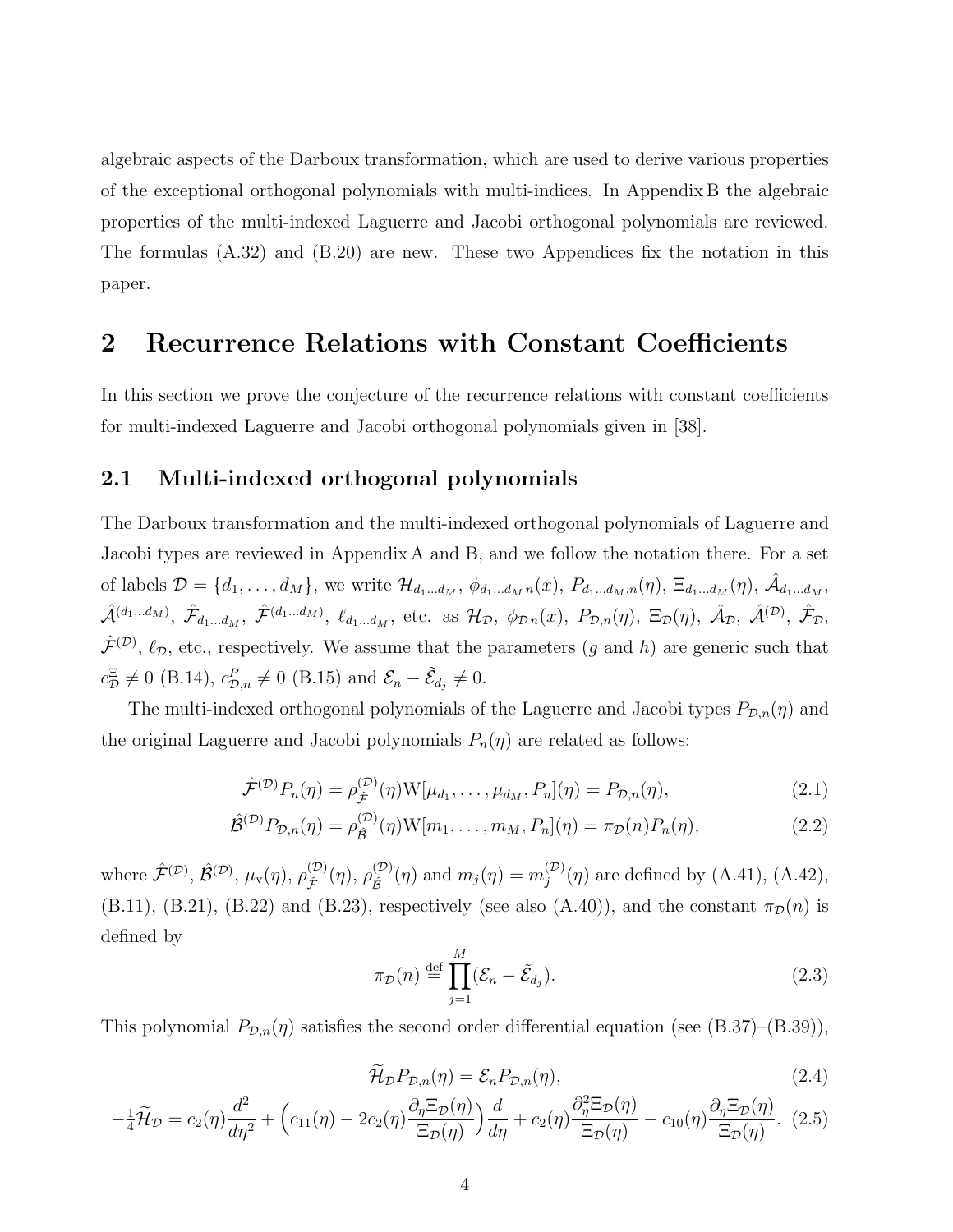Here  $c_{11}(\eta) = c_1(\eta, \boldsymbol{\lambda}^{[M_{\rm I}, M_{\rm II}]})$ ,  $c_{10}(\eta) = c_1(\eta, \boldsymbol{\lambda}^{[M_{\rm I}, M_{\rm II}]} - \boldsymbol{\delta})$  and  $c_2(\eta)$  are

$$
c_{11}(\eta) = \begin{cases} g + M_{\rm I} - M_{\rm II} + \frac{1}{2} - \eta & \text{: L} \\ h - g - 2M_{\rm I} + 2M_{\rm II} - (g + h + 1)\eta & \text{: J} \end{cases} , \tag{2.6}
$$

$$
c_{10}(\eta) = c_{11}(\eta) + \begin{cases} -1 & \text{: } L \\ 2\eta & \text{: } J \end{cases}, \quad c_2(\eta) = \begin{cases} \eta & \text{: } L \\ 1 - \eta^2 & \text{: } J \end{cases}, \tag{2.7}
$$

where  $M_t = \#\{d_j | d_j :$  type  $t, j = 1, ..., M\}$  ( $t = I, II$ ). The degrees of  $P_{\mathcal{D},n}(\eta)$  and  $\Xi_{\mathcal{D}}(\eta)$ are  $\ell_{\mathcal{D}} + n$  and  $\ell_{\mathcal{D}}$  respectively, and  $\ell_{\mathcal{D}}$  is given in (B.12). We set  $P_n(\eta) = P_{\mathcal{D},n}(\eta) = 0$  for  $n < 0$ .

#### 2.2 Recurrence relations with constant coefficients

In our previous paper [38], we discussed the recurrence relations of the multi-indexed Laguerre or Jacobi polynomials with constant coefficients,

$$
X(\eta)P_{\mathcal{D},n}(\eta) = \sum_{k=-L}^{L} r_{n,k}^{X,\mathcal{D}} P_{\mathcal{D},n+k}(\eta) \quad (\forall n \in \mathbb{Z}_{\geq 0}),\tag{2.8}
$$

where  $r_{n,k}^{X,D}$ 's are constants and  $X(\eta)$  is some polynomial of degree L in  $\eta$ . To find such  $X(\eta)$  is our purpose. This problem is rephrased as follows (Remark 3 in § II of [38]): Find a polynomial  $X(\eta)$  such that the operator  $\Theta_{X,\mathcal{D}} \stackrel{\text{def}}{=} \hat{\mathcal{B}}^{(\mathcal{D})} \circ X(\eta) \circ \hat{\mathcal{F}}^{(\mathcal{D})}$  maps polynomials in  $\eta$ to polynomials in  $\eta$ . The coefficients  $r_{n,k}^{X,\mathcal{D}}$  are expressed as (Proposition 1 in [38])

$$
r_{n,k}^{X,\mathcal{D}} = \frac{r_{n,k}^{(0) X,\mathcal{D}}}{\prod_{j=1}^{M} (\mathcal{E}_{n+k} - \tilde{\mathcal{E}}_{d_j})},
$$
\n(2.9)

where the constants  $r_{n,k}^{(0)}$  are obtained from the relations among the classical orthogonal polynomials

$$
\Theta_{X,\mathcal{D}} P_n(\eta) = \sum_{k=-n}^{L} r_{n,k}^{(0) \, X,\mathcal{D}} P_{n+k}(\eta) \, \left( = \sum_{k=-L}^{L} r_{n,k}^{(0) \, X,\mathcal{D}} P_{n+k}(\eta) \right). \tag{2.10}
$$

If the two polynomials in  $\eta$ ,  $\Xi_{\mathcal{D}}(\eta) = \Xi_{d_1...d_M}(\eta)$  and  $\Xi_{d_1...d_{M-1}}(\eta)$ , do not have common roots, the necessary condition for  $X(\eta)$  is the following (Proposition 2 and its Remark in [38]):  $\frac{dX(\eta)}{d\eta}$  is divisible by  $\Xi_{\mathcal{D}}(\eta)$ , namely

$$
\frac{dX(\eta)}{d\eta} = \Xi_{\mathcal{D}}(\eta)Y(\eta), \quad Y(\eta) : \text{ a polynomial in } \eta.
$$
 (2.11)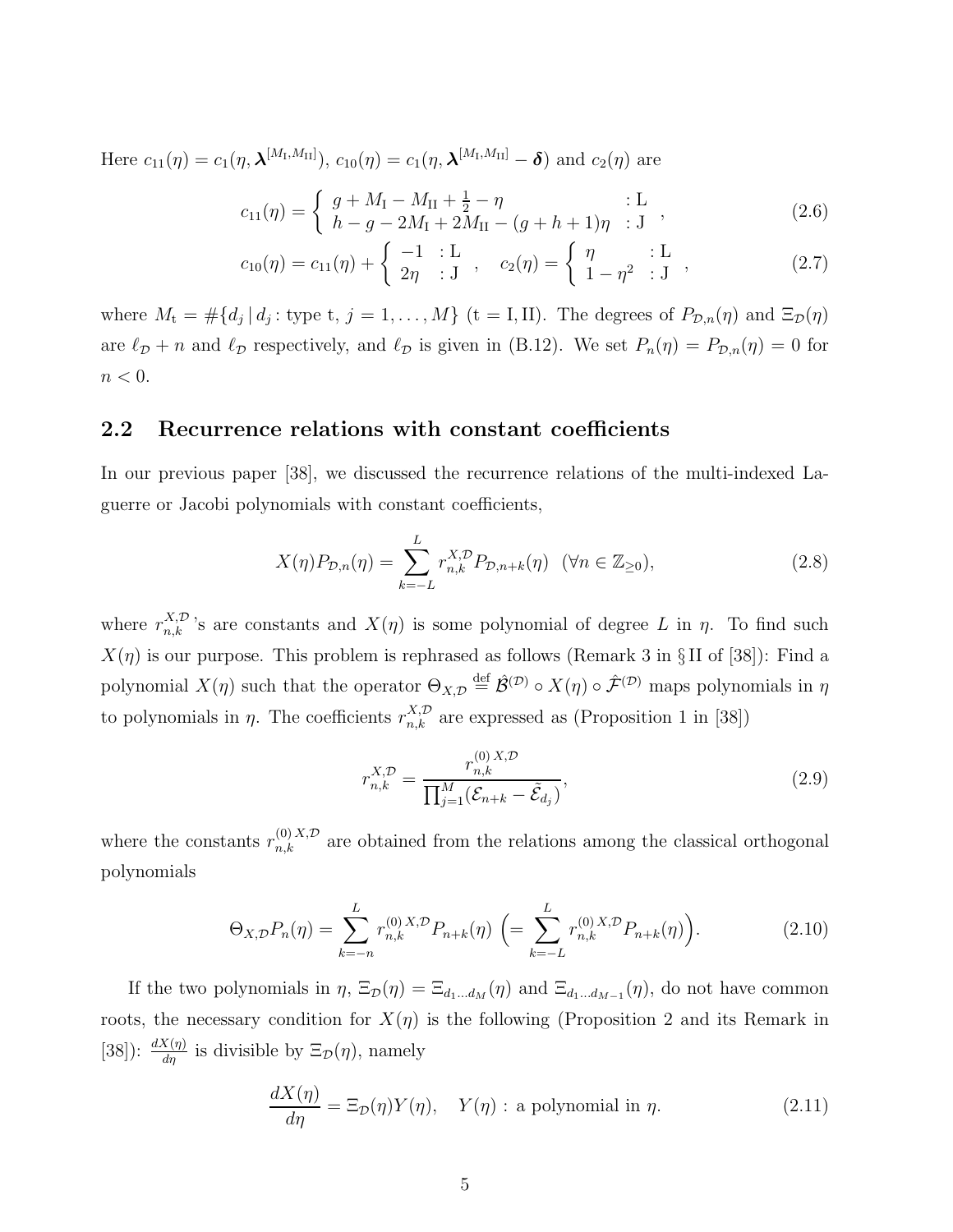Since the overall normalization and the constant term of  $X(\eta)$  are irrelevant, we take the candidate  $X(\eta)$  as

$$
X(\eta) = \int_0^{\eta} \Xi_{\mathcal{D}}(y) Y(y) dy, \quad \deg X(\eta) = L = \ell_{\mathcal{D}} + \deg Y(\eta) + 1,
$$
 (2.12)

and we assume  $Y(\eta) \in \mathbb{C}[\eta, g, h]$ . The Conjecture given in [38] is that the polynomial  $X(\eta)$ satisfying (2.11) gives (2.8). Since we will prove this conjecture in the next subsection, we state it as a theorem:

**Theorem 1** For any polynomial  $Y(\eta)$ , we define  $X(\eta)$  as (2.12). Then the multi-indexed Laguerre and Jacobi polynomials  $P_{\mathcal{D},n}(\eta)$  satisfy  $1+2L$  term recurrence relations with constant coefficients (2.8). (See Remark in § 2.3.)

**Remark 1** If two polynomials in  $\eta$ ,  $\Xi_{\mathcal{D}}(\eta) = \Xi_{d_1...d_M}(\eta)$  and  $\Xi_{d_1...d_{M-1}}(\eta)$ , do not have common roots, this theorem exhausts all possible  $X(\eta)$  giving recurrence relations with constant coefficients [38].

**Remark 2** If  $\frac{dX(\eta)}{d\eta}$  is divisible by  $\Xi_{\mathcal{D}}(\eta)$ , we have  $\Theta_{X,\mathcal{D}} \in \mathbb{C}[\partial_{\eta}, \eta]$ . Some examples for  $(2.8)$  are found in [7, 36, 37, 38].

### 2.3 Proof

Following the argument in [39], we prove Theorem 1.

Let us define the set of finite linear combinations of  $P_{\mathcal{D},n}(\eta)$ ,  $\mathcal{U}_{\mathcal{D}} \subset \mathbb{C}[\eta]$ , and the stabilizer ring  $S_{\mathcal{D}} \subset \mathbb{C}[\eta]$  by

$$
\mathcal{U}_{\mathcal{D}} \stackrel{\text{def}}{=} \text{Span}\{P_{\mathcal{D},n}(\eta) \mid n \in \mathbb{Z}_{n \ge 0}\},\tag{2.13}
$$

$$
\mathcal{S}_{\mathcal{D}} \stackrel{\text{def}}{=} \{ X(\eta) \in \mathbb{C}[\eta] \mid X(\eta) P_{\mathcal{D},n}(\eta) \in \mathcal{U}_{\mathcal{D}} \quad (\forall n \in \mathbb{Z}_{\geq 0}) \}.
$$
 (2.14)

Since the degree of  $P_{\mathcal{D},n}(\eta)$  is  $\ell_{\mathcal{D}}+n$ , it is trivial that  $p(\eta) \in \mathcal{U}_{\mathcal{D}} \Rightarrow$  deg  $p \geq \ell_{\mathcal{D}}$ , except for  $p(\eta)=0.$ 

For  $p(\eta) \in \mathcal{U}_{\mathcal{D}}$ , let us expand it as  $p(\eta) =$  $\deg p-\ell_{\mathcal{D}}$ <br>=  $\sum_{\ell}$  $n=0$  $a_n P_{\mathcal{D},n}(\eta)$  ( $a_n$ : constant) and consider the action of  $\mathcal{H}_{\mathcal{D}}$  on it. From (2.4), we have  $\mathcal{H}_{\mathcal{D}} p(\eta) =$  $\deg p-\ell_{\mathcal{D}}$ <br>=  $\sum_{\ell}$  $n=0$  $a_n\mathcal{E}_n P_{\mathcal{D},n}(\eta) \in \mathbb{C}[\eta]$ . On the other hand, from  $(2.5)$ , we have

$$
\widetilde{\mathcal{H}}_{\mathcal{D}} p(\eta) = -4 \big( c_2(\eta) \partial_{\eta}^2 p(\eta) + c_{11}(\eta) \partial_{\eta} p(\eta) \big)
$$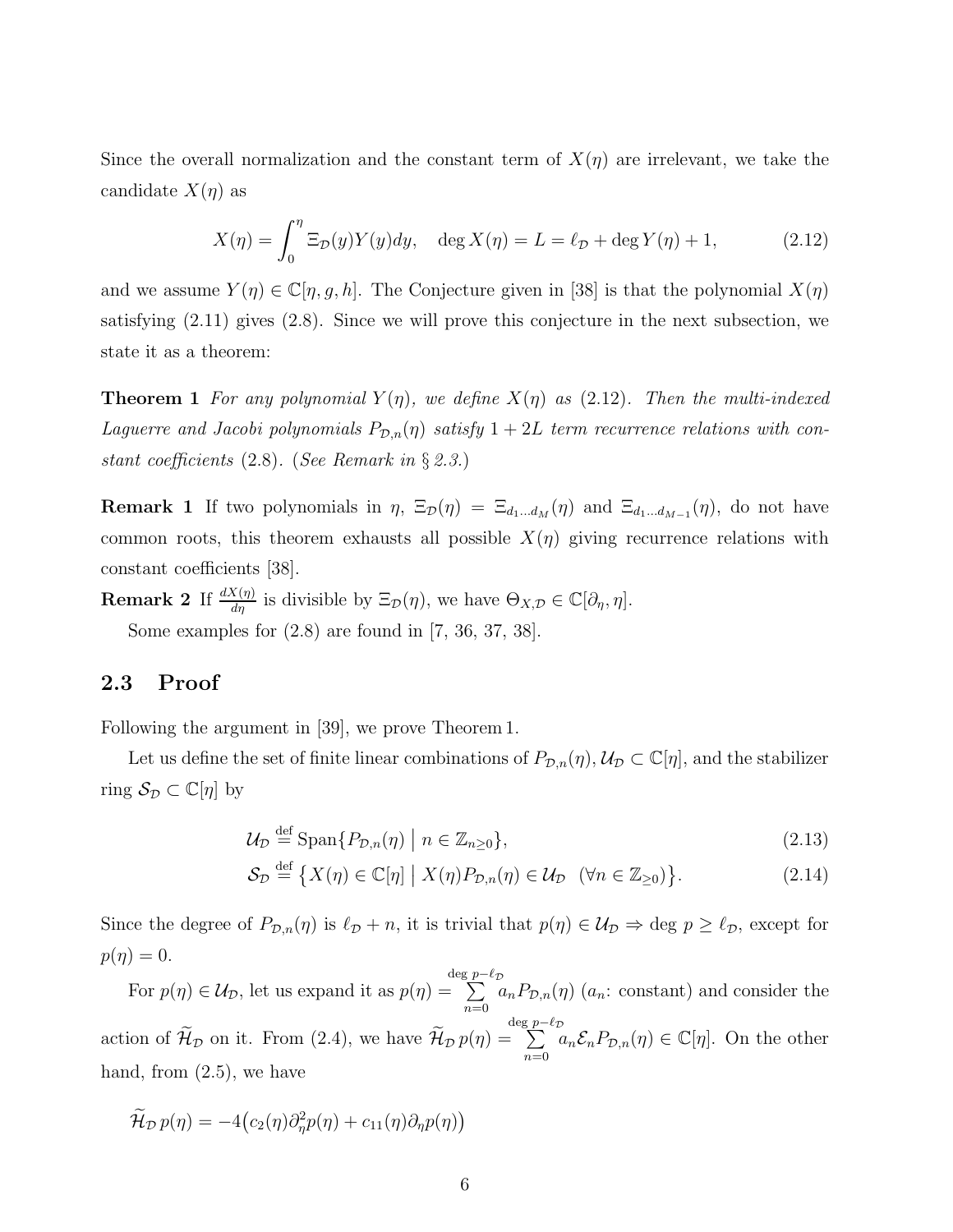$$
+\frac{4}{\Xi_{\mathcal{D}}(\eta)}\Big(\partial_{\eta}\Xi_{\mathcal{D}}(\eta)\big(2c_2(\eta)\partial_{\eta}p(\eta)+c_{10}(\eta)p(\eta)\big)-\partial_{\eta}^2\Xi_{\mathcal{D}}(\eta)c_2(\eta)p(\eta)\Big). \qquad(2.15)
$$

Since the first line of r.h.s is a polynomial in  $\eta$ , we obtain the condition:

$$
\partial_{\eta} \Xi_{\mathcal{D}}(\eta) (2c_2(\eta) \partial_{\eta} p(\eta) + c_{10}(\eta) p(\eta)) - \partial_{\eta}^2 \Xi_{\mathcal{D}}(\eta) c_2(\eta) p(\eta) \text{ is divisible by } \Xi_{\mathcal{D}}(\eta). \tag{2.16}
$$

Next let us consider the converse. Take any polynomial  $p(\eta)$  satisfying the condition (2.16) and expand it as

$$
p(\eta) = \sum_{n=0}^{\deg p - \ell_{\mathcal{D}}} a_n P_{\mathcal{D},n}(\eta) + r(\eta), \quad \deg r < \ell_{\mathcal{D}}, \quad r(\eta) = \sum_{k=0}^{\deg r} r_k \eta^k,\tag{2.17}
$$

 $(p(\eta) = r(\eta)$  for deg  $p < l_{\mathcal{D}}$ . Since  $P_{\mathcal{D},n}(\eta)$  satisfies (2.16), the condition (2.16) becomes

$$
\partial_{\eta} \Xi_{\mathcal{D}}(\eta) (2c_2(\eta) \partial_{\eta} r(\eta) + c_{10}(\eta) r(\eta)) - \partial_{\eta}^2 \Xi_{\mathcal{D}}(\eta) c_2(\eta) r(\eta) \text{ is divisible by } \Xi_{\mathcal{D}}(\eta). \tag{2.18}
$$

In general the polynomial  $\Xi_{\mathcal{D}}(\eta)$  has only simple zeros,  $\Xi_{\mathcal{D}}(\eta) \propto \prod^{\ell_{\mathcal{D}}}$  $i=1$  $(\eta - \eta_i)$ . The condition (2.18) means that the polynomial in (2.18) vanishes at  $\eta = \eta_i$ . This gives  $\ell_{\mathcal{D}}$  linear relations on  $r_k$ 's. Since these linear relations are independent and the number of  $r_k$ 's is deg  $r+1 \leq \ell_{\mathcal{D}}$ , all  $r_k$ 's vanish. Namely we obtain  $r(\eta) = 0$  and  $p(\eta) \in \mathcal{U}_{\mathcal{D}}$ . We remark that the polynomials  $p(\eta)$  satisfying the condition (2.16) form a vector space and its codimension in  $\mathbb{C}[\eta]$  is  $\ell_{\mathcal{D}}$  for  $r(\eta) = 0$  case. We summarize this argument as the following proposition.

**Proposition 1** When  $\Xi_{\mathcal{D}}(\eta)$  has only simple zeros, a polynomial  $p(\eta)$  belongs to  $\mathcal{U}_{\mathcal{D}}$  if and only if  $p(\eta)$  satisfies the condition (2.16).

For any polynomial  $X(\eta)$  and  $p(\eta)$ , we set  $q(\eta) = X(\eta)p(\eta)$ . Then the condition (2.16) for  $q(\eta)$  becomes

$$
\partial_{\eta} \Xi_{\mathcal{D}}(\eta) (2c_2(\eta) \partial_{\eta} q(\eta) + c_{10}(\eta) q(\eta)) - \partial_{\eta}^2 \Xi_{\mathcal{D}}(\eta) c_2(\eta) q(\eta)
$$
  
=  $X(\eta) (\partial_{\eta} \Xi_{\mathcal{D}}(\eta) (2c_2(\eta) \partial_{\eta} p(\eta) + c_{10}(\eta) p(\eta)) - \partial_{\eta}^2 \Xi_{\mathcal{D}}(\eta) c_2(\eta) p(\eta))$   
+  $\partial_{\eta} \Xi_{\mathcal{D}}(\eta) 2c_2(\eta) \partial_{\eta} X(\eta) p(\eta).$  (2.19)

If  $X(\eta)$  satisfies (2.11) and  $p(\eta)$  belongs to  $\mathcal{U}_{\mathcal{D}}$ , this is divisible by  $\Xi_{\mathcal{D}}(\eta)$ . When  $\Xi_{\mathcal{D}}(\eta)$  has only simple zeros, Proposition 1 implies  $q(\eta) \in \mathcal{U}_{\mathcal{D}}$ . Thus we obtain  $X(\eta) \in \mathcal{S}_{\mathcal{D}}$ , namely, the relation among the polynomials (2.8). The denominator polynomial  $\Xi_{\mathcal{D}}(\eta)$  contains a set of parameters  $\lambda (\lambda = g$  for Laguerre and  $\lambda = (g, h)$  for Jacobi) and it could be made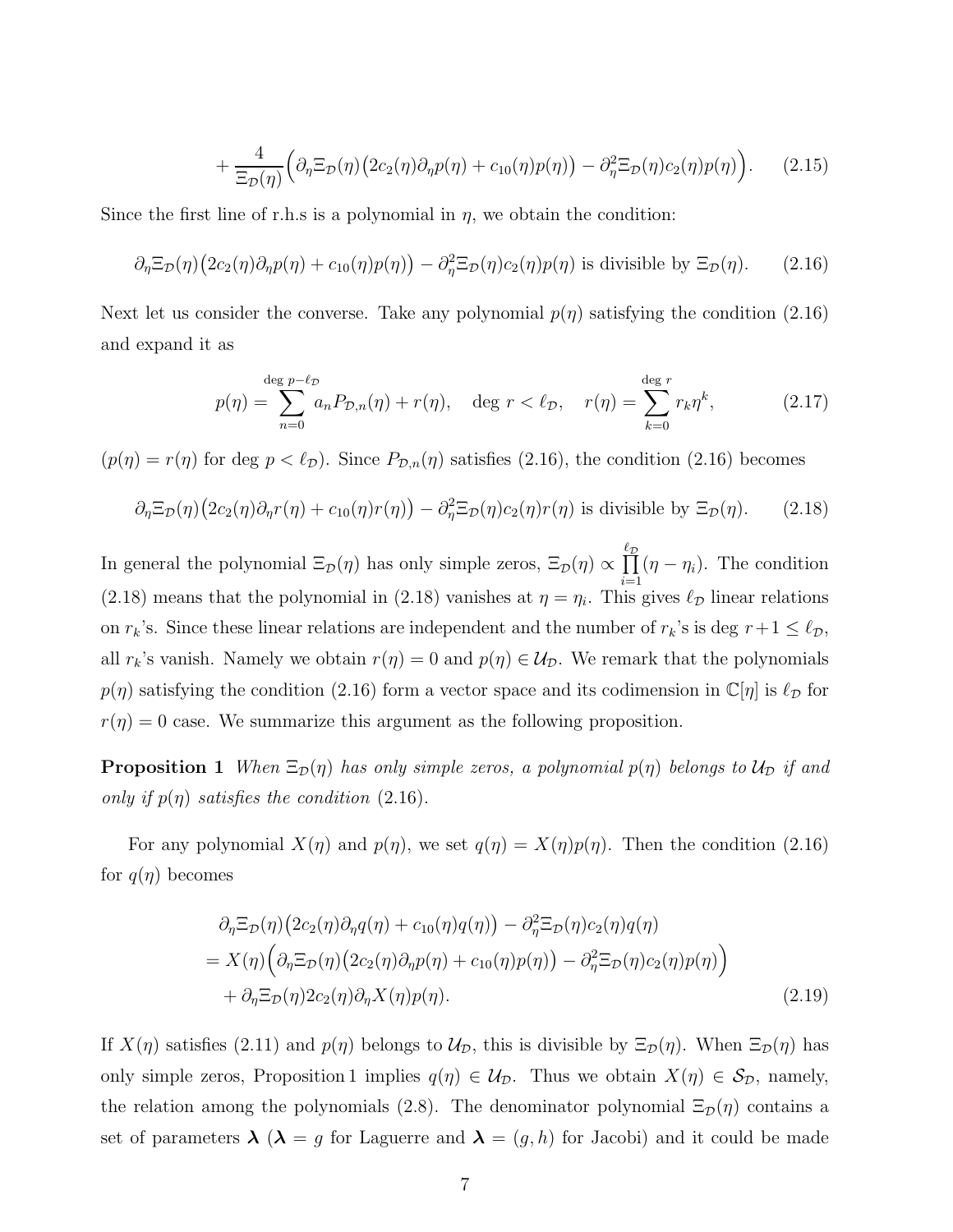to have higher order zeros by tuning  $\lambda$ . Such tuning, however, does not cause any trouble to the relation among the polynomials (2.8). This is shown as follows. The denominator polynomial  $\Xi_{\mathcal{D}}(\eta)$  belongs to  $\mathbb{C}[\eta, g, h]$ . The polynomial  $X(\eta)$  (2.12) also belongs to  $\mathbb{C}[\eta, g, h]$ because we assume  $Y(\eta) \in \mathbb{C}[\eta, g, h]$ . From (3.58) with (B.11) and (B.21),  $\hat{\mathcal{F}}^{(\mathcal{D})}$  belongs to  $\mathbb{C}[\partial_\eta, \eta, g, h]$ . From (3.58) with (B.22)–(B.23), the coefficients of  $\partial_\eta^{k}$ 's in  $\hat{\mathcal{B}}^{(\mathcal{D})}$  are rational functions of  $\eta$  and the factor in the denominator is only  $\Xi_{\mathcal{D}}(\eta)^M$ . This factor is factorized as  $\Xi_{\mathcal{D}}(\eta) = c_{\mathcal{D}}^{\Xi} \prod^{\ell_{\mathcal{D}}}$  $\frac{i=1}{i}$  $(\eta - \eta_i)$ . Since we already know  $\Theta_{X,\mathcal{D}} = \hat{\mathcal{B}}^{(\mathcal{D})} \circ X(\eta) \circ \hat{\mathcal{F}}^{(\mathcal{D})} \in \mathbb{C}[\partial_{\eta}, \eta]$ , this factor  $(\eta - \eta_i)$  is canceled out in  $\Theta_{X,\mathcal{D}}$ . Thus the factor in the denominator of  $\Theta_{X,\mathcal{D}}$  is only  $c_{\mathcal{D}}^{\Xi}$ . By our assumption, this  $c_{\mathcal{D}}^{\Xi}$  does not vanish. Therefore (2.8) is valid even when  $\Xi_{\mathcal{D}}(\eta)$ has higher order zeros. Thus Theorem 1 is proved.

**Remark** If  $\Xi_{\mathcal{D}}(\eta)$  has only simple zeros, the converse of Theorem 1 holds. To show this, assume that  $X(\eta) \in S_{\mathcal{D}}, p(\eta) \in \mathcal{U}_{\mathcal{D}}$  and  $(2.19)$  is divisible by  $\Xi_{\mathcal{D}}(\eta)$ . Since the expression in the second line of (2.19) is divisible by  $\Xi_{\mathcal{D}}(\eta)$ , the expression in the third line should be divisible by  $\Xi_{\mathcal{D}}(\eta)$ . Since  $p(\eta)$  is arbitrary,  $\partial_{\eta}\Xi_{\mathcal{D}}(\eta)c_2(\eta)\partial_{\eta}X(\eta)$  should be divisible by  $\Xi_{\mathcal{D}}(\eta)$ . If  $\Xi_{\mathcal{D}}(\eta)$  and  $\partial_{\eta}\Xi_{\mathcal{D}}(\eta)$  do note have common roots, which happens if  $\Xi_{\mathcal{D}}(\eta)$  has only simple zeros,  $\partial_{\eta}X(\eta)$  should be divisible by  $\Xi_{\mathcal{D}}(\eta)$ .

We present examples of  $\Xi_{\mathcal{D}}(\eta)$  which has higher order zeros [42]. We take  $\mathcal{D} = \{1^{\text{I}}, 2^{\text{II}}\}$ . For the Laguerre case, the denominator polynomial is

$$
-2\Xi_{\mathcal{D}}(\eta) = \eta^4 + 2(2g - 3)\eta^3 + (g - \frac{5}{2})(6g - 1)\eta^2 + 2(g - \frac{5}{2})_2(2g + 1)\eta + (g - \frac{5}{2})_4,\tag{2.20}
$$

which has higher order zeros for  $g = -\frac{1}{2}$  $\frac{1}{2}$ ,  $\frac{3}{2}$  $\frac{3}{2}, \frac{5}{2}$  $\frac{5}{2}, -\frac{13}{2}$  $\frac{13}{2}$ . For these values,  $-2\Xi_{\mathcal{D}}(\eta)$  is  $\eta^2(\eta 2(\eta-6)$ ,  $\eta^2(\eta^2-8)$ ,  $\eta^3(\eta+4)$  and  $(\eta-6)^3(\eta-14)$ , respectively. We can check that  $8\Theta_{X,\mathcal{D}}$ belongs to  $\mathbb{Z}[\partial_\eta, \eta, g]$  and nothing happens at  $g = -\frac{1}{2}$  $\frac{1}{2}$ ,  $\frac{3}{2}$  $\frac{3}{2}$ ,  $\frac{5}{2}$  $\frac{5}{2}, -\frac{13}{2}$  $\frac{13}{2}$ . For the Jacobi case, the denominator polynomial is  $(a = g + h, b = g - h)$ 

$$
64\Xi_D(\eta) = (b-4)(b-3)(b-1)(b+2)\eta^4 + 4(a-1)(b-3)(b-1)b\eta^3
$$
  
+2(b-1)(a(a-2)(3b-4) + (b+4)(b-3))\eta^2  
+4(a-1)(b-1)(a(a-2) + b-3)\eta  
+a^3(a-4) + 2a^2(b-3) - 4a(b-5) - (b-3)(b-1), (2.21)

which has higher order zeros for  $g = -\frac{1}{2}$  $\frac{1}{2}$ ,  $\frac{3}{2}$  $\frac{3}{2}$ ,  $\frac{5}{2}$  $\frac{5}{2}$ , or  $h = -\frac{3}{2}$  $\frac{3}{2}, -\frac{1}{2}$  $\frac{1}{2}$ ,  $\frac{3}{2}$  $\frac{3}{2}$ , or  $(g+h)(g+h-2)(g-h)$  $h-28 = (g-h-3)(g-h-1)(g-h+4)$  (The cases  $g-h = 4, 3, 1, -2$  are excluded by the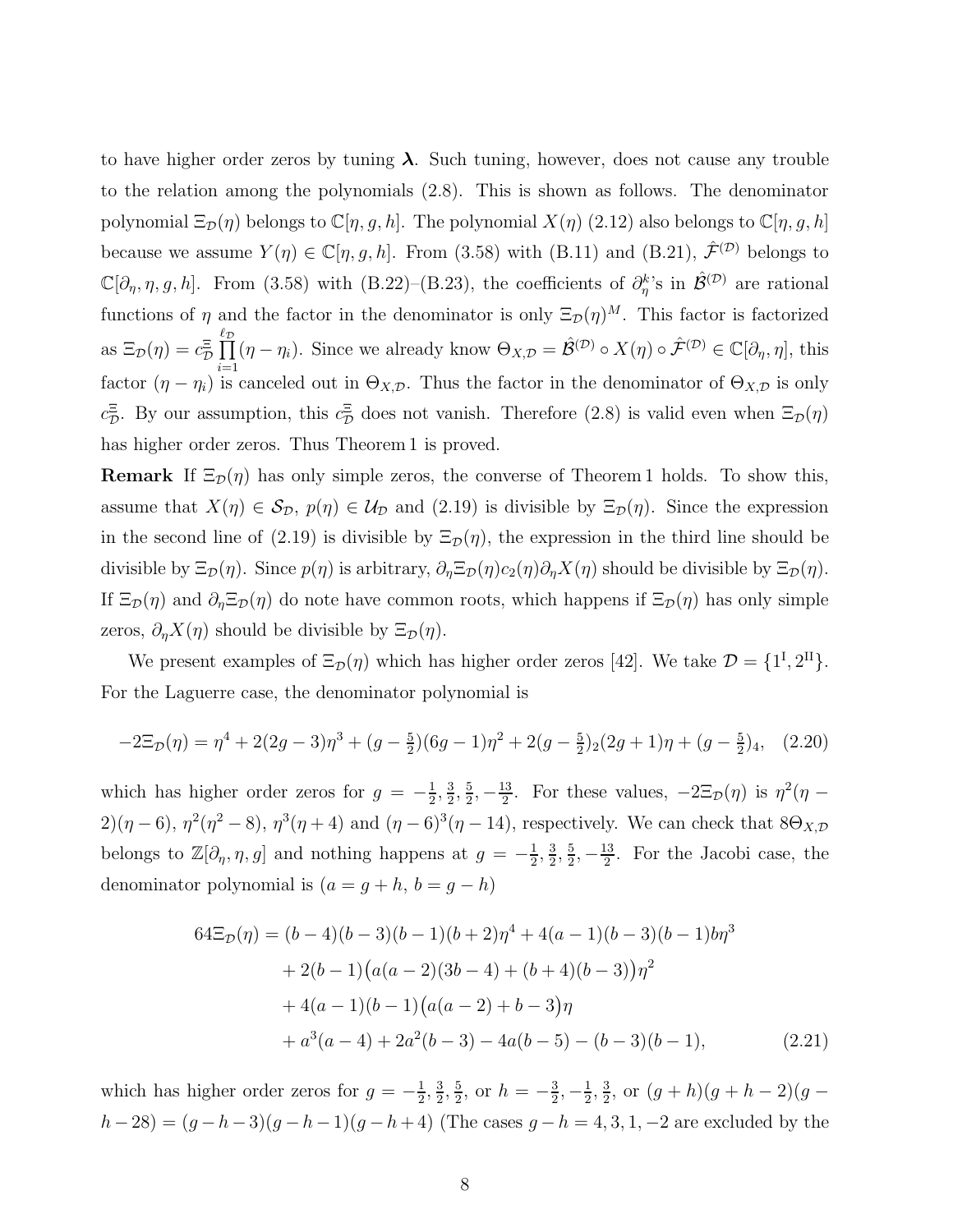condition  $c_D^{\Xi} \neq 0$ .). We can check that  $16\Theta_{X,D}$  belongs to  $\mathbb{Z}[\partial_\eta, \eta, g, h]$  and nothing happens at these values.

## 3 Bispectral Property

In this section we discuss the bispectral property of the multi-indexed Laguerre and Jacobi orthogonal polynomials, (1.1).

#### 3.1 Preparation

#### 3.1.1 some algebra

Let us consider operators A, B and  $O_j$   $(j = 1, 2, \ldots)$ , which satisfy

$$
[A, B] = 1 + O_{1,1}, O_{1,1} \in \mathcal{O} \stackrel{\text{def}}{=} \mathbb{C}[O_1, O_2, \ldots],
$$
  

$$
AO_j, O_jA, BO_j, O_jB, O_jO_k \in \mathcal{O}.
$$
 (3.1)

Any element F of the ring  $\mathbb{C}[A, B, O_1, O_2, \ldots]$  is written as a finite sum  $F = \sum$  $_{i,j\geq0}$  $F_{i,j}B^jA^i +$  $O_F$  ( $F_{i,j} \in \mathbb{C}, O_F \in \mathcal{O}$ ). It is easy to show the following identity  $(i, j \in \mathbb{Z}_{\geq 0})$  by induction,

$$
A^{i}B^{j} = \sum_{r=0}^{\min(i,j)} a_{r}^{ij} B^{j-r} A^{i-r} + O_{i,j}, \quad a_{r}^{ij} \stackrel{\text{def}}{=} r! {i \choose r} {j \choose r} = a_{r}^{ji}, \quad O_{i,j} \in \mathcal{O}.
$$
 (3.2)

The explicit form of  $O_{i,j}$  can be obtained by the recurrence relations,

$$
O_{i+1,j} = \sum_{r=0}^{\min(i,j)} a_r^{i,j} O_{1,j-r} A^{i-r} + AO_{i,j}, \quad O_{i,j+1} = \sum_{r=0}^{\min(i,j)} a_r^{i,j} B^{j-r} O_{i-r,1} + O_{i,j} B,
$$
 (3.3)

with  $O_{i,0} = O_{0,j} = 0$ .

The algebra of operators  $\partial_{\eta}$  (derivative by  $\eta$ ) and  $\eta$  (multiplication by  $\eta$ ),  $[\partial_{\eta}, \eta] = 1$ , is a special case of the above, namely  $O_j = 0$ . Eq. (3.2) with  $i \leftrightarrow j$  becomes

$$
\partial_{\eta}^{j} \circ \eta^{i} = \sum_{r=0}^{\min(i,j)} a_r^{ij} \eta^{i-r} \partial_{\eta}^{j-r}.
$$
 (3.4)

#### 3.1.2 shift operators

In the bispectral property (1.1),  $\Delta_{X,\mathcal{D}}$  is a certain shift operator of n. Usually a formal shift operator, e.g.  $n \to n+1$ , is used but here we realize shift operators as differential operators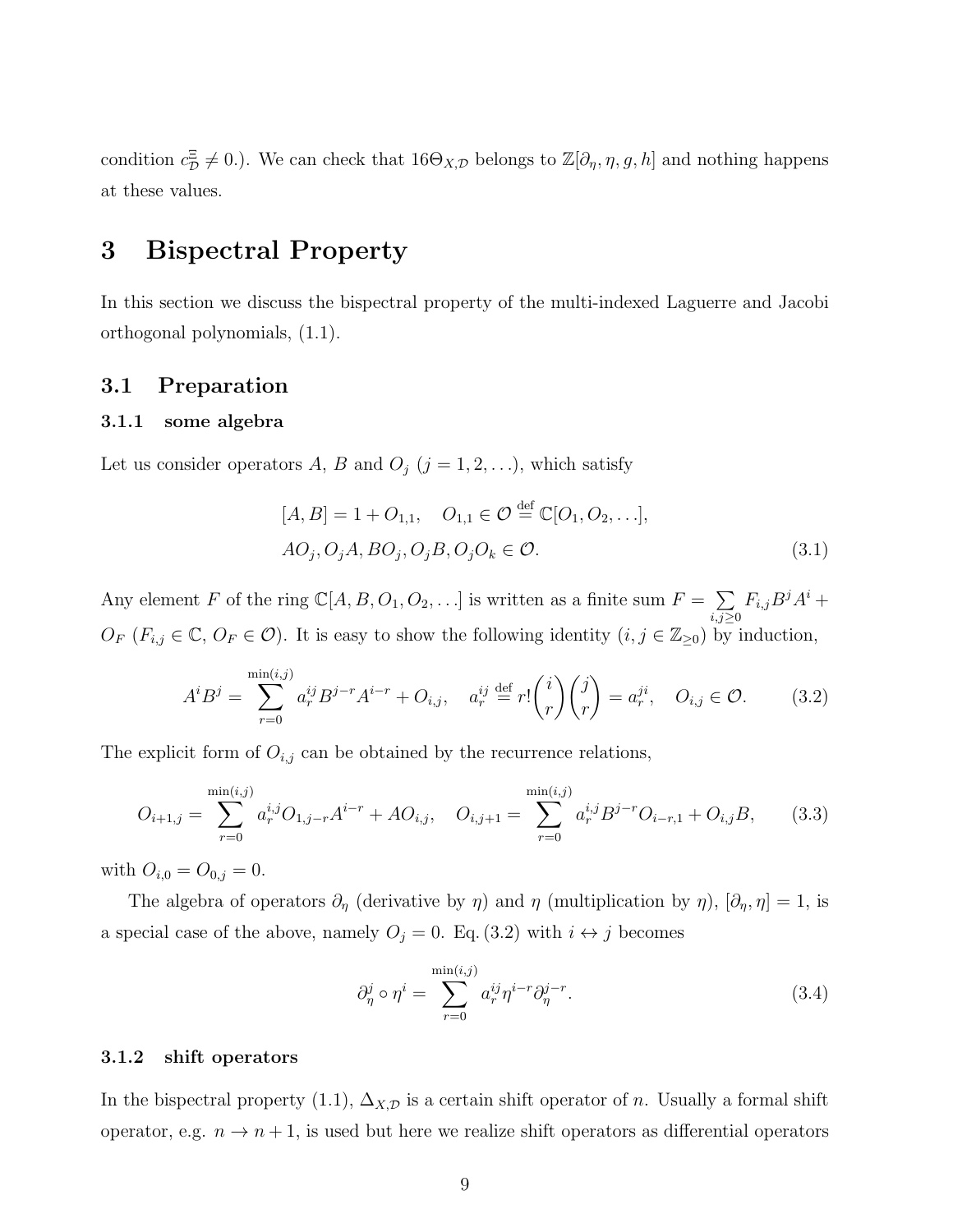acting on smooth functions of n. For a function  $f(n)$ , the exponential of  $a\partial_n$  (a : constant) acts on  $f(n)$  as a shift operator,

$$
e^{a\partial_n} f(n) = f(n+a),\tag{3.5}
$$

because

$$
e^{a\partial_n} f(n) = \sum_{k=0}^{\infty} \frac{a^k}{k!} \partial_n^k f(n) = \sum_{k=0}^{\infty} \frac{a^k}{k!} \frac{d^k f}{dn^k}(n) = f(n+a).
$$

We regard a polynomial  $P_n(\eta)$  as a sum  $\sum_{n=1}^{\infty}$  $j=0$  $a_j(n)\eta^j$  and treat n (upper limit of the sum) as a continuous variable in the following way: a sum  $\sum_{n=1}^{\infty}$  $j=1$  $f(n, j)$  is understood as

$$
\sum_{j=1}^{n} f(n,j) = \int_{\frac{1}{2}}^{n+\frac{1}{2}} dx \sum_{j=-\infty}^{\infty} \delta(x-j) \cdot f(n,x), \tag{3.6}
$$

where  $\delta(x)$  is the Dirac delta function  $\left(\int_{\frac{1}{2}}^{n+\frac{1}{2}}$  is replaced by  $\int_{-\frac{1}{2}}^{n+\frac{1}{2}}$  for  $\sum_{i=0}^{n}$  $j=0$  $f(n, j)$ ). Of course, only an integer shift is allowed for the upper limit of the sum. After all the calculations are done, we can evaluate various quantities at  $n = 0, 1, 2, \ldots$  (and  $j = n, n - 1, \ldots$ ).

The exponential operator  $e^{a\partial_n}$  is a shift operator. If a constant a is replaced by a function  $g(n)$ , the exponential operator  $e^{g(n)\partial_n}$  is no longer a shift operator, e.g.  $e^{an\partial_n}f(n) = f(e^an)$ . Let us define a 'normal ordered' exponential operator :  $e^{g(n)\partial_n}$ : as

$$
: e^{g(n)\partial_n} : \stackrel{\text{def}}{=} \sum_{k=0}^{\infty} \frac{g(n)^k}{k!} \partial_n^k.
$$
 (3.7)

This acts on  $f(n)$  as a shift operator,

$$
: e^{g(n)\partial_n} : f(n) = f(n + g(n)),
$$
\n(3.8)

because we have  $(f(n) = \sum_{n=1}^{\infty}$  $_{l=0}$  $f_l$  $\frac{f_l}{l!} n^l),$ 

$$
:e^{g(n)\partial_n}:f(n)=\sum_{k=0}^{\infty}\frac{g(n)^k}{k!}\partial_n^k\sum_{l=0}^{\infty}\frac{f_l}{l!}n^l=\sum_{k=0}^{\infty}\sum_{l=0}^{\infty}\frac{g(n)^k}{k!}\frac{f_l}{l!} {l \choose k}k!n^{l-k}
$$

$$
=\sum_{l=0}^{\infty}\frac{f_l}{l!}\sum_{k=0}^l {l \choose k}g(n)^k n^{l-k}=\sum_{l=0}^{\infty}\frac{f_l}{l!}(n+g(n))^l=f(n+g(n)).
$$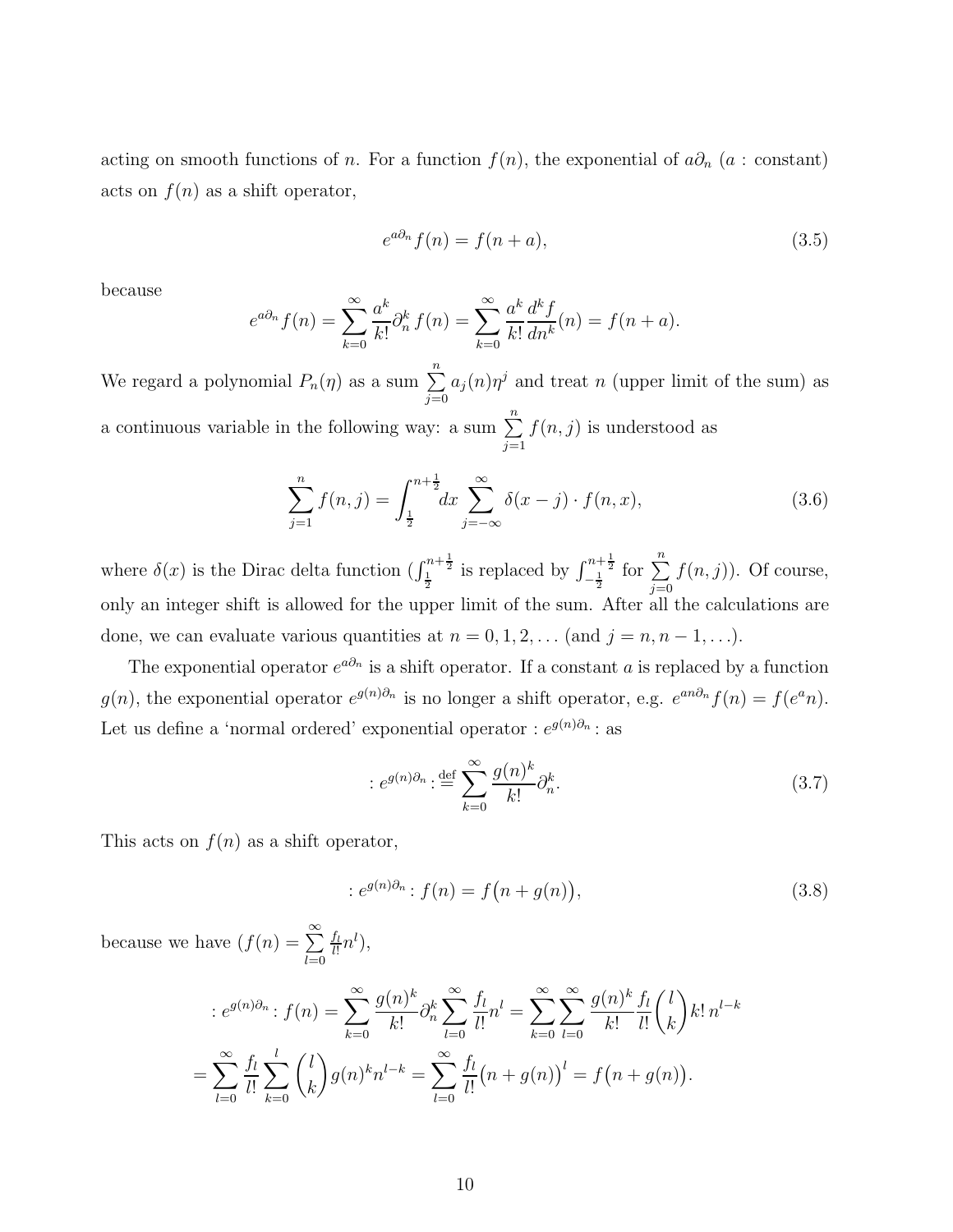For a constant a, we have :  $e^{a\partial_n}$  :  $= e^{a\partial_n}$ . We remark that :  $e^{-(n+a)\partial_n}$  :  $(a: constant)$  maps a function of *n* to a constant, :  $e^{-(n+a)\partial_n}$ :  $f(n) = f(-a)$ . The product of normal ordered exponential operators is again a normal ordered exponential operator,

$$
: e^{g_1(n)\partial_n} :: e^{g_2(n)\partial_n} :=: e^{(g_1 \star g_2)(n)\partial_n} : , \quad (g_1 \star g_2)(n) \stackrel{\text{def}}{=} g_1(n) + g_2(n + g_1(n)), \tag{3.9}
$$

and associative  $((g_1 \star g_2) \star g_3 = g_1 \star (g_2 \star g_3)$  is easily shown). Eq.(3.9) is shown by

$$
e^{g_1(n)\partial_n} :: e^{g_2(n)\partial_n} : f(n) = : e^{g_1(n)\partial_n} : f(n+g_2(n)) = f(n+g_1(n)+g_2(n+g_1(n)))
$$
  
= :  $e^{(g_1(n)+g_2(n+g_1(n)))\partial_n} : f(n)$ .

We give another proof:

$$
:e^{g_1(n)\partial_n}:e^{g_2(n)\partial_n}:=\sum_{k=0}^{\infty}\frac{g_1(n)^k}{k!}\partial_n^k\circ\sum_{l=0}^{\infty}\frac{g_2(n)^l}{l!}\partial_n^l=\sum_{k=0}^{\infty}\sum_{l=0}^{\infty}\frac{g_1(n)^k}{k!l!}\sum_{r=0}^k\binom{k}{r}(g_2(n)^l)^{(r)}\partial_n^{k-r}\partial_n^l
$$
  
\n
$$
=\sum_{m=0}^{\infty}\sum_{k=0}^m\sum_{r=0}^k\frac{g_1(n)^k}{k! (m-k)!}\binom{k}{r}(g_2(n)^{m-k})^{(r)}\partial_n^{m-r}=\sum_{r=0}^{\infty}\sum_{m=r}^{\infty}\sum_{k=0}^{\infty}\frac{g_1(n)^k}{k! (m-k)!}\binom{k}{r}(g_2(n)^{m-k})^{(r)}\partial_n^{m-r}
$$
  
\n
$$
=\sum_{r=0}^{\infty}\sum_{s=0}^{\infty}\sum_{t=0}^s\frac{g_1(n)^{r+t}}{(r+t)!(s-t)!}\binom{r+t}{r}(g_2(n)^{s-t})^{(r)}\partial_n^s=\sum_{s=0}^{\infty}\sum_{t=0}^s\sum_{r=0}^{\infty}\sum_{r=0}^{\infty}\frac{g_1(n)^{r+t}}{r!}\binom{s}{t}(g_2(n)^{s-t})^{(r)}\partial_n^s
$$
  
\n
$$
=\sum_{s=0}^{\infty}\frac{1}{s!}\sum_{t=0}^s\binom{s}{t}g_1(n)^t\sum_{r=0}^{\infty}\frac{g_1(n)^r}{r!}(g_2(n)^{s-t})^{(r)}\partial_n^s=\sum_{s=0}^{\infty}\frac{1}{s!}\sum_{t=0}^s\binom{s}{t}g_1(n)^t\big(g_2(n+g_1(n))\big)^{s-t}\partial_n^s
$$
  
\n
$$
=\sum_{s=0}^{\infty}\frac{1}{s!}\big(g_1(n)+g_2(n+g_1(n))\big)^s\partial_n^s=:e^{(g_1(n)+g_2(n+g_1(n)))\partial_n};
$$

where  $(f(n))^{(r)} = \partial_n^r f(n)$ . Later we will use the following  $(a, b : \text{constants})$ :

$$
: e^{a\partial_n} : : e^{b\partial_n} : = : e^{(a+b)\partial_n} : , \quad : e^{a\partial_n} : : e^{-(n+b)\partial_n} : = : e^{-(n+b)\partial_n} : ,
$$

$$
: e^{-(n+b)\partial_n} : : e^{a\partial_n} : = : e^{-(n-a+b)\partial_n} : , \quad : e^{-(n+a)\partial_n} : : e^{-(n+b)\partial_n} : = : e^{-(n+b)\partial_n} : .
$$
(3.10)

The product of the shift operator  $e^{\pm k\partial n}$  (k: constant, integer) and a sum of functions  $\sum_{n=1}^{\infty}$  $j=1$  $f(n, j)$  as an operator is

$$
e^{\pm k\partial_n} \circ \sum_{j=1}^n f(n,j) = \sum_{j=1}^{n\pm k} f(n \pm k, j) e^{\pm k\partial_n}.
$$
 (3.11)

This is understood in the following way. By rewriting the sum as (3.6),

$$
e^{\pm k\partial_n} \circ \sum_{j=1}^n f(n,j) = \int_{\frac{1}{2}}^{n\pm k + \frac{1}{2}} dx \sum_{j=-\infty}^{\infty} \delta(x-j) \cdot f(n\pm k, x) e^{\pm k\partial_n} = \sum_{j=1}^{n\pm k} f(n\pm k, j) e^{\pm k\partial_n}.
$$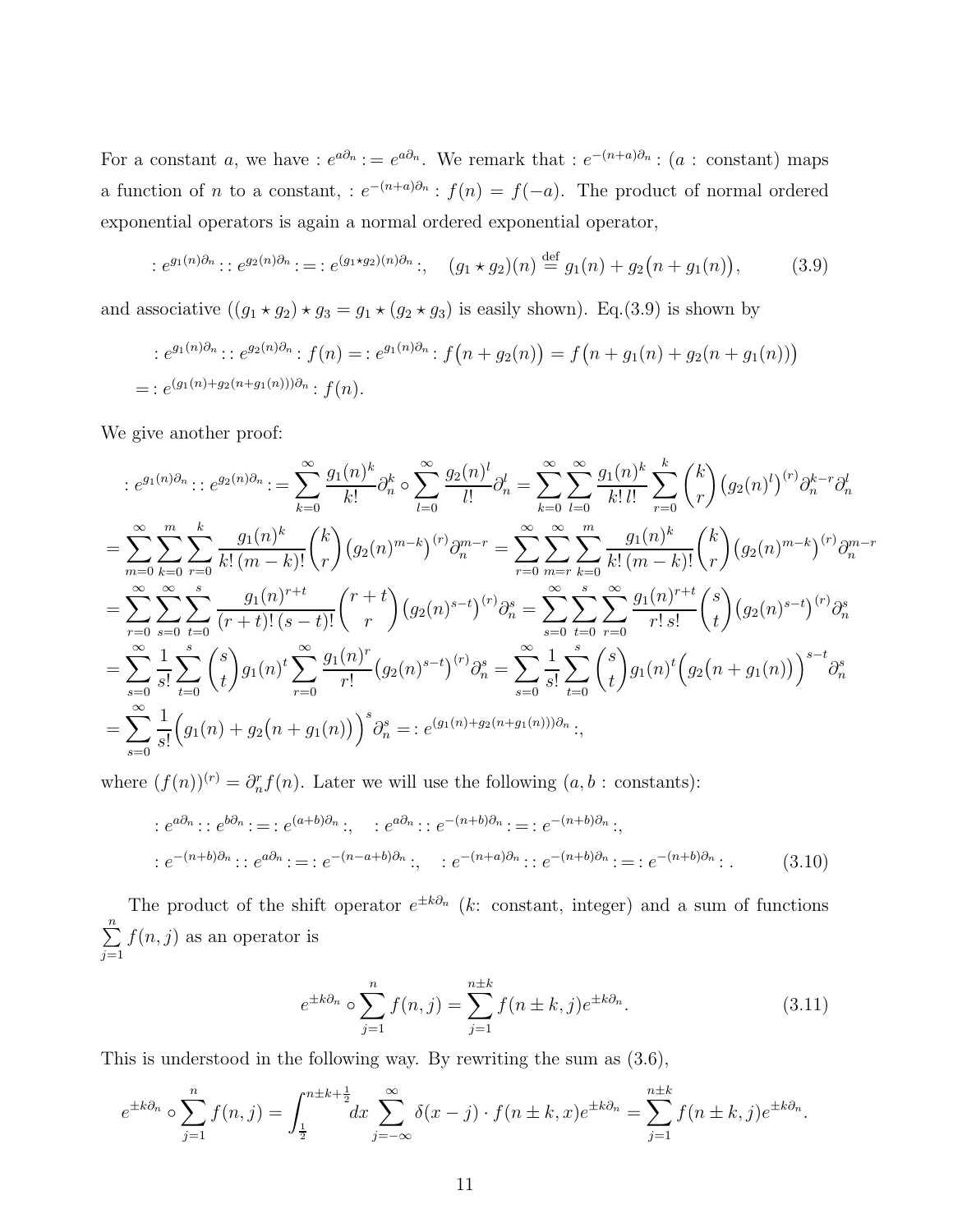#### 3.2 Map ♭

By modifying the arguments in [39], we define the map  $\flat$  (3.26). In this subsection we consider arbitrary (ordinary) orthogonal polynomials  $P_n(\eta)$  in continuous variable  $\eta$ . The polynomial  $P_n(\eta) = c_n \eta^n +$  (lower degree terms) is defined by the three term recurrence relations [32]

$$
\eta P_n(\eta) = A_n P_{n+1}(\eta) + B_n P_n(\eta) + C_n P_{n-1}(\eta). \tag{3.12}
$$

We set  $P_0(\eta) \stackrel{\text{def}}{=} 1$ ,  $P_n(\eta) \stackrel{\text{def}}{=} 0$  ( $n < 0$ ) and  $A_{-1} \stackrel{\text{def}}{=} 0$ . We assume that  $A_n$ ,  $B_n$  and  $C_n$  are given as functions of continuous n. Note that (3.12) holds for  $n \in \mathbb{Z}$  and  $P_n(\eta)$  may not satisfy any differential equation.

Since  $\partial_{\eta}P_n(\eta)$  is a polynomial of degree  $n-1$ , it can be written as

$$
\partial_{\eta} P_n(\eta) = \sum_{k=1}^n c_{n,k} P_{n-k}(\eta), \qquad (3.13)
$$

where  $c_{n,k}$  are constants and we set  $c_{n,0} \stackrel{\text{def}}{=} 0$ . We have  $A_n = \frac{c_n}{c_{n,k}}$  $\frac{c_n}{c_{n+1}}$  and  $c_{n,1} = n \frac{c_n}{c_{n-1}}$  $\frac{c_n}{c_{n-1}}$ , which imply  $A_n c_{n+1,1} = n+1$ . Let us define operators  $\Delta$ ,  $\Gamma$  and  $O_j$   $(j = 1, 2, ...)$  as

$$
\Delta \stackrel{\text{def}}{=} A_n e^{\partial_n} + B_n + C_n e^{-\partial_n}, \quad \Gamma \stackrel{\text{def}}{=} \sum_{k=1}^n c_{n,k} : e^{-k\partial_n} :, \quad O_j \stackrel{\text{def}}{=} : e^{-(n+j)\partial_n} :.
$$
 (3.14)

We remark that  $\Delta$ ,  $\Gamma$  and  $O_j$  commute with  $\eta$  and  $\partial_{\eta}$ . From (3.12), (3.13) and  $P_n(\eta) = 0$  $(n < 0)$ , they act on  $P_n(\eta)$  as follows:

$$
\Delta P_n(\eta) = \eta P_n(\eta), \quad \Gamma P_n(\eta) = \partial_\eta P_n(\eta), \quad O_j P_n(\eta) = 0.
$$
\n(3.15)

Let us calculate the commutation relation of  $\Delta$  and  $\Gamma$ . Results in §3.1.2 give

$$
\Delta\Gamma = A_n \sum_{k=1}^{n+1} c_{n+1,k} : e^{-(k-1)\partial_n} : + B_n \sum_{k=1}^n c_{n,k} : e^{-k\partial_n} : + C_n \sum_{k=1}^{n-1} c_{n-1,k} : e^{-(k+1)\partial_n} :
$$
  
\n
$$
= A_n c_{n+1,1} + A_n \sum_{k=2}^{n+1} c_{n+1,k} : e^{-(k-1)\partial_n} : + B_n \sum_{k=1}^n c_{n,k} : e^{-k\partial_n} : + C_n \sum_{k=0}^{n-1} c_{n-1,k} : e^{-(k+1)\partial_n} :
$$
  
\n
$$
= n + 1 + \sum_{k=1}^n (A_n c_{n+1,k+1} + B_n c_{n,k} + C_n c_{n-1,k-1}) : e^{-k\partial_n} ;
$$
  
\n
$$
\Gamma\Delta = \sum_{k=1}^n c_{n,k} A_{n-k} : e^{-(k-1)\partial_n} : + \sum_{k=1}^n c_{n,k} B_{n-k} : e^{-k\partial_n} : + \sum_{k=1}^n c_{n,k} C_{n-k} : e^{-(k+1)\partial_n} .
$$
  
\n
$$
= A_{n-1} c_{n,1} + \sum_{k=2}^{n+1} A_{n-k} c_{n,k} : e^{-(k-1)\partial_n} : + \sum_{k=1}^n B_{n-k} c_{n,k} : e^{-k\partial_n} :
$$
 (3.16)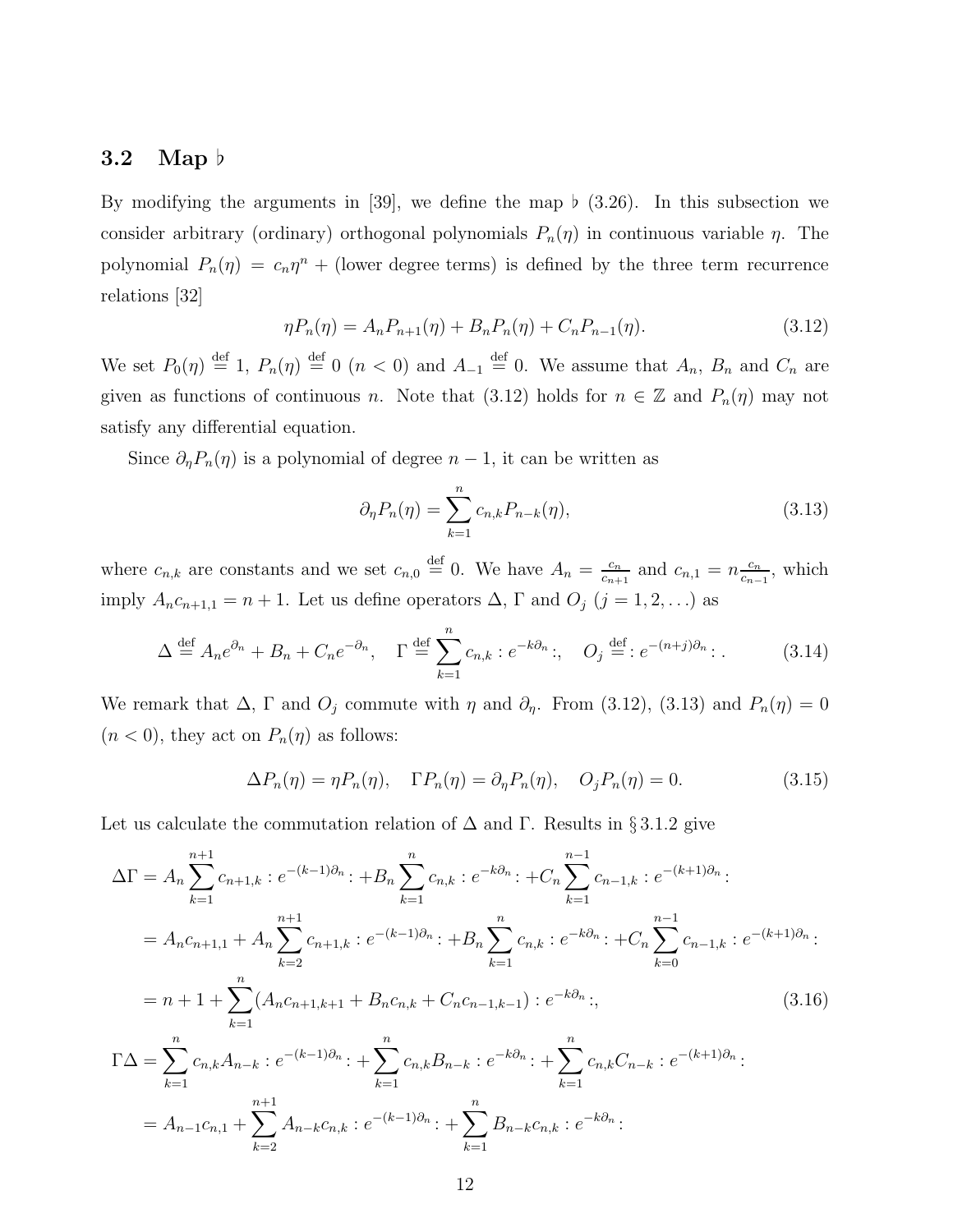+ 
$$
\sum_{k=0}^{n-1} C_{n-k}c_{n,k}
$$
 :  $e^{-(k+1)\partial_n}$  :  $+C_0c_{n,n}$  :  $e^{-(n+1)\partial_n}$  :  
\n=  $n + \sum_{k=1}^{n} (A_{n-k-1}c_{n,k+1} + B_{n-k}c_{n,k} + C_{n-k+1}c_{n,k-1})$  :  $e^{-k\partial_n}$  :  $+C_0c_{n,n}O_1$ , (3.17)

where we have used  $A_{-1} = 0$ ,  $c_{n,0} = 0$  and  $A_n c_{n+1,1} = n+1$ . From these we have

$$
[\Delta, \Gamma] = 1 + \sum_{k=1}^{n} b_{n,k} : e^{-k\partial_n} : -C_0 c_{n,n} O_1,
$$
\n(3.18)

where the constant  $b_{n,k}$  is

$$
b_{n,k} \stackrel{\text{def}}{=} A_n c_{n+1,k+1} - A_{n-k-1} c_{n,k+1} + (B_n - B_{n-k}) c_{n,k} + C_n c_{n-1,k-1} - C_{n-k+1} c_{n,k-1}.
$$
 (3.19)

The l.h.s of (3.18) acts on  $P_n(\eta)$  as

$$
(l.h.s)P_n(\eta) = [\Delta, \Gamma]P_n(\eta) = (\Delta\Gamma - \Gamma\Delta)P_n(\eta) = (\Delta\partial_\eta - \Gamma\eta)P_n(\eta)
$$
  
=  $(\partial_\eta \Delta - \eta \Gamma)P_n(\eta) = (\partial_\eta \eta - \eta \partial_\eta)P_n(\eta) = [\partial_\eta, \eta]P_n(\eta) = P_n(\eta),$  (3.20)

and the r.h.s (3.18) acts on  $P_n(\eta)$  as

$$
(\text{r.h.s})P_n(\eta) = P_n(\eta) + \sum_{k=1}^n b_{n,k} P_{n-k}(\eta), \qquad (3.21)
$$

which means  $\sum_{n=1}^{\infty}$  $k=1$  $b_{n,k}P_{n-k}(\eta) = 0$ , namely  $b_{n,k} = 0$ . (This  $b_{n,k} = 0$  can be checked by explicit calculation of (3.19). We have checked this for  $n \leq 15$  by using Mathematica.) Therefore we obtain

$$
[\Delta, \Gamma] = 1 - C_0 c_{n,n} O_1. \tag{3.22}
$$

Products of  $O_j$  and  $(\Delta, \Gamma, O_k)$  are

$$
\Delta O_j = (A_n + B_n + C_n)O_j, \quad O_j \Delta = A_{-j}O_{j-1} + B_{-j}O_j + C_{-j}O_{j+1},
$$
(3.23)

$$
\Gamma O_j = \left(\sum_{k=1}^n c_{n,k}\right) O_j, \quad O_j \Gamma_j = 0,\tag{3.24}
$$

$$
O_j O_k = O_k,\tag{3.25}
$$

and all of them belong to  $O = \mathbb{C}[O_1, O_2, \ldots]$   $(O_1 \Delta = B_{-1}O_1 + C_{-1}O_2$  due to  $A_{-1} = 0$ . The relations  $(3.22)$ – $(3.25)$  satisfy the conditions given in § 3.1.1, where the correspondence is  $(A, B, O_j) \leftrightarrow (\Delta, \Gamma, O_j)$ . If  $C_{-j} \neq 0$ , we have  $\mathbb{C}[\Delta, \Gamma, O_1, O_2, \ldots] = \mathbb{C}[\Delta, \Gamma]$ .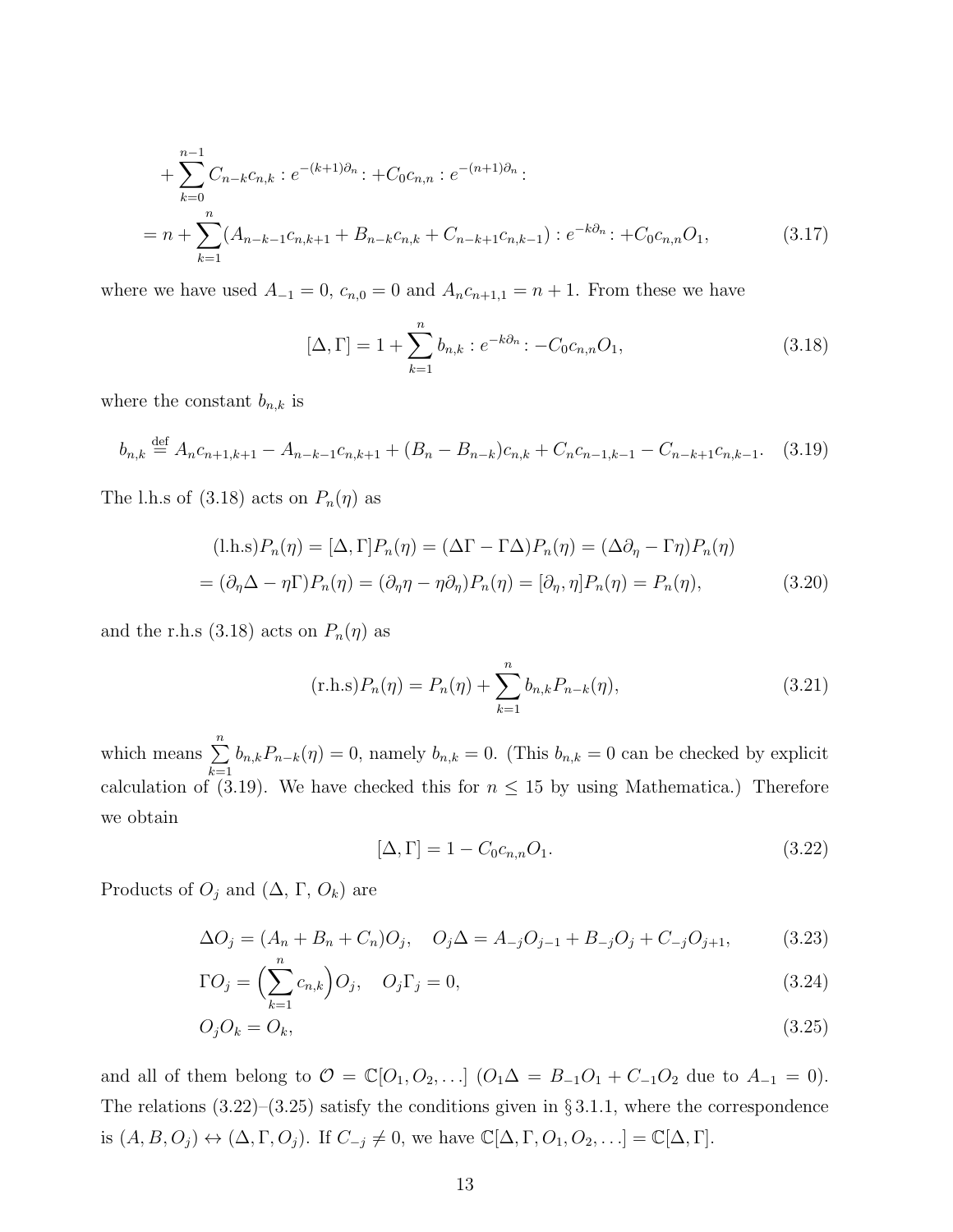Any element F of  $\mathbb{C}[\partial_\eta, \eta]$  is written as a finite sum  $F = \sum$  $_{i,j\geq0}$  $F_{i,j}\eta^i\partial_\eta^j$   $(F_{i,j}\in\mathbb{C})$ . Let us define a map  $\flat: \mathbb{C}[\partial_\eta, \eta] \to \mathbb{C}[\Delta, \Gamma]$ :

$$
F = \sum_{i,j\geq 0} F_{i,j} \eta^i \partial_\eta^j \in \mathbb{C}[\partial_\eta, \eta], \quad \flat(F) \stackrel{\text{def}}{=} \sum_{i,j\geq 0} F_{i,j} \Gamma^j \Delta^i \in \mathbb{C}[\Delta, \Gamma]. \tag{3.26}
$$

We remark that  $\flat(\partial_{\eta}\eta)$  is not directly given in the above definition and it is calculated as  $\flat(\partial_{\eta}\eta) = \flat(\eta\partial_{\eta} + 1) = \Gamma\Delta + 1 \neq \Delta\Gamma = \Gamma\Delta + 1 - C_0c_{n,n}O_1$ . From (3.15), we have

$$
\eta^{i}\partial_{\eta}^{j}P_{n}(\eta) = \eta^{i}\Gamma^{j}P_{n}(\eta) = \Gamma^{j}\eta^{i}P_{n}(\eta) = \Gamma^{j}\Delta^{i}P_{n}(\eta). \tag{3.27}
$$

By using (3.4) and (3.2) with  $(A, B) = (\Delta, \Gamma)$ , we have

$$
\eta^{i_2} \partial_{\eta}^{j_2} \eta^{i_1} \partial_{\eta}^{j_1} P_n(\eta) = \eta^{i_2} \Big( \sum_{r=0}^{\min(j_2, i_1)} a_r^{j_2 i_1} \eta^{i_1 - r} \partial_{\eta}^{j_2 - r} \Big) \partial_{\eta}^{j_1} P_n(\eta)
$$
  
\n
$$
= \sum_{r=0}^{\min(j_2, i_1)} a_r^{j_2 i_1} \eta^{i_1 + i_2 - r} \partial_{\eta}^{j_1 + j_2 - r} P_n(\eta) = \sum_{r=0}^{\min(j_2, i_1)} a_r^{j_2 i_1} \Gamma^{j_1 + j_2 - r} \Delta^{i_1 + i_2 - r} P_n(\eta)
$$
  
\n
$$
= \Gamma^{j_1} \Big( \sum_{r=0}^{\min(i_1, j_2)} a_r^{i_1 j_2} \Gamma^{j_2 - r} \Delta^{i_1 - r} \Big) \Delta^{i_2} P_n(\eta) = \Gamma^{j_1} (\Delta^{i_1} \Gamma^{j_2} - O_{i_1, j_2}) \Delta^{i_2} P_n(\eta)
$$
  
\n
$$
= \Gamma^{j_1} \Delta^{i_1} \Gamma^{j_2} \Delta^{i_2} P_n(\eta) - \Gamma^{j_1} O_{i_1, j_2} \Delta^{i_2} P_n(\eta) = \Gamma^{j_1} \Delta^{i_1} \Gamma^{j_2} \Delta^{i_2} P_n(\eta), \qquad (3.28)
$$

where we have used  $O_{i_1,j_2}\Delta^{i_2} \in \mathcal{O}$  in the last line. Therefore we obtain the following proposition.

**Proposition 2** The action of  $\mathbb{C}[\partial_{\eta}, \eta]$  on  $P_n(\eta)$  is related to that of  $\mathbb{C}[\Delta, \Gamma]$  by the map  $\flat$ :

$$
F \in \mathbb{C}[\partial_{\eta}, \eta] \Rightarrow FP_n(\eta) = \flat(F)P_n(\eta),\tag{3.29}
$$

$$
F, G \in \mathbb{C}[\partial_{\eta}, \eta] \Rightarrow FGP_n(\eta) = \flat(FG)P_n(\eta) = \flat(G)\flat(F)P_n(\eta). \tag{3.30}
$$

Remark 1 This anti-homomorphism property (3.30) does not hold as algebra, namely  $\flat(FG) \neq \flat(G)\flat(F)$  in general.

**Remark 2** The polynomial  $P_n(\eta)$  may depend on a set of parameters  $\lambda = (\lambda_1, \lambda_2, \ldots),$  $P_n(\eta) = P_n(\eta; \lambda)$ . The above  $\mathbb{C}[\partial_\eta, \eta]$  and  $\mathbb{C}[\Delta, \Gamma]$  are understood as  $\mathbb{C}(\lambda)[\partial_\eta, \eta]$  and  $\mathbb{C}(\lambda)[\Delta,\Gamma]$  respectively.

For later use, we present  $\Delta^i$  and  $\Gamma^j$   $(i, j = 0, 1, 2, ...)$ :

$$
\Delta^{i} = \sum_{k=-i}^{i} D_{n}^{i,k} e^{k\partial_{n}}, \quad D_{n}^{0,0} = 1, \quad D_{n}^{i,k} \stackrel{\text{def}}{=} 0 \quad (|k| > i),
$$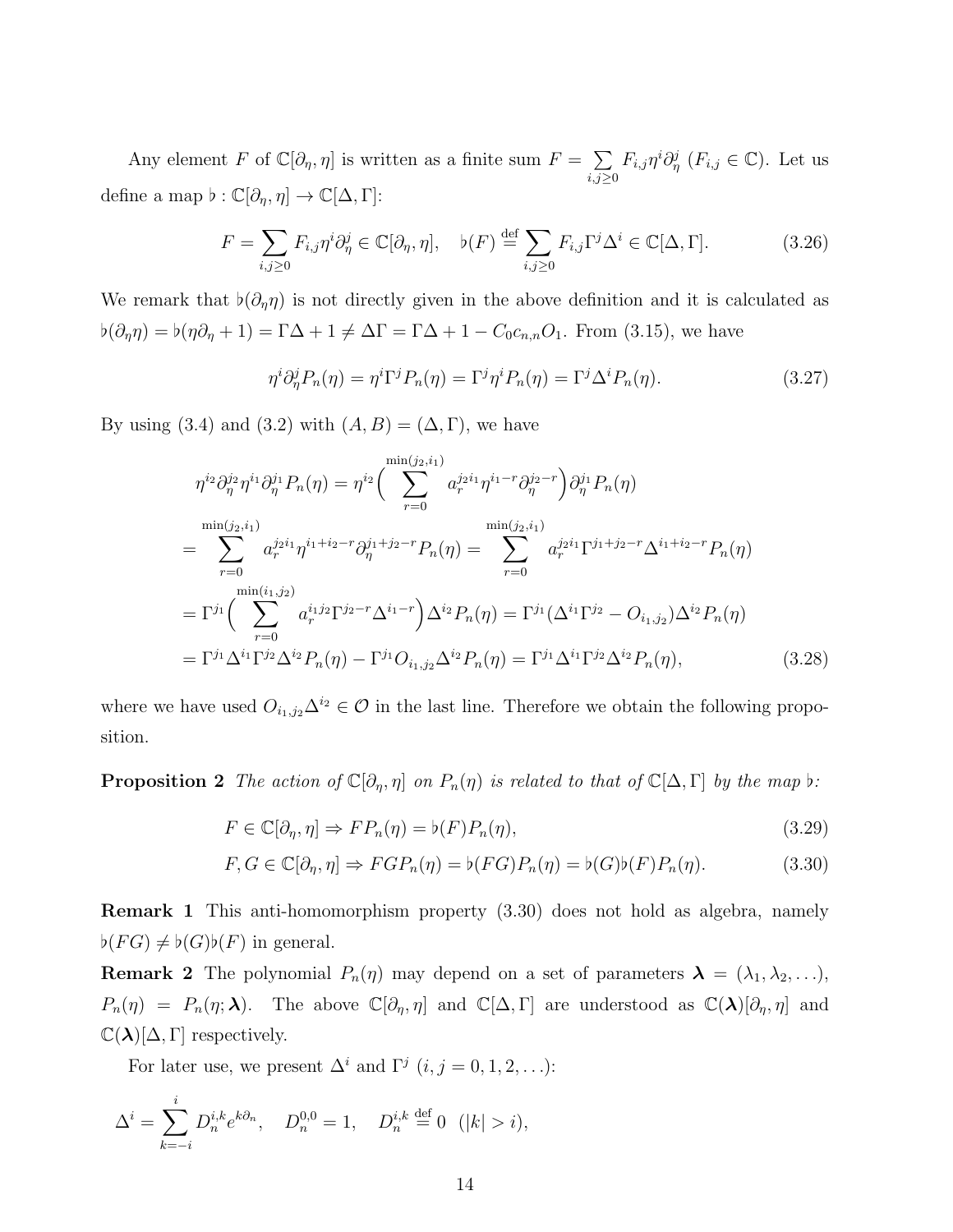$$
D_n^{i,k} = D_n^{i-1,k-1} A_{n+k-1} + D_n^{i-1,k} B_{n+k} + D_n^{i-1,k+1} C_{n+k+1} \quad (-i \le k \le i),
$$
  
\n
$$
n \quad k_1 - 1 \quad k_1 - k_2 - 1 \quad k_1 - k_2 - k_3 - 1 \quad k_1 - k_2 - \dots - k_{j-1} - 1
$$
\n(3.31)

$$
\Gamma^{j} = \sum_{k_{1}=1}^{n} \sum_{k_{2}=1}^{k_{1}-1} \sum_{k_{3}=1}^{k_{1}-k_{2}-1} \sum_{k_{4}=1}^{k_{1}-k_{2}-k_{3}-1} \cdots \sum_{k_{j}=1}^{k_{1}-k_{2}-\cdots-k_{j-1}-1} c_{n,k_{2}} c_{n-k_{2},k_{3}} c_{n-k_{2}-k_{3},k_{4}} \cdots c_{n-k_{2}-k_{3}-\cdots-k_{j-1},k_{j}} \times c_{n-k_{2}-k_{3}-\cdots-k_{j},k_{1}-k_{2}-k_{3}-\cdots-k_{j}} : e^{-k_{1}\partial_{n}}.
$$
\n(3.32)

Note that  $\sum_{n=1}^{\infty}$  $k_1=1$ is actually  $\sum_{n=1}^{\infty}$  $k_1=j$ because of our convention of the summation symbol:  $\sum_{n=1}^{m-1}$  $k = m$  $* = 0.$ We explain  $\Gamma^2$ :

$$
\Gamma^{2} = \left(\sum_{k_{2}=1}^{n} c_{n,k_{2}} : e^{-k_{2}\partial_{n}}:\right) \left(\sum_{k_{2}=1}^{n} c_{n,k_{2}'} : e^{-k_{2}'\partial_{n}}:\right) = \sum_{k_{2}=1}^{n} c_{n,k_{2}} \sum_{k_{2}=1}^{n-k_{2}} c_{n-k_{2},k_{2}'} : e^{-k_{2}\partial_{n}} : e^{-k_{2}'\partial_{n}}:
$$
  

$$
= \sum_{k_{2}=1}^{n} c_{n,k_{2}} \sum_{k_{2}=1}^{n-k_{2}} c_{n-k_{2},k_{2}'} : e^{-(k_{2}+k_{2}')\partial_{n}} := \sum_{k_{1}=1}^{n} \sum_{k_{2}=1}^{k_{1}-1} c_{n,k_{2}} c_{n-k_{2},k_{1}-k_{2}} : e^{-k_{1}\partial_{n}} : .
$$
 (3.33)

Here we have used :  $e^{-k_2 \partial_n}$ :  $e^{-k_2 \partial_n}$ :  $e^{-(k_2+k_2')\partial_n}$ : because  $k_2$  and  $k_2'$  are independent of n. As remarked in the first paragraph in  $\S 3.1.2$ , after all the calculations are done, we can evaluate various quantities at  $k_2 = n, n - 1, \ldots, k'_2 = n - k_2, \ldots$ , etc.

In the rest of this subsection we present the explicit forms of  $\Delta$  and  $\Gamma$  for the Hermite, Laguerre and Jacobi polynomials.

#### 3.2.1 example 1 : Hermite polynomial

The Hermite polynomial  $H_n(\eta)$  [32] satisfies (3.12) with

$$
A_n = \frac{1}{2}, \quad B_n = 0, \quad C_n = n,\tag{3.34}
$$

and

$$
\partial_{\eta} H_n(\eta) = 2n H_{n-1}(\eta). \tag{3.35}
$$

Therefore  $\Delta$  and  $\Gamma$  become

$$
\Delta = \frac{1}{2}e^{\partial_n} + ne^{-\partial_n}, \quad \Gamma = 2ne^{-\partial_n}, \tag{3.36}
$$

and they satisfy

$$
[\Delta, \Gamma] = 1. \tag{3.37}
$$

In this case  $\flat$  is an anti-isomorphism of algebra,  $\flat(FG) = \flat(G)\flat(F)$  [39].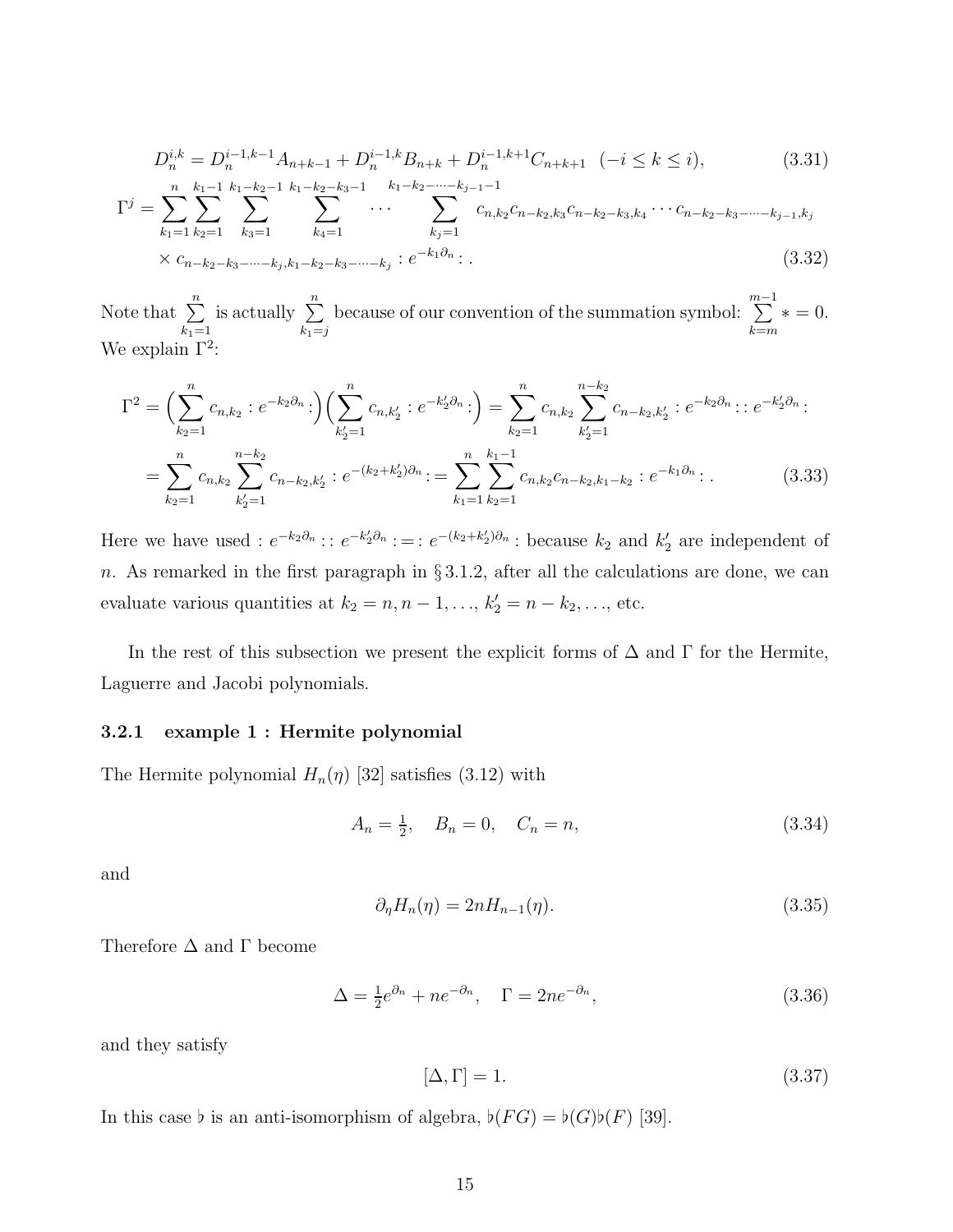#### 3.2.2 example 2 : Laguerre polynomial

The Laguerre polynomial  $L_n^{(\alpha)}(\eta)$  [32] satisfies (3.12) with

$$
A_n = -(n+1), \quad B_n = 2n + \alpha + 1, \quad C_n = -(n+\alpha), \tag{3.38}
$$

and

$$
\partial_{\eta}L_n^{(\alpha)}(\eta) = -L_{n-1}^{(\alpha+1)}(\eta),\tag{3.39}
$$

$$
L_{n-1}^{(\alpha)}(\eta) + L_n^{(\alpha-1)}(\eta) = L_n^{(\alpha)}(\eta). \tag{3.40}
$$

From (3.40) we have

$$
L_n^{(\alpha+1)}(\eta) = \sum_{k=0}^n L_k^{(\alpha)}(\eta). \tag{3.41}
$$

So we have  $c_{n,k} = -1$  ( $1 \le k \le n$ ). Therefore  $\Delta$  and  $\Gamma$  become

$$
\Delta = -(n+1)e^{\partial_n} + 2n + \alpha + 1 - (n+\alpha)e^{-\partial_n}, \quad \Gamma = -\sum_{k=1}^n :e^{-k\partial_n}:\tag{3.42}
$$

It is easy to check that  $b_{n,k}$  (3.19) vanishes. The operators  $\Delta$  and  $\Gamma$  satisfy

$$
[\Delta, \Gamma] = 1 - \alpha O_1. \tag{3.43}
$$

### 3.2.3 example 3 : Jacobi polynomial

The Jacobi polynomial  $J_n^{(\alpha,\beta)}(\eta)$  [32] satisfies (3.12) with

$$
A_n = \frac{2(n+1)(n+\alpha+\beta+1)}{(2n+\alpha+\beta+1)(2n+\alpha+\beta+2)}, \quad B_n = \frac{\beta^2 - \alpha^2}{(2n+\alpha+\beta)(2n+\alpha+\beta+2)},
$$
  

$$
C_n = \frac{2(n+\alpha)(n+\beta)}{(2n+\alpha+\beta)(2n+\alpha+\beta+1)},
$$
(3.44)

and

$$
\partial_{\eta} P_n^{(\alpha,\beta)}(\eta) = \frac{1}{2}(n+\alpha+\beta+1)P_{n-1}^{(\alpha+1,\beta+1)}(\eta),\tag{3.45}
$$

$$
(2n + \alpha + \beta)P_n^{(\alpha - 1, \beta)}(\eta) = (n + \alpha + \beta)P_n^{(\alpha, \beta)}(\eta) - (n + \beta)P_{n-1}^{(\alpha, \beta)}(\eta),
$$
(3.46)

$$
(2n + \alpha + \beta)P_n^{(\alpha,\beta-1)}(\eta) = (n + \alpha + \beta)P_n^{(\alpha,\beta)}(\eta) + (n + \alpha)P_{n-1}^{(\alpha,\beta)}(\eta). \tag{3.47}
$$

From  $(3.46)$ – $(3.47)$  we have

$$
P_n^{(\alpha+1,\beta+1)}(\eta) = \alpha_n P_n^{(\alpha,\beta)}(\eta) + \beta_n P_{n-1}^{(\alpha+1,\beta+1)}(\eta) + \gamma_n P_{n-2}^{(\alpha+1,\beta+1)}(\eta) \quad (n \ge 0),\tag{3.48}
$$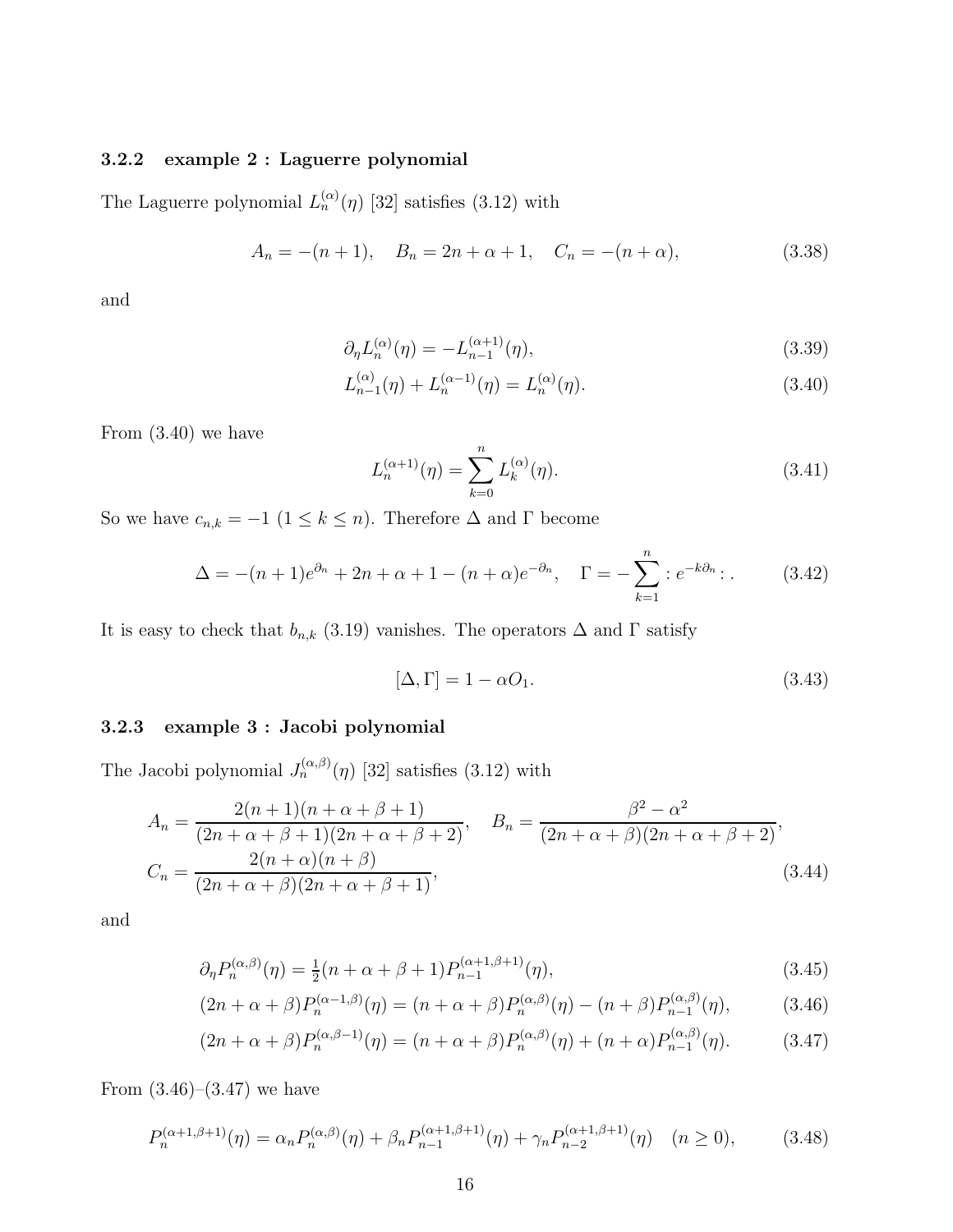where  $\alpha_n$ ,  $\beta_n$  and  $\gamma_n$  are

$$
\alpha_n = \frac{(2n + \alpha + \beta + 1)(2n + \alpha + \beta + 2)}{(n + \alpha + \beta + 1)(n + \alpha + \beta + 2)}, \quad \beta_n = \frac{(\beta - \alpha)(2n + \alpha + \beta + 1)}{(n + \alpha + \beta + 2)(2n + \alpha + \beta)},
$$

$$
\gamma_n = \frac{(n + \alpha)(n + \beta)(2n + \alpha + \beta + 2)}{(n + \alpha + \beta + 1)(n + \alpha + \beta + 2)(2n + \alpha + \beta)}.
$$
(3.49)

By substituting (3.48) into the second term of the r.h.s of (3.48) and repeating this,  $P_n^{(\alpha+1,\beta+1)}(\eta)$ has the following form

$$
P_n^{(\alpha+1,\beta+1)}(\eta) = p_n^{(k)}(\eta) + \beta_n^{(k)} P_{n-k}^{(\alpha+1,\beta+1)}(\eta) + \gamma_n^{(k)} P_{n-k-1}^{(\alpha+1,\beta+1)}(\eta),\tag{3.50}
$$

and we have

$$
P_n^{(\alpha+1,\beta+1)}(\eta)
$$
  
=  $p_n^{(k)}(\eta) + \beta_n^{(k)}(\alpha_{n-k}P_{n-k}^{(\alpha,\beta)}(\eta) + \beta_{n-k}P_{n-k-1}^{(\alpha+1,\beta+1)}(\eta) + \gamma_{n-k}P_{n-k-2}^{(\alpha+1,\beta+1)}(\eta)) + \gamma_n^{(k)}P_{n-k-1}^{(\alpha+1,\beta+1)}(\eta)$   
=  $p_n^{(k)}(\eta) + \alpha_{n-k}\beta_n^{(k)}P_{n-k}^{(\alpha,\beta)}(\eta) + (\beta_{n-k}\beta_n^{(k)} + \gamma_n^{(k)})P_{n-k-1}^{(\alpha+1,\beta+1)}(\eta) + \gamma_{n-k}\beta_n^{(k)}P_{n-k-2}^{(\alpha+1,\beta+1)}(\eta)$   
=  $p_n^{(k+1)}(\eta) + \beta_n^{(k+1)}P_{n-k-1}^{(\alpha+1,\beta+1)}(\eta) + \gamma_n^{(k+1)}P_{n-k-2}^{(\alpha+1,\beta+1)}(\eta).$ 

Namely  $p_n^{(k)}(\eta)$ ,  $\beta_n^{(k)}$  and  $\gamma_n^{(k)}$  satisfy the recurrence relations:

$$
p_n^{(k+1)}(\eta) = p_n^{(k)}(\eta) + \alpha_{n-k}\beta_n^{(k)}P_{n-k}^{(\alpha,\beta)}(\eta),
$$
  
\n
$$
\beta_n^{(k+1)} = \beta_{n-k}\beta_n^{(k)} + \gamma_n^{(k)}, \quad \gamma_n^{(k+1)} = \gamma_{n-k}\beta_n^{(k)} \quad (1 \le k \le n),
$$
\n(3.51)

with the initial values,

$$
p_n^{(1)}(\eta) = \alpha_n P_n^{(\alpha,\beta)}(\eta), \quad \beta_n^{(1)} = \beta_n, \quad \gamma_n^{(1)} = \gamma_n.
$$
 (3.52)

From this,  $P_n^{(\alpha+1,\beta+1)}(\eta) = p_n^{(n+1)}(\eta)$  is expressed as

$$
P_n^{(\alpha+1,\beta+1)}(\eta) = \sum_{k=0}^n a_{n,k}^{(\alpha,\beta)} P_{n-k}^{(\alpha,\beta)}(\eta), \quad a_{n,k}^{(\alpha,\beta)} \stackrel{\text{def}}{=} \begin{cases} \alpha_n & : k=0\\ \alpha_{n-k} \beta_n^{(k)} & : 1 \le k \le n \end{cases} \tag{3.53}
$$

and  $c_{n,k}$  in (3.13) is given by

$$
c_{n,k} = \frac{1}{2}(n+\alpha+\beta+1)a_{n-1,k-1}^{(\alpha,\beta)}.
$$
\n(3.54)

Therefore  $\Delta$  and  $\Gamma$  become

$$
\Delta = A_n e^{\partial_n} + B_n + C_n e^{-\partial_n}, \quad \Gamma = \frac{1}{2}(n + \alpha + \beta + 1) \sum_{k=1}^n a_{n-1,k-1}^{(\alpha,\beta)} : e^{-k\partial_n} : .
$$
 (3.55)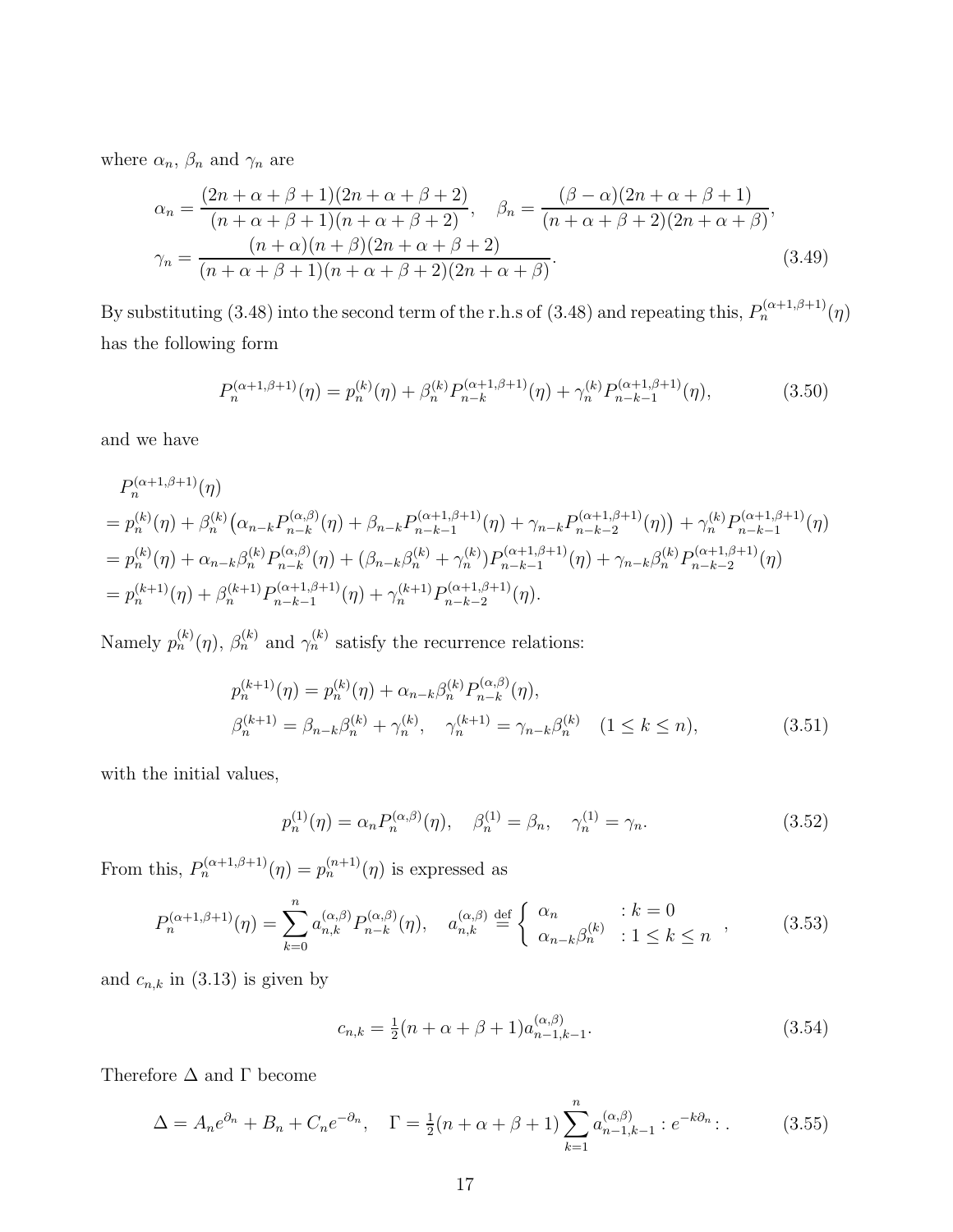We can check that  $b_{n,k}$  (3.19) vanishes. The operators  $\Delta$  and  $\Gamma$  satisfy

$$
[\Delta, \Gamma] = 1 - \frac{1}{2}(n + \alpha + \beta + 1)a_{n-1,n-1}^{(\alpha,\beta)}C_0O_1.
$$
 (3.56)

Explicit forms of  $a_{n,k}^{(\alpha,\beta)}$  for lower k are

$$
a_{n,0}^{(\alpha,\beta)} = \frac{(2n+\alpha+\beta+1)_2}{(n+\alpha+\beta+1)_2}, \quad a_{n,1}^{(\alpha,\beta)} = \frac{(\beta-\alpha)(2n+\alpha+\beta-1)(2n+\alpha+\beta+1)}{(n+\alpha+\beta)_3},
$$
  
\n
$$
a_{n,2}^{(\alpha,\beta)} = \frac{(2n+\alpha+\beta-3)(2n+\alpha+\beta)((n+\alpha)(n+\beta)+(\alpha-\beta)^2-1)}{(n+\alpha+\beta-1)_4},
$$
  
\n
$$
a_{n,3}^{(\alpha,\beta)} = \frac{(\beta-\alpha)(2n+\alpha+\beta-5)(2n+\alpha+\beta-1)}{(n+\alpha+\beta-2)_5}
$$
  
\n
$$
\times (2(n+\alpha+\beta)(n-1)+\alpha(\alpha+1)+\beta(\beta+1)-2),
$$
  
\n
$$
a_{n,4}^{(\alpha,\beta)} = \frac{(2n+\alpha+\beta-7)(2n+\alpha+\beta-2)}{16(n+\alpha+\beta-3)_6}
$$
  
\n
$$
\times \left(5(\alpha-\beta)^4+10(\alpha-\beta)^2(4n(n+\alpha+\beta-2)+(\alpha+\beta+1)(\alpha+\beta-5)+3\right)
$$
  
\n+  $(2n+\alpha+\beta-6)(2n+\alpha+\beta-4)(2n+\alpha+\beta)(2n+\alpha+\beta+2).$  (3.57)

### 3.3 Bispectral property

Following the arguments in [39], we discuss the bispectral property of the multi-indexed Laguerre and Jacobi polynomials (1.1).

From (2.1)–(2.2), the M-th order differential operators  $\hat{\mathcal{F}}^{(\mathcal{D})}$  and  $\hat{\mathcal{B}}^{(\mathcal{D})}$  are expressed as determinants:

$$
\hat{\mathcal{F}}^{(\mathcal{D})} = \rho_{\hat{\mathcal{F}}}^{(\mathcal{D})}(\eta) \begin{vmatrix} \mu_{d_1} & \cdots & \mu_{d_M} & 1 \\ \mu_{d_1}^{(1)} & \cdots & \mu_{d_M}^{(1)} & \partial_{\eta} \\ \vdots & \cdots & \vdots & \vdots \\ \mu_{d_1}^{(M)} & \cdots & \mu_{d_M}^{(M)} & \partial_{\eta}^{M} \end{vmatrix}, \quad \hat{\mathcal{B}}^{(\mathcal{D})} = \rho_{\hat{\mathcal{B}}}^{(\mathcal{D})}(\eta) \begin{vmatrix} m_1 & \cdots & m_M & 1 \\ m_1^{(1)} & \cdots & m_M^{(1)} & \partial_{\eta} \\ \vdots & \cdots & \vdots & \vdots \\ m_1^{(M)} & \cdots & m_M^{(M)} & \partial_{\eta}^{M} \end{vmatrix}, \quad (3.58)
$$

where  $\mu_v^{(i)} = \partial_{\eta}^i \mu_v(\eta)$  and  $m_j^{(i)} = \partial_{\eta}^i m_j(\eta)$ . Our definition of the determinant (order of the matrix elements) is

$$
\det(a_{ij})_{1\leq i,j\leq n} = \begin{vmatrix} a_{11} & a_{12} & \cdots & a_{1n} \\ \vdots & \vdots & \cdots & \vdots \\ a_{n1} & a_{n2} & \cdots & a_{nn} \end{vmatrix} = \sum_{i_1,\ldots,i_n=1}^{n} \varepsilon_{i_1 i_2 \ldots i_n} a_{i_1 1} a_{i_2 2} \cdots a_{i_n n},
$$
(3.59)

where  $\varepsilon_{i_1 i_2 \dots i_n}$  is the antisymmetric symbol. From these forms and  $(2.1)$ – $(2.2)$ , the operator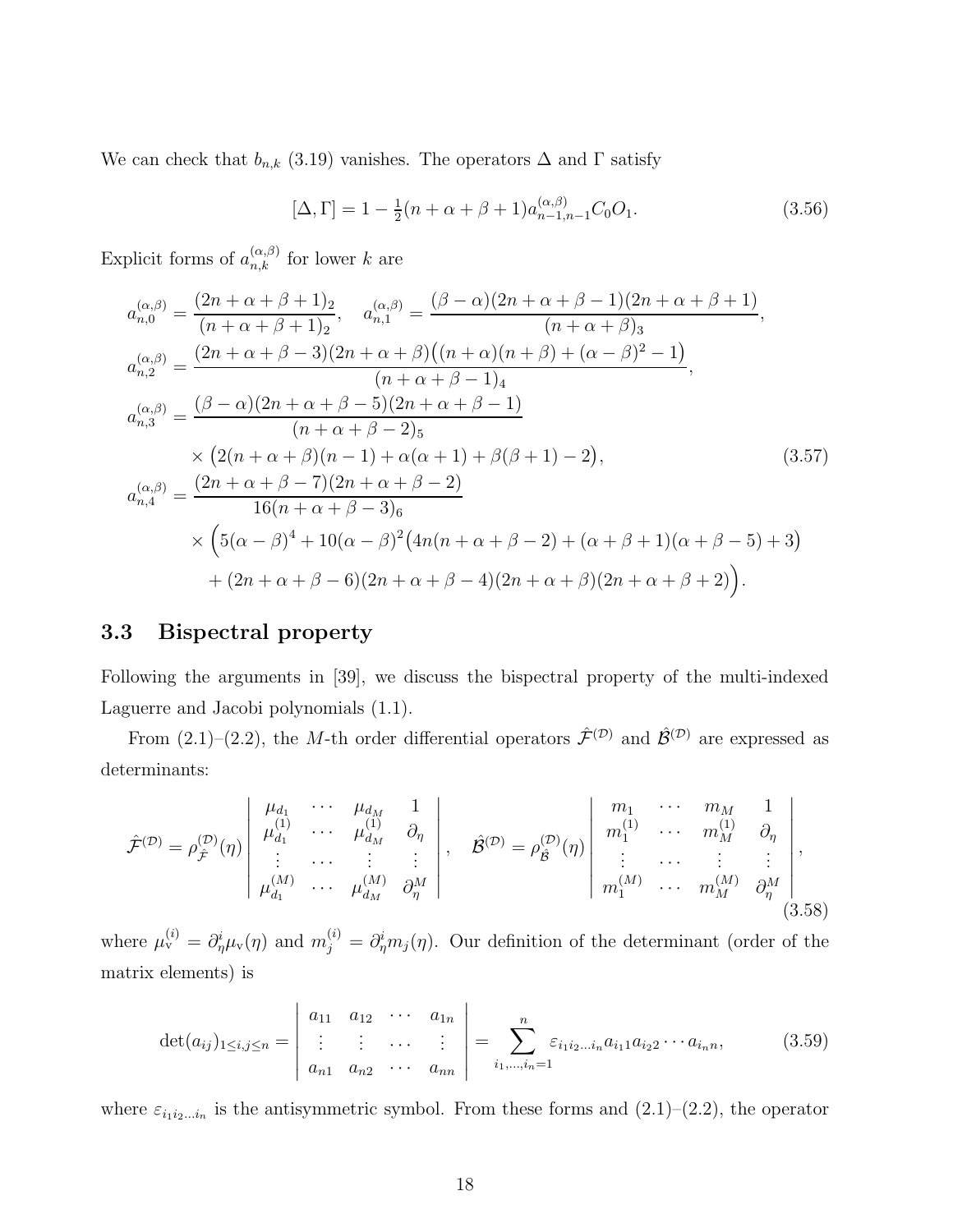$\hat{\mathcal{F}}^{(\mathcal{D})}$  belongs to  $\mathbb{C}[\partial_{\eta},\eta]$  but  $\hat{\mathcal{B}}^{(\mathcal{D})}$  does not. We have

$$
\hat{\mathcal{F}}^{(\mathcal{D})}P_n(\eta) = P_{\mathcal{D},n}(\eta), \quad \hat{\mathcal{B}}^{(\mathcal{D})}P_{\mathcal{D},n}(\eta) = \pi_{\mathcal{D}}(n)P_n(\eta), \quad \pi_{\mathcal{D}}(n) = \prod_{j=1}^M (\mathcal{E}_n - \tilde{\mathcal{E}}_{d_j}), \tag{3.60}
$$

and these give the following:

$$
\hat{\mathcal{B}}^{(\mathcal{D})}\hat{\mathcal{F}}^{(\mathcal{D})}P_n(\eta) = \pi_{\mathcal{D}}(n)P_n(\eta), \quad \hat{\mathcal{F}}^{(\mathcal{D})}\hat{\mathcal{B}}^{(\mathcal{D})}P_{\mathcal{D},n}(\eta) = \pi_{\mathcal{D}}(n)P_{\mathcal{D},n}(\eta). \tag{3.61}
$$

For  $X(\eta)$  (2.12), the operator  $\Theta_{X,\mathcal{D}} = \hat{\mathcal{B}}^{(\mathcal{D})} \circ X(\eta) \circ \hat{\mathcal{F}}^{(\mathcal{D})}$  belongs to  $\mathbb{C}[\partial_{\eta}, \eta]$ . Therefore we can consider  $\flat(\Theta_{X,\mathcal{D}})$ . Following the argument in [39], let us define  $\Delta_{X,\mathcal{D}}$ ,

$$
\Delta_{X,\mathcal{D}} \stackrel{\text{def}}{=} \flat(\Theta_{X,\mathcal{D}}) \circ \pi_{\mathcal{D}}^{-1}(n),\tag{3.62}
$$

which commutes with  $\eta$  and  $\partial_{\eta}$ . Then we have a theorem.

**Theorem 2** For the multi-indexed Laguerre and Jacobi polynomials  $P_{\mathcal{D},n}(\eta)$  and a polynomial  $X(\eta)$  (2.12), we have

$$
X(\eta)P_{\mathcal{D},n}(\eta) = \Delta_{X,\mathcal{D}}P_{\mathcal{D},n}(\eta). \tag{3.63}
$$

Proof We have

$$
(\hat{\mathcal{B}}^{(\mathcal{D})}X(\eta))P_{\mathcal{D},n}(\eta) = \hat{\mathcal{B}}^{(\mathcal{D})}X(\eta)\hat{\mathcal{F}}^{(\mathcal{D})}P_n(\eta) = (\hat{\mathcal{B}}^{(\mathcal{D})} \circ X(\eta) \circ \hat{\mathcal{F}}^{(\mathcal{D})})P_n(\eta)
$$
  
=  $\flat(\hat{\mathcal{B}}^{(\mathcal{D})} \circ X(\eta) \circ \hat{\mathcal{F}}^{(\mathcal{D})})P_n(\eta) = (\Delta_{X,\mathcal{D}} \circ \pi_{\mathcal{D}}(n))P_n(\eta) = \Delta_{X,\mathcal{D}}\pi_{\mathcal{D}}(n)P_n(\eta)$   
=  $\Delta_{X,\mathcal{D}}\hat{\mathcal{B}}^{(\mathcal{D})}\hat{\mathcal{F}}^{(\mathcal{D})}P_n(\eta) = (\Delta_{X,\mathcal{D}}\hat{\mathcal{B}}^{(\mathcal{D})})\hat{\mathcal{F}}^{(\mathcal{D})}P_n(\eta) = (\hat{\mathcal{B}}^{(\mathcal{D})}\Delta_{X,\mathcal{D}})P_{\mathcal{D},n}(\eta),$  (3.64)

where we have used  $(3.60)$ – $(3.61)$ ,  $(3.29)$  and  $[\Delta_{X,D}, \hat{\mathcal{B}}^{(D)}] = 0$ . Therefore we obtain

$$
\hat{\mathcal{B}}^{(\mathcal{D})}\left(X(\eta) - \Delta_{X,\mathcal{D}}\right)P_{\mathcal{D},n}(\eta) = 0. \tag{3.65}
$$

For appropriate parameter range, various operators appearing in each step of the Darboux transformations are non-singular and we can use properties of the inner product  $(f, g)$  =  $\int_{x_1}^{x_2} dx f(x)g(x)$ . For any polynomial  $\mathcal{P}(\eta)$  in  $\eta$ , we have

$$
(\phi_{\mathcal{D}n}(x), \Psi_{\mathcal{D}}(x)\mathcal{P}(\eta(x))) = (\hat{\mathcal{A}}^{(\mathcal{D})}\phi_0(x)P_n(\eta(x)), \Psi_{\mathcal{D}}(x)\mathcal{P}(\eta(x))) = (\phi_0 P_n, \hat{\mathcal{A}}^{(\mathcal{D})\dagger}\Psi_{\mathcal{D}}\mathcal{P})
$$
  
=  $(\phi_0 P_n, \phi_0 \hat{\mathcal{B}}^{(\mathcal{D})}\mathcal{P}) = (\phi_0^2 P_n, \hat{\mathcal{B}}^{(\mathcal{D})}\mathcal{P}),$  (3.66)

where we have used (A.30), (A.42), etc. If  $\hat{\mathcal{B}}^{(\mathcal{D})}\mathcal{P}=0$ , we have  $(\phi_{\mathcal{D}n},\Psi_{\mathcal{D}}\mathcal{P})=0$  and the completeness of  $\phi_{\mathcal{D}n}$  implies  $\mathcal{P} = 0$ . We remark that this result is derived for appropriate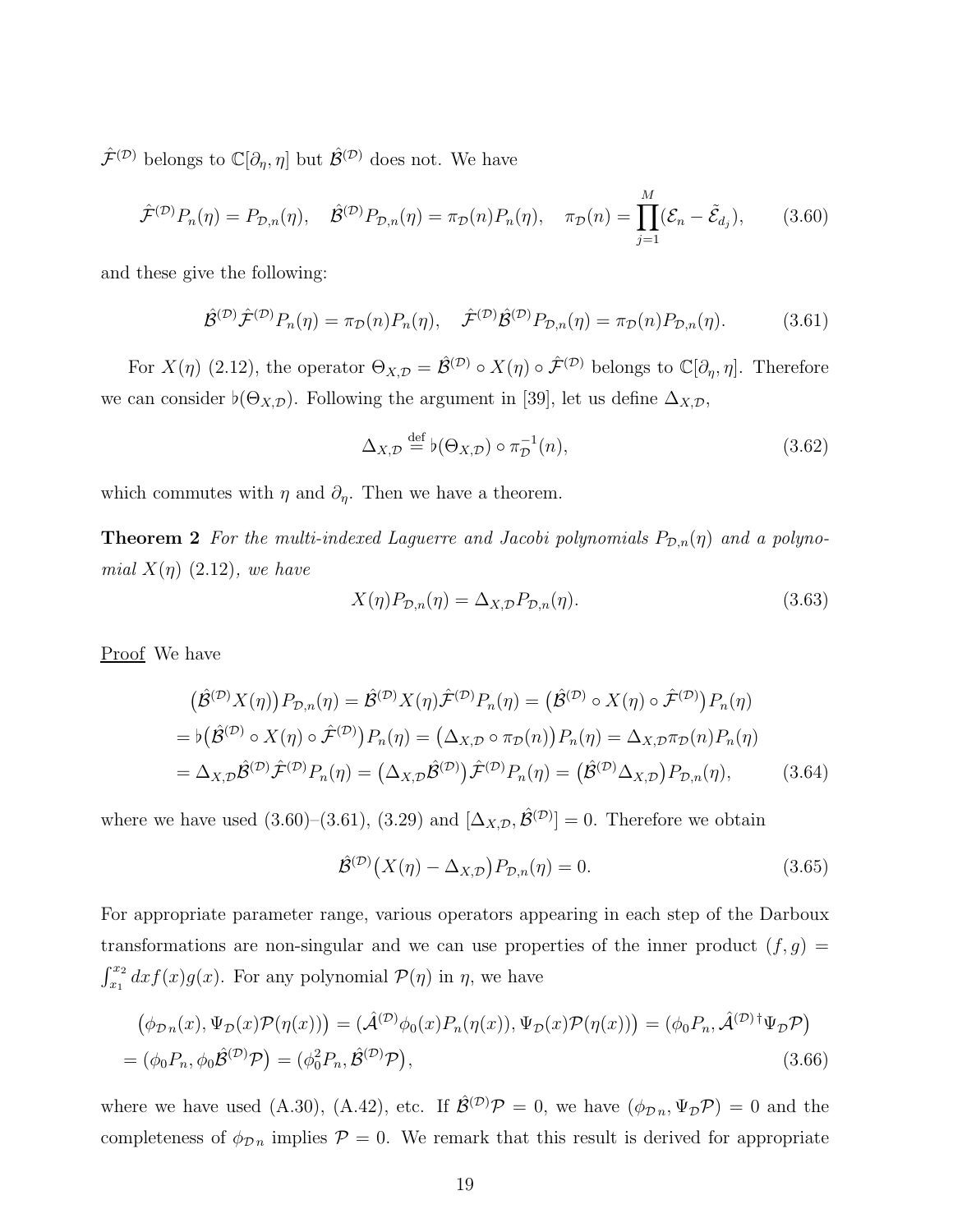parameter range but it is valid for any parameter range because it is a relation of a polynomial. Therefore  $(3.65)$  gives  $(3.63)$ .  $\Box$ 

**Remark 1** We have used (3.29) but not used (3.30). For  $\flat(\hat{\mathcal{B}}^{(\mathcal{D})} \circ X(\eta) \circ \hat{\mathcal{F}}^{(\mathcal{D})})$ , we can not apply (3.30), because  $\hat{\mathcal{B}}^{(\mathcal{D})}$  does not belong to  $\mathbb{C}[\partial_{\eta}, \eta]$ . The commutativity  $[\Delta_{X,\mathcal{D}}, \hat{\mathcal{B}}^{(\mathcal{D})}] = 0$ is important.

**Remark 2** If we already know the coefficients  $r_{n,k}^{X,D}$  (2.8)–(2.10), the operator  $\Delta_{X,D}$  is expressed as

$$
\Delta_{X,\mathcal{D}} = \sum_{k=-L}^{L} r_{n,k}^{X,\mathcal{D}} e^{k\partial_n} = \sum_{k=-L}^{L} r_{n,k}^{(0)} \, x \, \mathcal{D} \, e^{k\partial_n} \circ \pi_{\mathcal{D}}^{-1}(n). \tag{3.67}
$$

### 3.4 Examples

As an illustration of Theorem 2, we present examples:  $M = 1$  case,  $\mathcal{D} = \{d_1\}.$ 

 $Eqs.(3.58)$  give

$$
\hat{\mathcal{F}}^{(\mathcal{D})} = \rho_{\hat{\mathcal{F}}}^{(\mathcal{D})} \mu_{d_1}^2 \partial_{\eta} \circ \mu_{d_1}^{-1}, \quad \hat{\mathcal{B}}^{(\mathcal{D})} = \rho_{\hat{\mathcal{B}}}^{(\mathcal{D})} m_1^2 \partial_{\eta} \circ m_1^{-1}, \tag{3.68}
$$

and  $\Theta_{X,\mathcal{D}}$  becomes

$$
\Theta_{X,\mathcal{D}} = \rho_{\hat{\mathcal{B}}}^{(\mathcal{D})} m_1^2 \partial_{\eta} \circ m_1^{-1} X \rho_{\hat{\mathcal{F}}}^{(\mathcal{D})} \mu_{d_1}^2 \partial_{\eta} \circ \mu_{d_1}^{-1}
$$
\n
$$
= \rho_{\hat{\mathcal{B}}}^{(\mathcal{D})} \rho_{\hat{\mathcal{F}}}^{(\mathcal{D})} X m_1 \mu_{d_1} \partial_{\eta}^2 + \rho_{\hat{\mathcal{B}}}^{(\mathcal{D})} m_1^2 \mu_{d_1} \partial_{\eta} \left( m_1^{-1} X \rho_{\hat{\mathcal{F}}}^{(\mathcal{D})} \right) \partial_{\eta} - \rho_{\hat{\mathcal{B}}}^{(\mathcal{D})} m_1^2 \partial_{\eta} \left( m_1^{-1} X \rho_{\hat{\mathcal{F}}}^{(\mathcal{D})} \partial_{\eta} \mu_{d_1} \right). \tag{3.69}
$$

#### 3.4.1 Laguerre

Let us consider type I Laguerre case,  $\mathcal{D} = \{d_1^I\}$ . Then we have  $\Xi_{\mathcal{D}}(\eta) = L_{d_1}^{(g - \frac{1}{2})}$  $\frac{(g-\frac{1}{2})}{d_1}(-\eta) \stackrel{\text{def}}{=} \xi(\eta)$ and

$$
\rho_{\hat{\mathcal{F}}}^{(\mathcal{D})} = e^{-\eta}, \quad \rho_{\hat{\mathcal{B}}}^{(\mathcal{D})} = -4\eta^{g+\frac{3}{2}}\xi^{-1}, \quad \mu_{d_1} = e^{\eta}\xi, \quad m_1 = \eta^{-g-\frac{1}{2}}, \tag{3.70}
$$

and  $\Theta_{X,\mathcal{D}}$  becomes

$$
-\frac{1}{4}\Theta_{X,\mathcal{D}} = \eta X \partial_{\eta}^{2} + ((g + \frac{1}{2} - \eta)X + \eta \xi Y)\partial_{\eta} - (d_{1} + g + \frac{1}{2})X - \eta(\xi + \partial_{\eta}\xi)Y, \qquad (3.71)
$$

where we have used  $\partial_{\eta}X = \Xi_{\mathcal{D}}Y$  and  $\eta \partial_{\eta}^2 \xi + (g + \frac{1}{2} + \eta) \partial_{\eta} \xi = d_1 \xi$ . For simplicity we take  $d_1 = 1$  and a minimal degree one  $X_{\text{min}}$ , which corresponds to  $Y(\eta) = 1$ . Then we have

$$
X(\eta) = X_{\min}(\eta) = \frac{1}{2}\eta(\eta + 2g + 1) = L_2^{(g-\frac{3}{2})}(-\eta) - L_2^{(g-\frac{3}{2})}(0),
$$
\n
$$
\Theta_{X,\mathcal{D}} = \left(-2\eta^3 - 4(g+\frac{1}{2})\eta^2\right)\partial_\eta^2 + \left(2\eta^3 + 2(g-\frac{3}{2})\eta^2 - 4(g+\frac{1}{2})2\eta\right)\partial_\eta
$$
\n(3.72)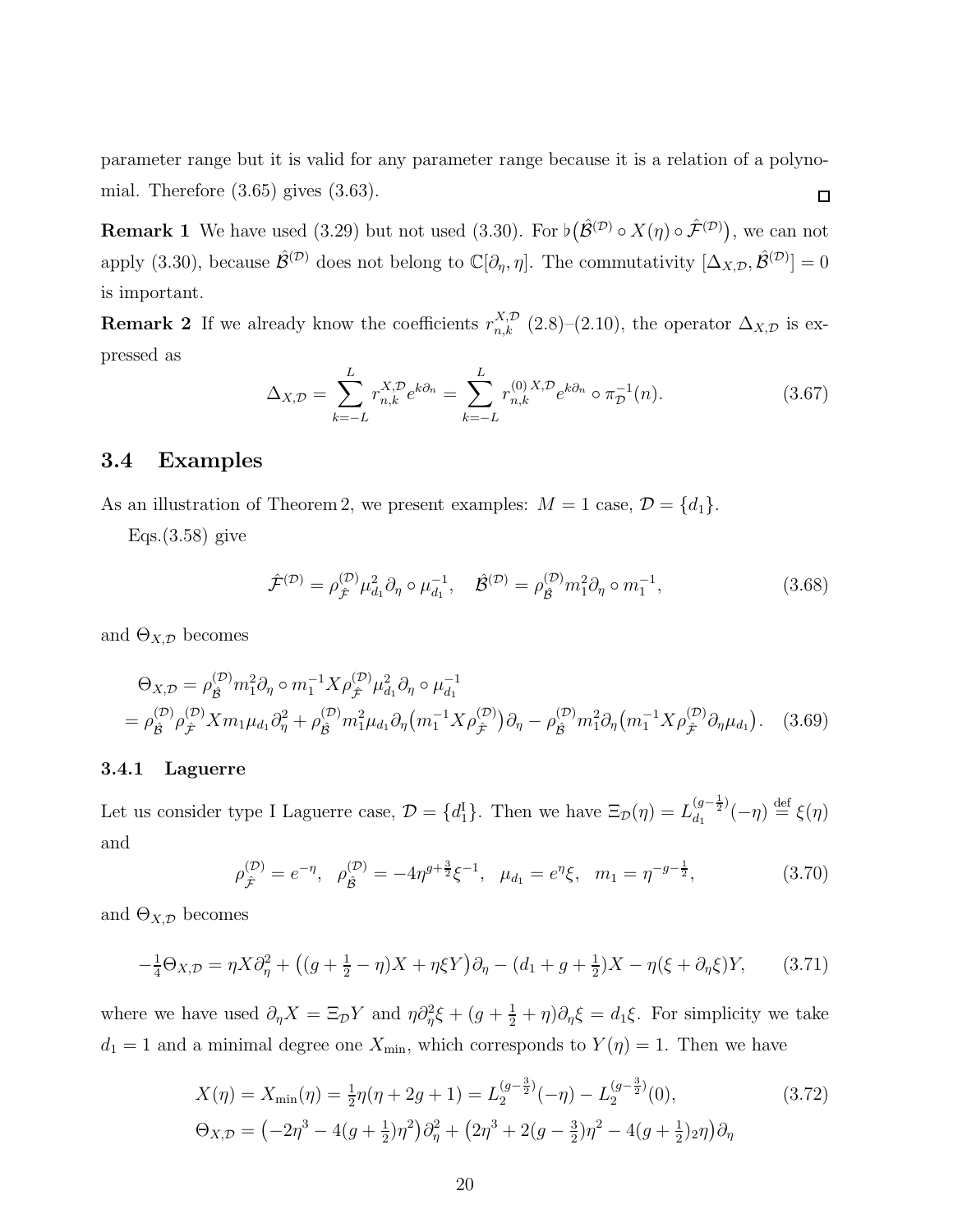$$
+ 2(g + \frac{7}{2})\eta^2 + 4(g + \frac{3}{2})^2\eta. \tag{3.73}
$$

By the map  $\flat$ ,  $\Theta_{X,\mathcal{D}}$  is mapped to

$$
\begin{split} \flat(\Theta_{X,\mathcal{D}}) &= \Gamma^2 \big( -2\Delta^3 - 4(g + \frac{1}{2})\Delta^2 \big) + \Gamma \big( 2\Delta^3 + 2(g - \frac{3}{2})\Delta^2 - 4(g + \frac{1}{2})_2 \Delta \big) \\ &+ 2(g + \frac{7}{2})\Delta^2 + 4(g + \frac{3}{2})^2 \Delta. \end{split} \tag{3.74}
$$

The operators  $\Delta$  and  $\Gamma$  are given in (3.42) and  $\Gamma^2$  (3.32) is  $\Gamma^2 = \sum_{n=1}^{\infty}$  $k=2$  $(k-1)$ :  $e^{-k\partial_n}$ : A straightforward calculation gives

$$
\begin{split} \flat(\Theta_{X,\mathcal{D}}) &= \frac{1}{2}(n+2)_{2} \times 4(n+g+\frac{7}{2})e^{2\partial_{n}} - (n+1)(2g+2n+3) \times 4(n+g+\frac{5}{2})e^{\partial_{n}} \\ &+ \frac{1}{8}(24n^{2}+4(10g+11)n+(2g+1)(6g+13)) \times 4(n+g+\frac{3}{2}) \\ &- \frac{1}{2}(2g+2n-1)(2g+2n+3) \times 4(n+g+\frac{1}{2})e^{-\partial_{n}} \\ &+ \frac{1}{8}(2g+2n-3)(2g+2n+3) \times 4(n+g-\frac{1}{2})e^{-2\partial_{n}} + O, \end{split} \tag{3.75}
$$

where O is an element of  $\mathbb{C}[O_1, O_2, \ldots]$ 

$$
O = (g - \frac{1}{2})^2 (3(2g - 3)n - 8)O_1 - 4(g - \frac{1}{2})_2 ((2g - 1)n - 1)O_2 + 2n(g - \frac{5}{2})_3 O_3, \quad (3.76)
$$

which annihilates  $P_{\mathcal{D},n}(\eta)$ . By using (3.63) and  $\pi_{\mathcal{D}}(n) = 4(n + g + \frac{3}{2})$  $(\frac{3}{2})$ , we obtain

$$
r_{n,2}^{X,\mathcal{D}} = \frac{1}{2}(n+1)_2, \quad r_{n,1}^{X,\mathcal{D}} = -(n+1)(2g+2n+3),
$$
  
\n
$$
r_{n,0}^{X,\mathcal{D}} = \frac{1}{8}(24n^2+4(10g+11)n+(2g+1)(6g+13)),
$$
  
\n
$$
r_{n,-1}^{X,\mathcal{D}} = -\frac{1}{2}(2g+2n-1)(2g+2n+3), \quad r_{n,-2}^{X,\mathcal{D}} = \frac{1}{8}(2g+2n-3)(2g+2n+3).
$$
\n(3.77)

These 5-term recurrence relations were given in [36, 37, 38].

#### 3.4.2 Jacobi

Let us consider type I Jacobi case,  $\mathcal{D} = \{d_1^{\mathrm{I}}\}$ . We set  $a = g + h$  and  $b = g - h$ . Then we have  $\Xi_{\mathcal{D}}(\eta) = P_{d_1}^{(g-\frac{1}{2},\frac{1}{2}-h)}$  $d_1^{(g-\frac{1}{2},\frac{1}{2}-h)}(\eta) \stackrel{\text{def}}{=} \xi(\eta)$  and

$$
\rho_{\hat{\mathcal{F}}}^{(\mathcal{D})} = \left(\frac{1+\eta}{2}\right)^{h+\frac{1}{2}}, \quad \rho_{\hat{\mathcal{B}}}^{(\mathcal{D})} = -16\left(\frac{1-\eta}{2}\right)^{g+\frac{3}{2}}\xi^{-1}, \quad \mu_{d_1} = \left(\frac{1+\eta}{2}\right)^{\frac{1}{2}-h}\xi, \quad m_1 = \left(\frac{1-\eta}{2}\right)^{-g-\frac{1}{2}}, \quad (3.78)
$$

and  $\Theta_{X,\mathcal{D}}$  becomes

$$
-\frac{1}{4}\Theta_{X,\mathcal{D}} = (1 - \eta^2)X\partial_{\eta}^2 + \left(-(b + (a+1)\eta)X + (1 - \eta^2)\xi Y\right)\partial_{\eta} \tag{3.79}
$$

$$
+ \left(d_1(d_1 + 1 + b) - (g + \frac{1}{2})(h - \frac{1}{2})\right)X + \left((h - \frac{1}{2})(1 - \eta)\xi - (1 - \eta^2)\partial_{\eta}\xi\right)Y,
$$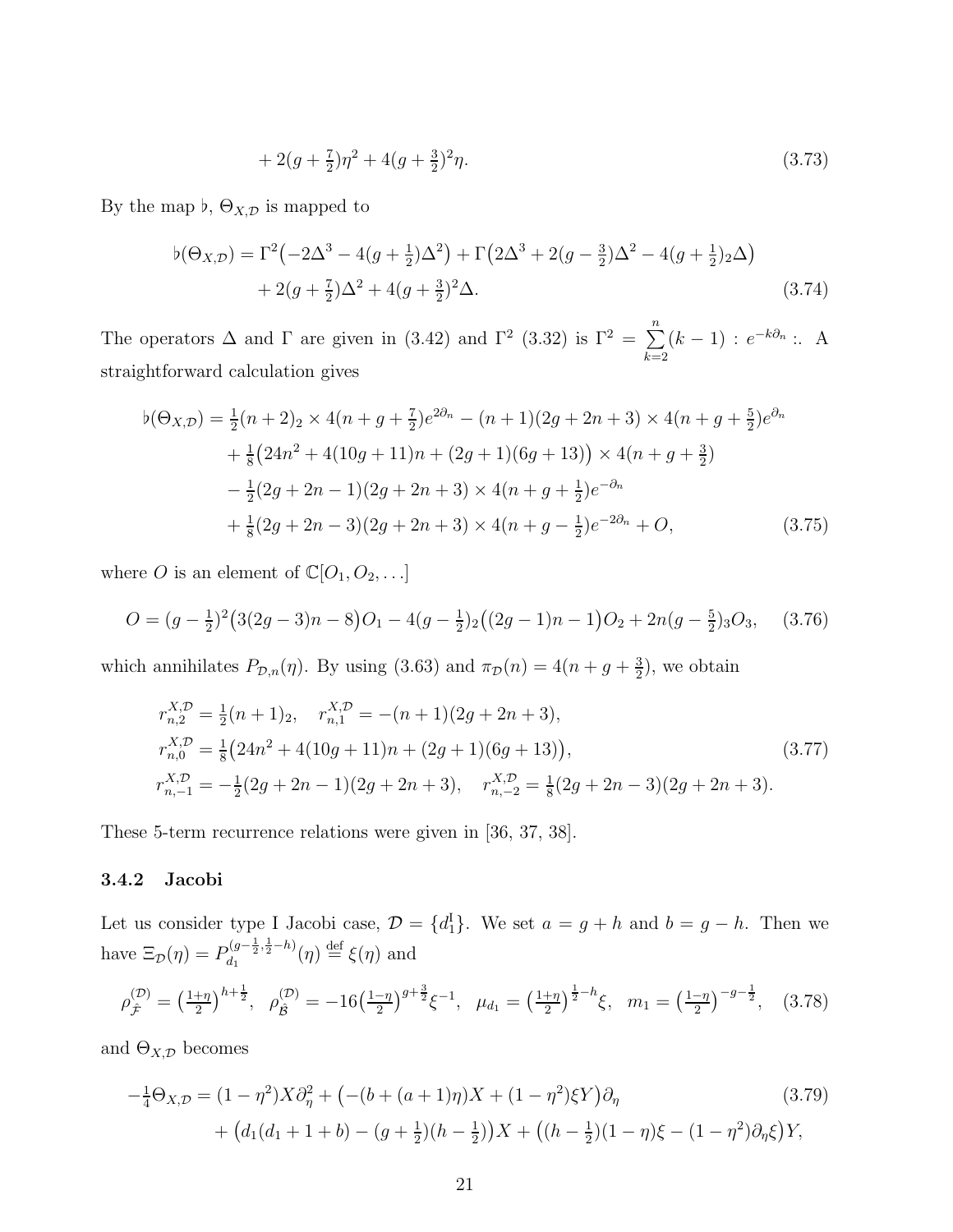where we have used  $\partial_{\eta}X = \Xi_{\mathcal{D}}Y$  and  $(1 - \eta^2)\partial_{\eta}^2 \xi + (1 - a - (b+2)\eta)\partial_{\eta} \xi = -d_1(d_1 + 1 + b)\xi$ . For simplicity we take  $d_1 = 1$  and a minimal degree one  $X_{\min}$ , which corresponds to  $Y(\eta) = 1$ . Then we have

$$
X(\eta) = X_{\min}(\eta) = \frac{1}{4}\eta((b+2)\eta + 2(a-1)) = \frac{2}{b+1}\left(P_2^{\left(g-\frac{3}{2}, -h-\frac{1}{2}\right)}(\eta) - P_2^{\left(g-\frac{3}{2}, -h-\frac{1}{2}\right)}(0)\right),\tag{3.80}
$$
  

$$
\Theta_{X,\mathcal{D}} = \left((b+2)\eta^4 + 2(a-1)\eta^3 - (b+2)\eta^2 - 2(a-1)\eta\right)\partial_\eta^2 + \left((a+3)(b+2)\eta^3 + (2a^2 + b^2 + 4g - 4)\eta^2 + 2((a-2)b - 2)\eta - 2a + 2\right)\partial_\eta + \frac{1}{4}(2h-3)\left((b+2)(2g+7)\eta^2 + 2\left(a(a+b) + g + 7h - 5\right)\eta - 4a - 4\right).
$$
 (3.81)

By the map  $\flat$ ,  $\Theta_{X,\mathcal{D}}$  is mapped to

$$
\begin{aligned} \flat(\Theta_{X,\mathcal{D}}) &= \Gamma^2 \big( (b+2)\Delta^4 + 2(a-1)\Delta^3 - (b+2)\Delta^2 - 2(a-1)\Delta \big) \\ &+ \Gamma \big( (a+3)(b+2)\Delta^3 + (2a^2+b^2+4g-4)\Delta^2 + 2((a-2)b-2)\Delta - 2a+2 \big) \\ &+ \frac{1}{4}(2h-3)\big( (b+2)(2g+7)\Delta^2 + 2\big( a(a+b) + 4a - 3b - 5\big)\Delta - 4a - 4 \big). \end{aligned} \tag{3.82}
$$

The operators  $\Delta$  and  $\Gamma$  are given in (3.55) and  $\Delta^i$  and  $\Gamma^2$  are given in (3.31)–(3.32). By using (3.57), a straightforward but a little lengthy calculation gives

$$
\phi(\Theta_{X,D})
$$
\n
$$
= \frac{(n+1)_{2}(b+2)(a+n)_{2}(2h+2n-3)}{(a+2n)_{4}(2h+2n+1)} \times (2n+2g+7)(2n+2h+1)e^{2\partial n} + \frac{(n+1)(a-1)(a+n)(2g+2n+3)(2h+2n-3)}{(a+2n-1)_{3}(a+2n+3)} \times (2n+2g+5)(2n+2h-1)e^{\partial n} + \frac{b+2}{4(a+2n-2)_{2}(a+2n+1)_{2}} \left(-b(b+4)(2n(a+n)-(a-2)(a-1))\right) + (a+2n-1)(a+2n+1)(2n(a+n)-(a-2)(2a-1)) \times (2n+2g+3)(2n+2h-3) + \frac{(a-1)(2g+2n-1)(2g+2n+3)(h+n-\frac{3}{2})_{2}}{(a+2n-3)(a+2n-1)_{3}} \times (2n+2g+1)(2n+2h-5)e^{-\partial n} + \frac{(b+2)(2g+2n-3)(2g+2n+3)(h+n-\frac{3}{2})_{2}}{4(a+2n-3)_{4}} \times (2n+2g-1)(2n+2h-7)e^{-2\partial n} + \sum_{k=3}^{n}(\cdots):e^{-k\partial n}:+O,
$$
\n(3.83)

where O is an element of  $\mathbb{C}[O_1, O_2, \ldots]$ . From Theorem 1 and 2, the coefficients  $(\cdots)$  in the sum  $\sum_{k=3}^{n}$  should vanish. By using (3.63) and  $\pi_{\mathcal{D}}(n) = (2n+2g+3)(2n+2h-3)$ , we obtain

$$
r_{n,2}^{X,\mathcal{D}} = \frac{(n+1)_2(b+2)(a+n)_2(2h+2n-3)}{(a+2n)_4(2h+2n+1)},
$$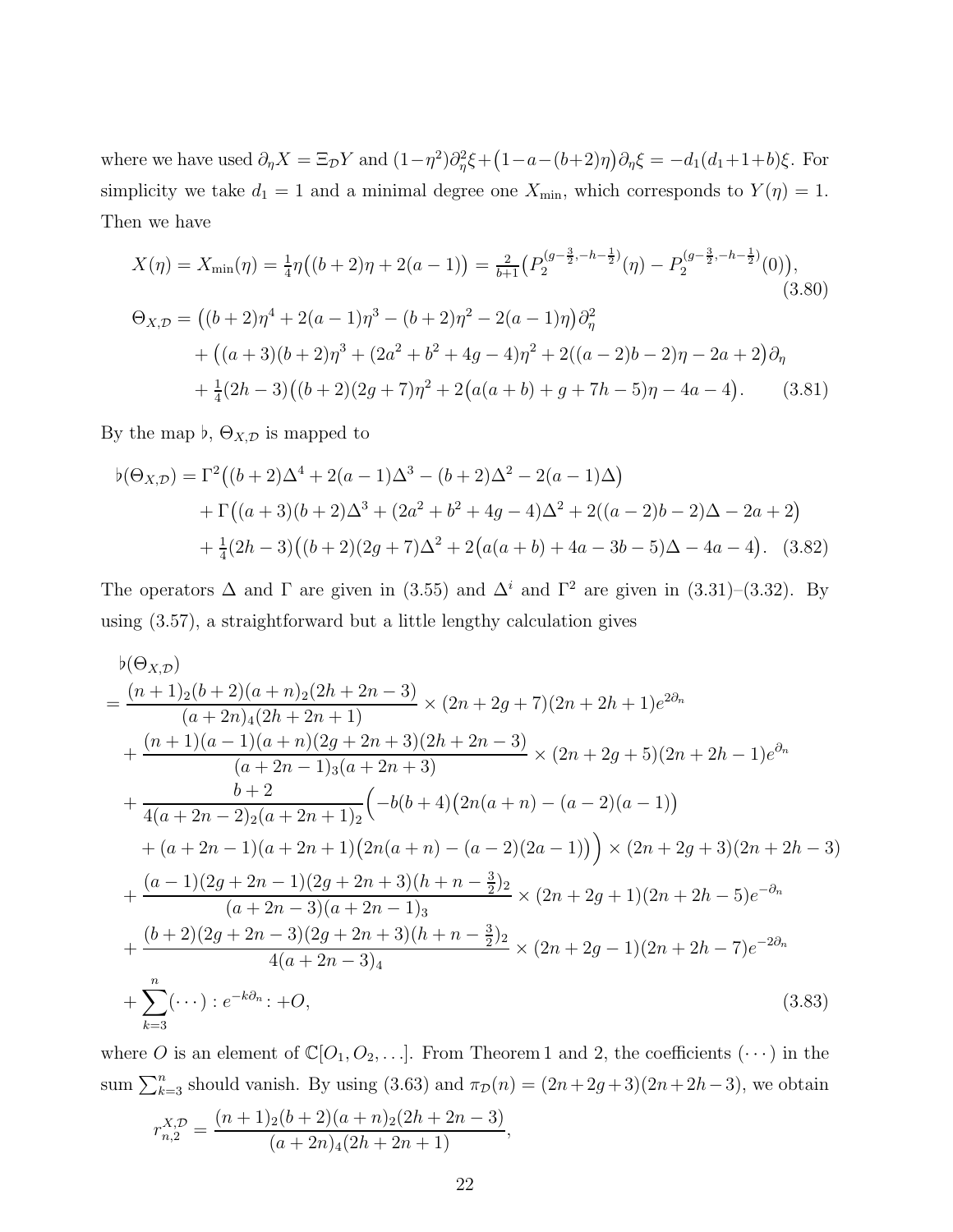$$
r_{n,1}^{X,\mathcal{D}} = \frac{(n+1)(a-1)(a+n)(2g+2n+3)(2h+2n-3)}{(a+2n-1)_{3}(a+2n+3)},
$$
  
\n
$$
r_{n,0}^{X,\mathcal{D}} = \frac{b+2}{4(a+2n-2)_{2}(a+2n+1)_{2}} \Big(-b(b+4)(2n(a+n)-(a-2)(a-1)) + (a+2n-1)(a+2n+1)(2n(a+n)-(a-2)(2a-1))\Big),
$$
  
\n
$$
r_{n,-1}^{X,\mathcal{D}} = \frac{(a-1)(2g+2n-1)(2g+2n+3)(h+n-\frac{3}{2})_{2}}{(a+2n-3)(a+2n-1)_{3}},
$$
  
\n
$$
r_{n,-2}^{X,\mathcal{D}} = \frac{(b+2)(2g+2n-3)(2g+2n+3)(h+n-\frac{3}{2})_{2}}{4(a+2n-3)_{4}},
$$
  
\n(6.4222)

which were given in [38]  $(g = h \text{ case was given in } [37])$ .

## 4 Summary and Comments

The recurrence relations with constant coefficients for the multi-indexed Laguerre and Jacobi orthogonal polynomials conjectured in our previous paper II [38] are established as Theorem 1 by following the argument in [39]. Their bispectral properties are also discussed by the similar argument in [39] and Theorem 2 is obtained. To obtain this, the map  $\flat$  plays an important role but it is not an anti-isomorphism in contrast to the exceptional Hermite case in [39]. The discussion in § 3.2 is valid for any ordinary orthogonal polynomials.

From Theorem 2, we can obtain the coefficients  $r_{n,k}^{X,\mathcal{D}}$  explicitly as demonstrated in § 3.4, because  $\hat{\mathcal{F}}^{(\mathcal{D})}$ ,  $\hat{\mathcal{B}}^{(\mathcal{D})}$ ,  $X(\eta)$ ,  $\Xi(\eta)$ ,  $\Delta$ ,  $\Gamma$  and  $\pi_{\mathcal{D}}(n)$  are known as (3.58), (2.12), (B.9), (3.42), (3.55) and (2.3). In practice, however, this calculation is not so easy. The examples in [38] were obtained by a brute force method: Expand  $X(\eta)P_{\mathcal{D},n}(\eta)$  in terms of  $P_{\mathcal{D},m}(\eta)$  for small n, and guess  $r_{n,k}^{X,D}$  for arbitrary n (Or, based on (2.10), calculate  $\Theta_{X,D}P_n(\eta)$  and expand it in terms of  $P_m(\eta)$  for small n, and guess  $r_{n,k}^{(0),X,D}$  for arbitrary n). We hope to find a more efficient method to obtain  $r_{n,k}^{X,\mathcal{D}}$ .

In our previous paper II [38], the recurrence relations with constant coefficients are conjectured also for the multi-indexed Wilson and Askey-Wilson orthogonal polynomials. These polynomials satisfy second order difference equations. The method in the present paper may be applied to these polynomials but it seems more difficult technically. We hope this problem will be solved in the near future.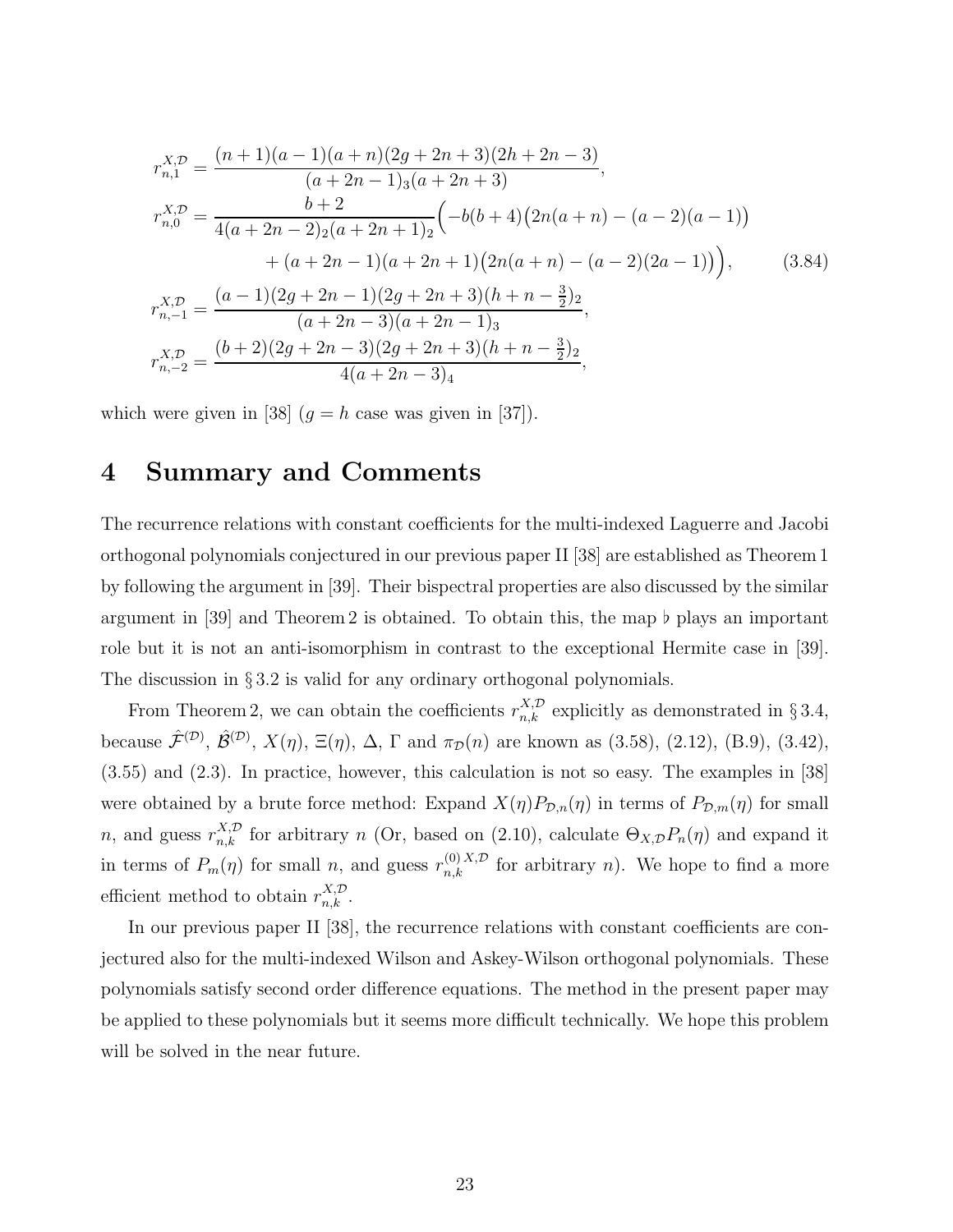## Acknowledgments

I thank R. Sasaki for discussion and reading of the manuscript. I am supported in part by Grant-in-Aid for Scientific Research from the Ministry of Education, Culture, Sports, Science and Technology (MEXT), No.25400395.

## A Darboux Transformation

In this appendix we review the algebraic aspects of the Darboux transformation [33]. We do not discuss non-singularity of operators, square integrability of wavefunctions, etc.

Various formulas in the Darboux transformation are expressed in terms of the Wronskian. The Wronskian of a set of n functions  $\{f_j(x)\}\$ is defined by

$$
W[f_1, ..., f_n](x) \stackrel{\text{def}}{=} \det \left( \frac{d^{j-1} f_k(x)}{dx^{j-1}} \right)_{1 \le j, k \le n}, \tag{A.1}
$$

(for  $n = 0$ , we set W [·](x) = 1). It satisfies the following identities  $(n \ge 0)$ ,

$$
W[g f_1, g f_2, \dots, g f_n](x) = g(x)^n W[f_1, f_2, \dots, f_n](x),
$$
\n(A.2)

$$
W[W[f_1, f_2, \dots, f_n, g], W[f_1, f_2, \dots, f_n, h]](x)
$$
  
= W[f\_1, f\_2, \dots, f\_n](x) W[f\_1, f\_2, \dots, f\_n, g, h](x), (A.3)

$$
W[f_1, f_2, \dots, f_n](x) = \left(\frac{d\eta(x)}{dx}\right)^{\frac{1}{2}n(n-1)} W[F_1, F_2, \dots, F_n](\eta(x)),
$$
  
where  $f_j(x) = F_j(\eta(x)),$  (A.4)

$$
W[F_1, F_2, \dots, F_n](x) = (-1)^{\frac{1}{2}n(n-1)} W[f_1, f_2, \dots, f_n](x)^{n-1},
$$
  
where  $F_j(x) = W[f_1, \dots, f_{j-1}, f_{j+1}, \dots, f_n](x).$  (A.5)

We learned (A.5) in Ref.[39].

### A.1 Darboux transformation

We consider the Schrödinger equation,

$$
\mathcal{H}\psi(x) = \mathcal{E}\psi(x), \quad \mathcal{H} = p^2 + U(x), \quad p = -i\frac{d}{dx}, \quad x_1 < x < x_2. \tag{A.6}
$$

By taking a seed solution  $\tilde{\phi}(x)$ , which is any solution of the Schrödinger equation,

$$
\mathcal{H}\tilde{\phi}(x) = \tilde{\mathcal{E}}\tilde{\phi}(x),\tag{A.7}
$$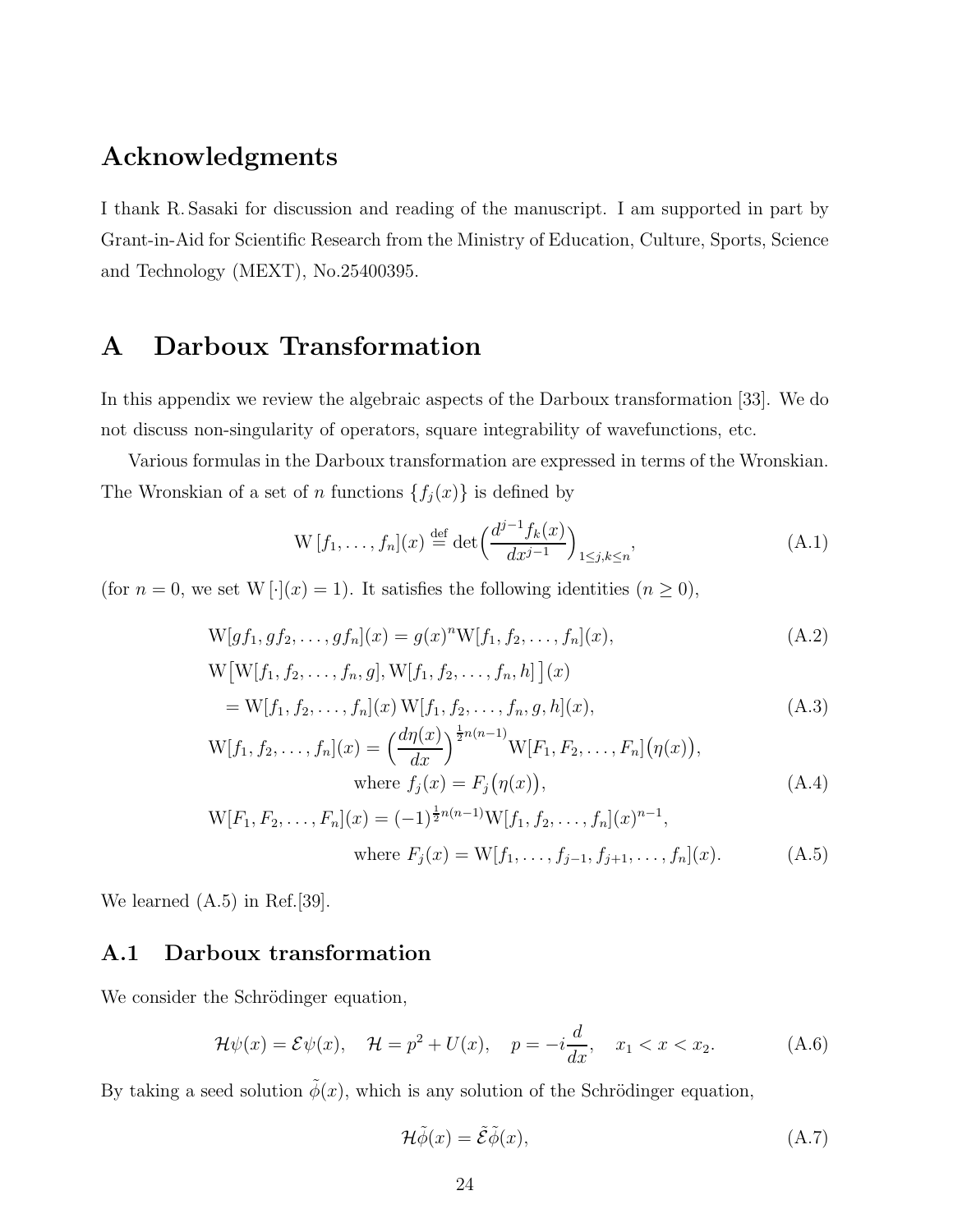the Hamiltonian  $\mathcal H$  is expressed as

$$
\mathcal{H} = \hat{\mathcal{A}}^{\dagger} \hat{\mathcal{A}} + \tilde{\mathcal{E}}, \quad \hat{\mathcal{A}} \stackrel{\text{def}}{=} \frac{d}{dx} - \partial_x \log \left| \tilde{\phi}(x) \right|, \quad \hat{\mathcal{A}}^{\dagger} = -\left( \frac{d}{dx} - \partial_x \log \left| \tilde{\phi}^{-1}(x) \right| \right), \tag{A.8}
$$

where  $f^{-1}(x)$  means  $f^{-1}(x) = f(x)^{-1}$ . We do not discuss the non-singularity of the operators  $\hat{\mathcal{A}}$  and  $\hat{\mathcal{A}}^{\dagger}$  as mentioned above. The Darboux transformation is given by

$$
\mathcal{H}^{\text{new}} \stackrel{\text{def}}{=} \hat{\mathcal{A}} \hat{\mathcal{A}}^{\dagger} + \tilde{\mathcal{E}}, \quad \psi^{\text{new}}(x) \stackrel{\text{def}}{=} \hat{\mathcal{A}} \psi(x). \tag{A.9}
$$

Then we have

$$
\mathcal{H}^{\text{new}}\psi^{\text{new}}(x) = \mathcal{E}\psi^{\text{new}}(x),\tag{A.10}
$$

$$
\mathcal{H}^{\text{new}}\tilde{\phi}^{-1}(x) = \tilde{\mathcal{E}}\tilde{\phi}^{-1}(x) \quad \left( \Leftarrow \hat{\mathcal{A}}^{\dagger}\tilde{\phi}^{-1}(x) = 0 \right), \tag{A.11}
$$

$$
\hat{\mathcal{A}}^{\dagger} \psi^{\text{new}}(x) = (\mathcal{E} - \tilde{\mathcal{E}}) \psi(x). \tag{A.12}
$$

The first and second equations say that  $\psi^{\text{new}}$  and  $\tilde{\phi}^{-1}$  are solutions of the new Schrödinger equation, but it does not mean that they exhaust all of the solutions. We remark that the new wavefunction corresponding to the seed solution is absent in the new system, because  $\tilde{\phi}^{\text{new}}(x) = \hat{\mathcal{A}}\tilde{\phi}(x) = 0$ . The second equation of (A.9) and (A.12) are expressed in terms of the Wronskian:

$$
\hat{\mathcal{A}}\psi(x) = \frac{\mathcal{W}[\tilde{\phi}, \psi](x)}{\tilde{\phi}(x)} = \psi^{\text{new}}(x), \quad \hat{\mathcal{A}}^{\dagger}\psi^{\text{new}}(x) = -\frac{\mathcal{W}[\tilde{\phi}^{-1}, \psi^{\text{new}}](x)}{\tilde{\phi}^{-1}(x)} = (\mathcal{E} - \tilde{\mathcal{E}})\psi(x). \tag{A.13}
$$

### A.2 Multi-step Darboux transformation

Assume that the original Hamiltonian  $\mathcal{H} = p^2 + U(x)$  has eigenstates  $\phi_n(x)$ ,

$$
\mathcal{H}\phi_n(x) = \mathcal{E}_n \phi_n(x) \quad (n = 0, 1, \ldots), \quad 0 = \mathcal{E}_0 < \mathcal{E}_1 < \cdots,\tag{A.14}
$$

where we have chosen the constant term of  $U(x)$  such that  $\mathcal{E}_0 = 0$ . We take seed solutions  $\tilde{\phi}_{d_j}(x)$ ,

$$
\mathcal{H}\tilde{\phi}_{d_j}(x) = \tilde{\mathcal{E}}_{d_j}\tilde{\phi}_{d_j}(x) \quad (j = 1, 2, \dots, M). \tag{A.15}
$$

By rewriting the original Hamiltonian (0-th step Hamiltonian) as  $\mathcal{H} = \hat{\mathcal{A}}_{d_1}^{\dagger} \hat{\mathcal{A}}_{d_1} + \tilde{\mathcal{E}}_{d_1}$ , we perform the Darboux transformation. By repeating this procedure, the s-step system is obtained from the  $(s - 1)$ -th step system:

$$
\mathcal{H}_{d_1\ldots d_s} \stackrel{\text{def}}{=} \hat{\mathcal{A}}_{d_1\ldots d_s} \hat{\mathcal{A}}_{d_1\ldots d_s}^{\dagger} + \tilde{\mathcal{E}}_{d_s} \ (= \hat{\mathcal{A}}_{d_1\ldots d_{s+1}}^{\dagger} \hat{\mathcal{A}}_{d_1\ldots d_{s+1}} + \tilde{\mathcal{E}}_{d_{s+1}} \text{ for the next step}\big), \qquad (A.16)
$$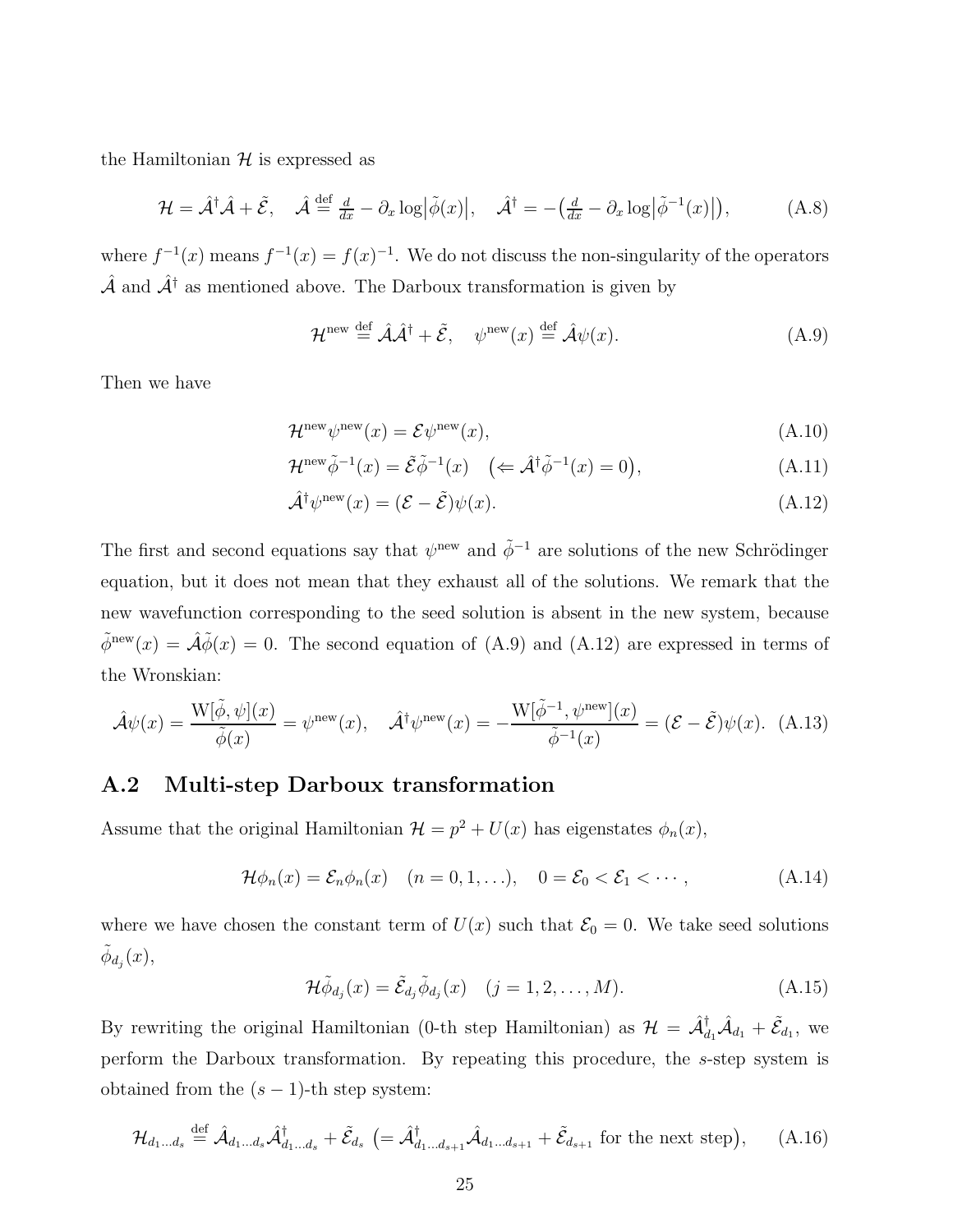$$
\hat{\mathcal{A}}_{d_1...d_s} \stackrel{\text{def}}{=} \frac{d}{dx} - \partial_x \log \left| \tilde{\phi}_{d_1...d_s}(x) \right|, \quad \hat{\mathcal{A}}_{d_1...d_s}^{\dagger} = -\left( \frac{d}{dx} - \partial_x \log \left| \tilde{\phi}_{d_1...d_s}^{-1}(x) \right| \right), \tag{A.17}
$$

$$
\phi_{d_1...d_s n}(x) \stackrel{\text{def}}{=} \hat{\mathcal{A}}_{d_1...d_s} \phi_{d_1...d_{s-1} n}(x) \quad (n = 0, 1, ...),
$$
\n(A.18)

$$
\tilde{\phi}_{d_1...d_s} (x) \stackrel{\text{def}}{=} \hat{\mathcal{A}}_{d_1...d_s} \tilde{\phi}_{d_1...d_{s-1} \, \mathbf{v}}(x) \quad (\mathbf{v} = d_{s+1}, d_{s+2}, \dots, d_M), \tag{A.19}
$$

$$
\breve{\Phi}_{d_1...d_s}^{(j)}(x) \stackrel{\text{def}}{=} (-1)^{s-j} \tilde{\phi}_{d_1...d_{j-1}d_{j+1}...d_s d_j}^{ -1}(x) \quad (j = 1, 2, ..., s), \tag{A.20}
$$

which satisfy

$$
\mathcal{H}_{d_1...d_s} \phi_{d_1...d_s n}(x) = \mathcal{E}_n \phi_{d_1...d_s n}(x) \quad (n = 0, 1, ...),
$$
\n(A.21)

$$
\mathcal{H}_{d_1\ldots d_s}\tilde{\phi}_{d_1\ldots d_s\,v}(x) = \tilde{\mathcal{E}}_v\tilde{\phi}_{d_1\ldots d_s\,v}(x) \quad (v = d_{s+1}, d_{s+2}, \ldots, d_M),\tag{A.22}
$$

$$
\mathcal{H}_{d_1...d_s} \breve{\Phi}_{d_1...d_s}^{(j)}(x) = \tilde{\mathcal{E}}_{d_j} \breve{\Phi}_{d_1...d_s}^{(j)}(x) \quad (j = 1, 2, ..., s),
$$
\n(A.23)

$$
\hat{\mathcal{A}}_{d_1\ldots d_s}^{\dagger} \phi_{d_1\ldots d_s n}(x) = (\mathcal{E}_n - \tilde{\mathcal{E}}_{d_s}) \phi_{d_1\ldots d_{s-1} n}(x). \tag{A.24}
$$

The wavefunctions (A.18)–(A.20) and the potential  $(\mathcal{H}_{d_1...d_s} = p^2 + U_{d_1...d_s}(x))$  are expressed in terms of the Wronskian,

$$
\phi_{d_1...d_s n}(x) = \frac{\mathcal{W}[\tilde{\phi}_{d_1}, \dots, \tilde{\phi}_{d_s}, \phi_n](x)}{\mathcal{W}[\tilde{\phi}_{d_1}, \dots, \tilde{\phi}_{d_s}](x)},
$$
\n(A.25)

$$
\tilde{\phi}_{d_1...d_s}(\mathbf{x}) = \frac{\mathbf{W}[\tilde{\phi}_{d_1}, \dots, \tilde{\phi}_{d_s}, \tilde{\phi}_{\mathbf{v}}](\mathbf{x})}{\mathbf{W}[\tilde{\phi}_{d_1}, \dots, \tilde{\phi}_{d_s}](\mathbf{x})},\tag{A.26}
$$

$$
\breve{\Phi}_{d_1\ldots d_s}^{(j)}(x) = \frac{\mathcal{W}[\tilde{\phi}_{d_1}, \ldots, \tilde{\phi}_{d_{j-1}}, \tilde{\phi}_{d_{j+1}}, \ldots, \tilde{\phi}_{d_s}](x)}{\mathcal{W}[\tilde{\phi}_{d_1}, \ldots, \tilde{\phi}_{d_s}](x)},
$$
\n(A.27)

$$
U_{d_1\ldots d_s}(x) = U(x) - 2\partial_x^2 \log |W[\tilde{\phi}_{d_1}, \ldots, \tilde{\phi}_{d_s}](x)|, \qquad (A.28)
$$

which are shown by using  $(A.2)$ – $(A.3)$ . Note that  $\mathcal{H}_{d_1...d_s}$ ,  $\hat{\mathcal{A}}_{d_1...d_s}$  and  $\hat{\mathcal{A}}_{d_1...d_s}^{\dagger}$  are independent of the order of  $d_1, \ldots, d_s$   $(\phi_{d_1 \ldots d_s n}(x), \ \tilde{\phi}_{d_1 \ldots d_s v}(x))$  and  $\breve{\Phi}_{d_1 \ldots d_s}^{(j)}$  $d_1^{(j)}_{d_1...d_s}(x)$  may change sign). Let us define  $\hat{\mathcal{A}}^{(d_1...d_s)}$  as

$$
\hat{\mathcal{A}}^{(d_1\ldots d_s)} \stackrel{\text{def}}{=} \hat{\mathcal{A}}_{d_1\ldots d_s} \cdots \hat{\mathcal{A}}_{d_1 d_2} \hat{\mathcal{A}}_{d_1}, \quad \hat{\mathcal{A}}^{(d_1\ldots d_s)\dagger} = \hat{\mathcal{A}}_{d_1}^{\dagger} \hat{\mathcal{A}}_{d_1 d_2}^{\dagger} \cdots \hat{\mathcal{A}}_{d_1\ldots d_s}^{\dagger}.
$$
\n(A.29)

Then we have

$$
\hat{\mathcal{A}}^{(d_1...d_s)}\phi_n(x) = \phi_{d_1...d_s\,n}(x), \quad \hat{\mathcal{A}}^{(d_1...d_s)}\dagger\phi_{d_1...d_s\,n}(x) = \prod_{j=1}^s (\mathcal{E}_n - \tilde{\mathcal{E}}_{d_j}) \cdot \phi_n(x). \tag{A.30}
$$

They are expressed in terms of the Wronskian,

$$
\hat{\mathcal{A}}^{(d_1...d_s)}\phi_n(x) = \frac{\mathcal{W}[\tilde{\phi}_{d_1},\ldots,\tilde{\phi}_{d_s},\phi_n](x)}{\mathcal{W}[\tilde{\phi}_{d_1},\ldots,\tilde{\phi}_{d_s}](x)} = \phi_{d_1...d_s\,n}(x),\tag{A.31}
$$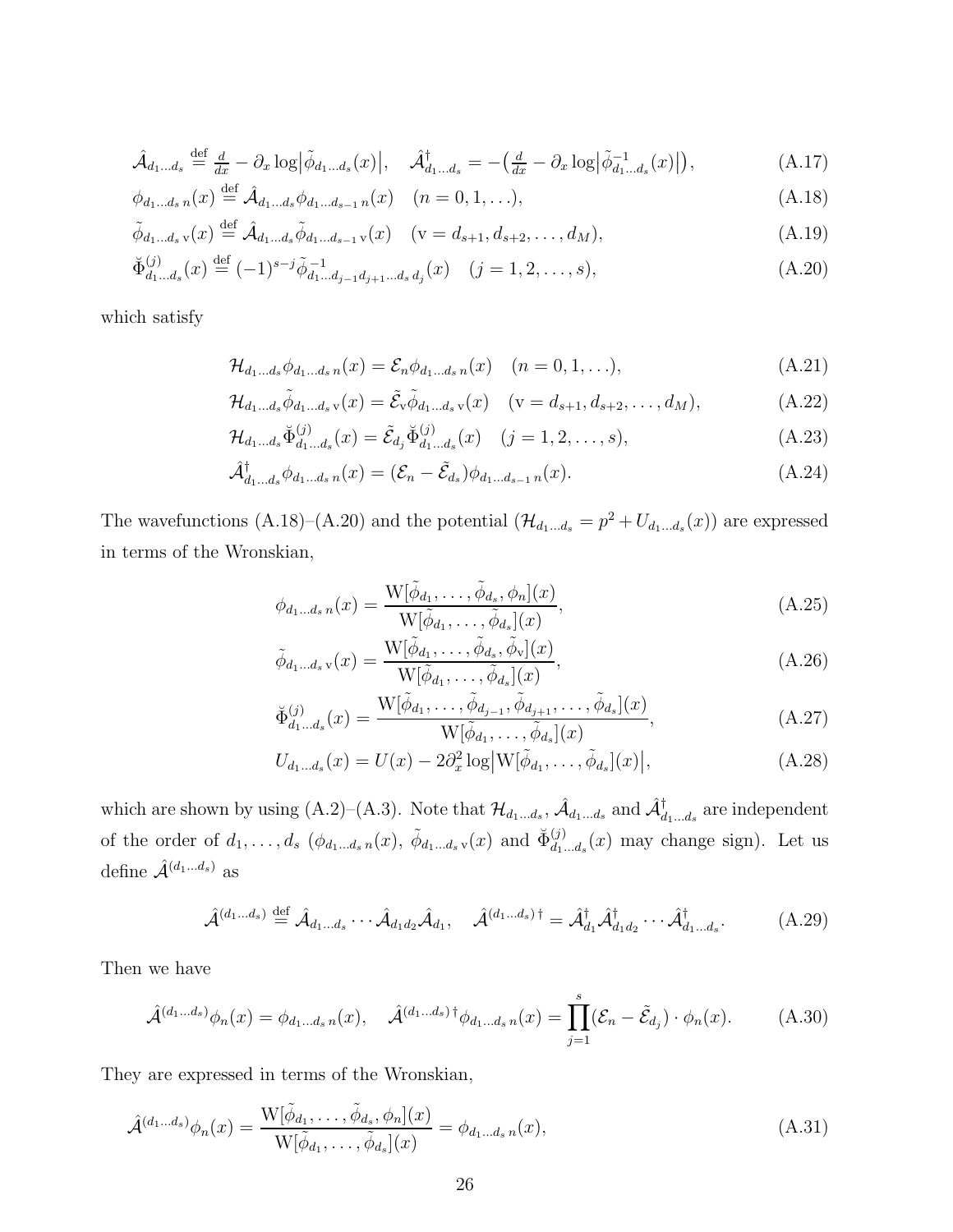$$
\hat{\mathcal{A}}^{(d_1...d_s) \dagger} \phi_{d_1...d_s n}(x) = (-1)^s \frac{\mathcal{W}[\breve{\Phi}^{(1)}_{d_1...d_s}, \dots, \breve{\Phi}^{(s)}_{d_1...d_s}, \phi_{d_1...d_s n}](x)}{\mathcal{W}[\breve{\Phi}^{(1)}_{d_1...d_s}, \dots, \breve{\Phi}^{(s)}_{d_1...d_s}](x)} = \prod_{j=1}^s (\mathcal{E}_n - \tilde{\mathcal{E}}_{d_j}) \cdot \phi_n(x)
$$
\n
$$
= (-1)^{\frac{1}{2}s(s+1)} \frac{\mathcal{W}[w_1, \dots, w_s, \mathcal{W}[\tilde{\phi}_{d_1}, \dots, \tilde{\phi}_{d_s}, \phi_n]](x)}{\mathcal{W}[\tilde{\phi}_{d_1}, \dots, \tilde{\phi}_{d_s}](x)^s}, \tag{A.32}
$$

where  $w_j$  is  $w_j(x) = W[\tilde{\phi}_{d_1}, \ldots, \tilde{\phi}_{d_{j-1}}, \tilde{\phi}_{d_{j+1}}, \ldots, \tilde{\phi}_{d_s}](x)$ . As far as we know, this formula (A.32) is new. Eq. (A.31) is already given in (A.25). To obtain the second line of (A.32) from the first line, we use  $(A.5)$ , and the formula  $(A.32)$  is shown by using  $(A.2)$ – $(A.3)$ .

### A.3 Polynomial type solutions

Let us assume that eigenfunctions  $\phi_n(x)$  and seed solutions  $\tilde{\phi}_v(x)$  are polynomial type solutions, namely they have the following forms,

$$
\phi_n(x) = \phi_0(x) P_n(\eta(x)), \quad \tilde{\phi}_v(x) = \tilde{\phi}_{0(v)}(x) \xi_v(\eta(x)), \tag{A.33}
$$

where  $\phi_0(x)$ ,  $\tilde{\phi}_{0(y)}(x)$  and  $\eta(x)$  are functions of x, and  $P_n(\eta)$  and  $\xi_{\rm v}(\eta)$  are polynomials in  $\eta$ . For concrete examples, e.g. Laguerre and Jacobi cases given in Appendix B, the Wronskians in (A.31) have the following forms,

$$
W[\tilde{\phi}_{d_1}, \dots, \tilde{\phi}_{d_s}](x) = \text{(some function of } x) \times \Xi_{d_1 \dots d_s}(\eta(x)), \tag{A.34}
$$

$$
W[\tilde{\phi}_{d_1}, \dots, \tilde{\phi}_{d_s}, \phi_n](x) = \text{(some function of } x) \times P_{d_1 \dots d_s, n}(\eta(x)),\tag{A.35}
$$

where  $\Xi_{d_1...d_s}(\eta)$  and  $P_{d_1...d_s,n}(\eta)$  are polynomials in  $\eta$ . Therefore  $\phi_{d_1...d_s,n}(x)$  has the following form,

$$
\phi_{d_1\ldots d_s n}(x) = \Psi_{d_1\ldots d_s}(x) P_{d_1\ldots d_s, n}(\eta(x)), \quad \Psi_{d_1\ldots d_s}(x) = \frac{\text{(some function of } x)}{\Xi_{d_1\ldots d_s}(\eta(x))}.\tag{A.36}
$$

Let us define the step forward  $(\hat{\mathcal{F}})$  and backward  $(\hat{\mathcal{B}})$  shift operators as,

$$
\hat{\mathcal{F}}_{d_1...d_s} \stackrel{\text{def}}{=} \Psi_{d_1...d_s}^{-1}(x) \circ \hat{\mathcal{A}}_{d_1...d_s} \circ \Psi_{d_1...d_{s-1}}(x), \tag{A.37}
$$

$$
\hat{\mathcal{B}}_{d_1...d_s} \stackrel{\text{def}}{=} \Psi_{d_1...d_{s-1}}^{-1}(x) \circ \hat{\mathcal{A}}_{d_1...d_s}^{\dagger} \circ \Psi_{d_1...d_s}(x), \tag{A.38}
$$

where  $\Psi_{d_1...d_{s-1}}(x)|_{s=1} = \phi_0(x)$ . The relations (A.18) and (A.24) are rewritten as

$$
\hat{\mathcal{F}}_{d_1...d_s} P_{d_1...d_{s-1},n}(\eta) = P_{d_1...d_s,n}(\eta), \quad \hat{\mathcal{B}}_{d_1...d_s} P_{d_1...d_s,n}(\eta) = (\mathcal{E}_n - \tilde{\mathcal{E}}_{d_s}) P_{d_1...d_{s-1},n}(\eta). \tag{A.39}
$$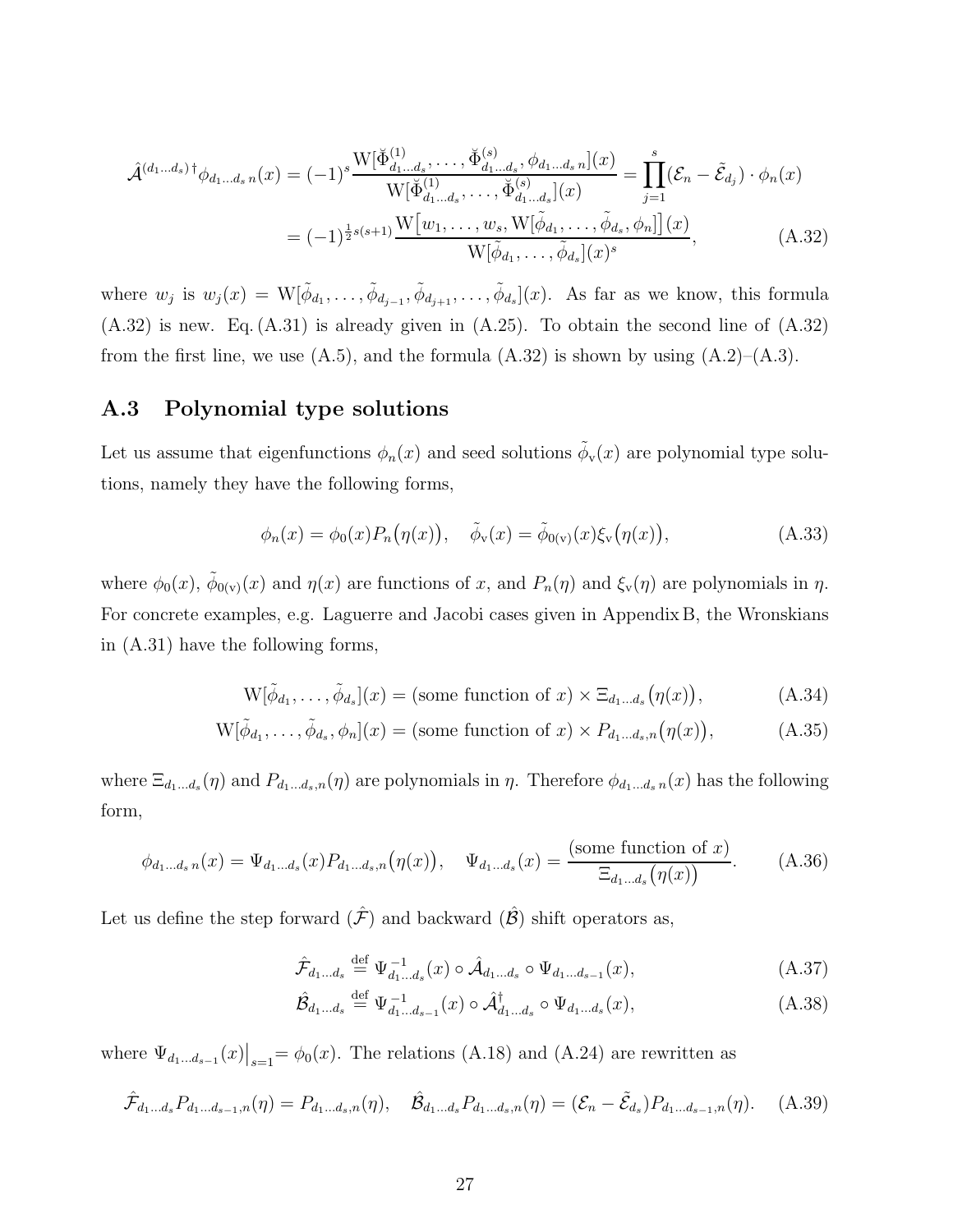The relations (A.30) are also rewritten as

$$
\hat{\mathcal{F}}^{(d_1...d_s)} P_n(\eta) = P_{d_1...d_s,n}(\eta), \quad \hat{\mathcal{B}}^{(d_1...d_s)} P_{d_1...d_s,n}(\eta) = \prod_{j=1}^s (\mathcal{E}_n - \tilde{\mathcal{E}}_{d_j}) \cdot P_n(\eta), \tag{A.40}
$$

where the multi-step forward and backward shift operators,  $\hat{\mathcal{F}}^{(d_1...d_s)}$  and  $\hat{\mathcal{B}}^{(d_1...d_s)}$ , are defined by

$$
\hat{\mathcal{F}}^{(d_1...d_s)} \stackrel{\text{def}}{=} \hat{\mathcal{F}}_{d_1...d_s} \cdots \hat{\mathcal{F}}_{d_1d_2} \hat{\mathcal{F}}_{d_1} = \Psi_{d_1...d_s}^{-1}(x) \circ \hat{\mathcal{A}}^{(d_1...d_s)} \circ \phi_0(x), \tag{A.41}
$$

$$
\hat{\mathcal{B}}^{(d_1\dots d_s)} \stackrel{\text{def}}{=} \hat{\mathcal{B}}_{d_1}\hat{\mathcal{B}}_{d_1d_2}\cdots\hat{\mathcal{B}}_{d_1\dots d_s} = \phi_0^{-1}(x) \circ \hat{\mathcal{A}}^{(d_1\dots d_s)\dagger} \circ \Psi_{d_1\dots d_s}(x). \tag{A.42}
$$

We have

$$
\hat{\mathcal{B}}^{(d_1\dots d_s)}\hat{\mathcal{F}}^{(d_1\dots d_s)}P_n(\eta) = \prod_{j=1}^s (\mathcal{E}_n - \tilde{\mathcal{E}}_{d_j}) \cdot P_n(\eta), \tag{A.43}
$$

$$
\hat{\mathcal{F}}^{(d_1...d_s)}\hat{\mathcal{B}}^{(d_1...d_s)}P_{d_1...d_s,n}(\eta) = \prod_{j=1}^s (\mathcal{E}_n - \tilde{\mathcal{E}}_{d_j}) \cdot P_{d_1...d_s,n}(\eta). \tag{A.44}
$$

Remark that

$$
\hat{\mathcal{F}}^{(d_1...d_s)} P_n(\eta(x)) = \Psi_{d_1...d_s}^{-1}(x) \hat{\mathcal{A}}^{(d_1...d_s)} \phi_n(x), \tag{A.45}
$$

$$
\hat{\mathcal{B}}^{(d_1...d_s)} P_{d_1...d_s,n}(\eta(x)) = \phi_0^{-1}(x) \hat{\mathcal{A}}^{(d_1...d_s)} \dagger \phi_{d_1...d_s,n}(x). \tag{A.46}
$$

## B Multi-indexed Laguerre and Jacobi polynomials

In this appendix we review the multi-indexed orthogonal polynomials of Laguerre and Jacobi types [11], mainly their algebraic properties. They are obtained from the Laguerre and Jacobi polynomials by applying the multi-step Darboux transformation explained in Appendix A. If necessary, we write the parameter  $\lambda$  dependence explicitly,  $\hat{\mathcal{A}}_{d_1...d_s} = \hat{\mathcal{A}}_{d_1...d_s}(\lambda)$ ,  $\phi_{d_1...d_s n}(x) = \phi_{d_1...d_s n}(x; \lambda), P_{d_1...d_s,n}(n) = P_{d_1...d_s,n}(n; \lambda), \mathcal{E}_n = \mathcal{E}_n(\lambda)$ , etc. We assume that the parameters (g and h) are generic such that  $c_{d_1...d_s}^{\Xi} \neq 0$  (B.14),  $c_{d_1...d_s,n}^P \neq 0$  (B.15) and  $\mathcal{E}_n-\tilde{\mathcal{E}}_{d_j}\neq 0.$ 

The original systems are the radial oscillator and the Darboux-Pöschl-Teller potential for Laguerre (L) and Jacobi (J) cases respectively:

L: 
$$
\mathcal{H} = p^2 + x^2 + \frac{g(g-1)}{x^2} - 2g - 1, \quad 0 < x < \infty, \quad g > \frac{1}{2},
$$
  
 $\lambda = g, \quad \delta = 1, \quad c_{\mathcal{F}} = 2, \quad \mathcal{E}_n = 4n,$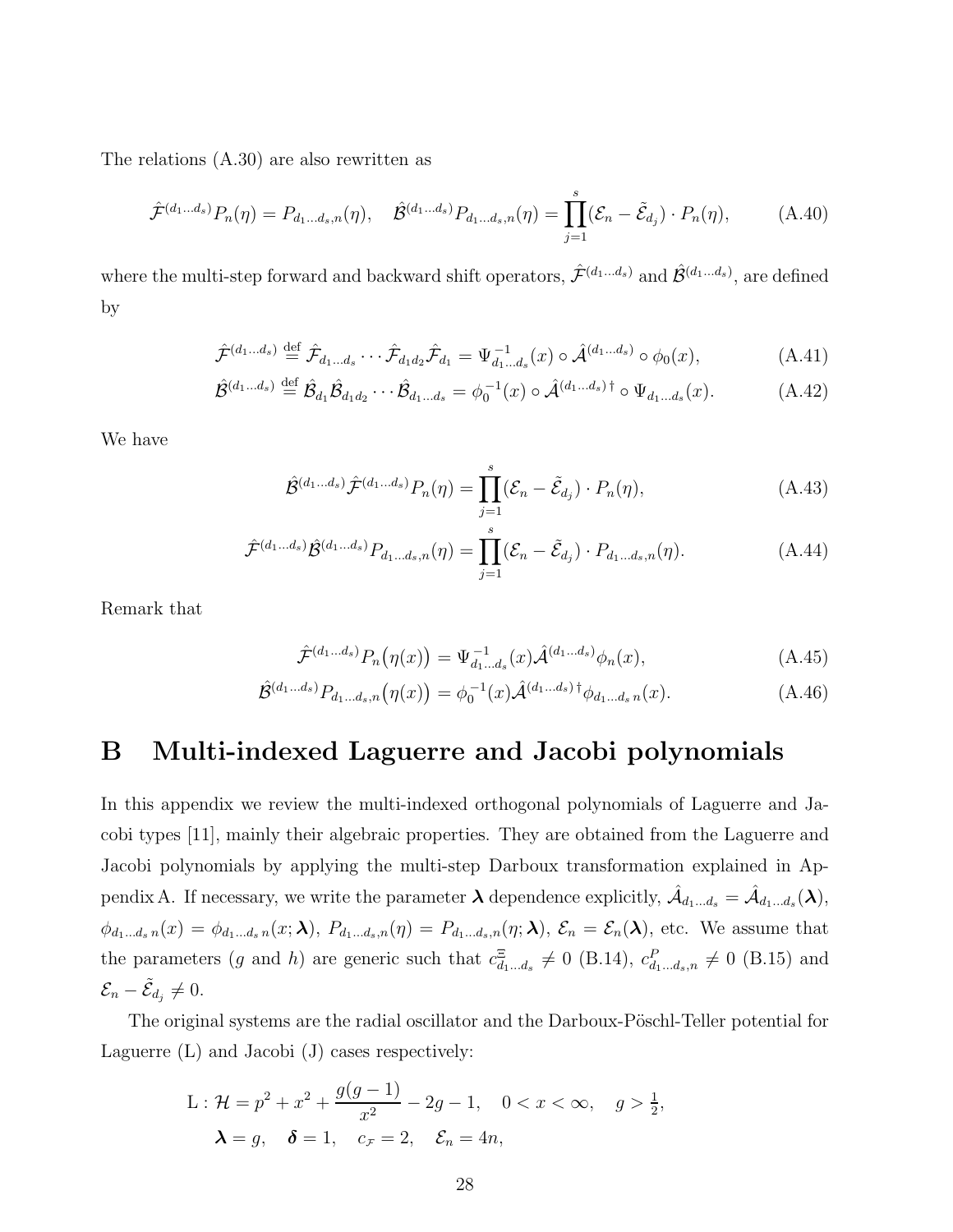$$
\eta(x) = x^2, \quad \phi_0(x) = e^{-\frac{1}{2}x^2} x^g, \quad P_n(\eta) = L_n^{(g-\frac{1}{2})}(\eta),
$$
\n
$$
J: \mathcal{H} = p^2 + \frac{g(g-1)}{\sin x^2} + \frac{h(h-1)}{\cos x^2} - (g+h)^2, \quad 0 < x < \frac{\pi}{2}, \quad g, h > \frac{1}{2},
$$
\n
$$
\lambda = (g, h), \quad \delta = (1, 1), \quad c_{\mathcal{F}} = -4, \quad \mathcal{E}_n = 4n(n+g+h),
$$
\n
$$
\eta(x) = \cos 2x, \quad \phi_0(x) = (\sin x)^g (\cos x)^h, \quad P_n(\eta) = P_n^{(g-\frac{1}{2}, h-\frac{1}{2})}(\eta),
$$
\n(B.2)

with  $\phi_n(x) = \phi_0(x) P_n(\eta(x))$ . We take the virtual state wavefunctions as seed solutions,

L : type I: 
$$
\tilde{\phi}_{\mathbf{v}}^{\mathbf{I}}(x; \boldsymbol{\lambda}) \stackrel{\text{def}}{=} i^{-g} \phi_{\mathbf{v}}(ix; \boldsymbol{\lambda}) = e^{\frac{1}{2}x^2} x^g L_{\mathbf{v}}^{(g-\frac{1}{2})}(-\eta(x)), \quad \tilde{\boldsymbol{\delta}}^{\mathbf{I}} \stackrel{\text{def}}{=} 1,
$$
  
\n $\tilde{\mathcal{E}}_{\mathbf{v}}^{\mathbf{I}} = -4(g + v + \frac{1}{2}),$   
\ntype II:  $\tilde{\phi}_{\mathbf{v}}^{\mathbf{II}}(x; \boldsymbol{\lambda}) \stackrel{\text{def}}{=} \phi_{\mathbf{v}}(x; \mathbf{t}^{\mathbf{II}}(\boldsymbol{\lambda})) = e^{-\frac{1}{2}x^2} x^{1-g} L_{\mathbf{v}}^{(\frac{1}{2}-g)}(\eta(x)), \quad \tilde{\boldsymbol{\delta}}^{\mathbf{II}} \stackrel{\text{def}}{=} -1,$  (B.3)

$$
\text{PPE II: } \tilde{\phi}_{\mathbf{v}}^{\mathbf{H}}(x;\boldsymbol{\lambda}) \stackrel{\text{def}}{=} \phi_{\mathbf{v}}(x;\mathbf{t}^{\mathbf{H}}(\boldsymbol{\lambda})) = e^{-\frac{1}{2}x^{2}} x^{1-g} L_{\mathbf{v}}^{(\frac{1}{2}-g)}(\eta(x)), \quad \tilde{\boldsymbol{\delta}}^{\mathbf{H}} \stackrel{\text{def}}{=} -1,
$$
\n
$$
\mathbf{t}^{\mathbf{H}}(\boldsymbol{\lambda}) \stackrel{\text{def}}{=} 1 - g, \quad \tilde{\mathcal{E}}_{\mathbf{v}}^{\mathbf{H}}(\boldsymbol{\lambda}) = -4(g - \mathbf{v} - \frac{1}{2}), \tag{B.4}
$$

$$
\mathbf{J}: \text{type I: } \tilde{\phi}_{\mathbf{v}}^{\mathbf{I}}(x;\boldsymbol{\lambda}) \stackrel{\text{def}}{=} \phi_{\mathbf{v}}(x;\mathbf{t}^{\mathbf{I}}(\boldsymbol{\lambda})) = (\sin x)^{g}(\cos x)^{1-h} P_{\mathbf{v}}^{(g-\frac{1}{2},\frac{1}{2}-h)}(\eta(x)), \quad \tilde{\boldsymbol{\delta}}^{\mathbf{I}} \stackrel{\text{def}}{=} (1,-1),
$$

$$
\mathbf{t}^{\mathbf{I}}(\boldsymbol{\lambda}) = (g, 1 - h), \quad \tilde{\mathcal{E}}_{\mathbf{v}}^{\mathbf{I}} = -4(g + v + \frac{1}{2})(h - v - \frac{1}{2}),
$$
\n(B.5)

type II: 
$$
\tilde{\phi}_{\mathbf{v}}^{\mathbf{H}}(x;\boldsymbol{\lambda}) \stackrel{\text{def}}{=} \phi_{\mathbf{v}}(x;\mathbf{t}^{\mathbf{H}}(\boldsymbol{\lambda})) = (\sin x)^{1-g}(\cos x)^{h} P_{\mathbf{v}}^{(\frac{1}{2}-g,h-\frac{1}{2})}(\eta(x)), \quad \tilde{\boldsymbol{\delta}}^{\mathbf{H}} \stackrel{\text{def}}{=} (-1,1),
$$
  

$$
\mathbf{t}^{\mathbf{H}}(\boldsymbol{\lambda}) = (1-g,h), \quad \tilde{\mathcal{E}}_{\mathbf{v}}^{\mathbf{H}} = -4(g-\mathbf{v}-\frac{1}{2})(h+\mathbf{v}+\frac{1}{2}),
$$
(B.6)

where the range of v,  $g$ ,  $h$  are found in [11]. These virtual state wavefunctions are labeled by the degree v of the polynomial part and the type t (I or II),  $(v, t)$  which we write as  $v^t$ . For simplicity in notation, we abbreviate  $v^t$  as v in most places.

Eqs.  $(A.34)–(A.35)$  become

$$
W[\tilde{\phi}_{d_1}, \dots, \tilde{\phi}_{d_s}](x) = c_{\mathcal{F}}^{\frac{1}{2}s(s-1)} \Xi_{d_1 \dots d_s}(\eta) \times \begin{cases} \eta^{s'(s'+g-\frac{1}{2})} e^{s'\eta} & \text{: L} \\ \left(\frac{1-\eta}{2}\right)^{s'(s'+g-\frac{1}{2})} \left(\frac{1+\eta}{2}\right)^{-s'(-s'+h-\frac{1}{2})} & \text{: J} \end{cases}, \quad (B.7)
$$

$$
W[\tilde{\phi}_{d_1}, \dots, \tilde{\phi}_{d_s}, \phi_n](x)
$$
  
=  $c_{\mathcal{F}}^{\frac{1}{2}s(s+1)} P_{d_1 \dots d_s, n}(\eta) \times \begin{cases} \eta^{(s'+\frac{1}{2})(s'+g)} e^{(s'-\frac{1}{2})\eta} & \text{: } L \\ \left(\frac{1-\eta}{2}\right)^{(s'+\frac{1}{2})(s'+g)} \left(\frac{1+\eta}{2}\right)^{(-s'+\frac{1}{2})(-s'+h)} & \text{: } J \end{cases}$  (B.8)

where  $\eta = \eta(x), s' = \frac{1}{2}$  $\frac{1}{2}(s_{\rm I}-s_{\rm II})$  and  $s_{\rm t} = \#\{d_j \,|\, d_j :$  type t,  $j = 1, \ldots, s\}$  (t = I, II). Here the denominator polynomial  $\Xi_{d_1...d_s}(\eta)$  and the multi-indexed orthogonal polynomial  $P_{d_1...d_s,n}(\eta)$ , which are polynomials of degree  $\ell_{d_1...d_s}$  and  $\ell_{d_1...d_s}$  + n in  $\eta$  respectively, are defined by

$$
\Xi_{d_1...d_s}(\eta) \stackrel{\text{def}}{=} W[\mu_{d_1}, \dots, \mu_{d_s}](\eta) \times \begin{cases} \eta^{(s_1+g-\frac{1}{2})s_{\text{II}}} e^{-s_1 \eta} & : \text{L} \\ \left(\frac{1-\eta}{2}\right)^{(s_1+g-\frac{1}{2})s_{\text{II}}} \left(\frac{1+\eta}{2}\right)^{(s_{\text{II}}+h-\frac{1}{2})s_{\text{I}}} & : \text{J} \end{cases} (B.9)
$$

$$
P_{d_1...d_s,n}(\eta) \stackrel{\text{def}}{=} W[\mu_{d_1},\ldots,\mu_{d_s},P_n](\eta) \times \left\{ \begin{array}{l} \eta^{(s_1+g+\frac{1}{2})s_{\text{II}}}e^{-s_1\eta} & : \text{L} \\ \left(\frac{1-\eta}{2}\right)^{(s_1+g+\frac{1}{2})s_{\text{II}}} \left(\frac{1+\eta}{2}\right)^{(s_{\text{II}}+h+\frac{1}{2})s_{\text{I}}} & : \text{J} \end{array} \right., \quad (B.10)
$$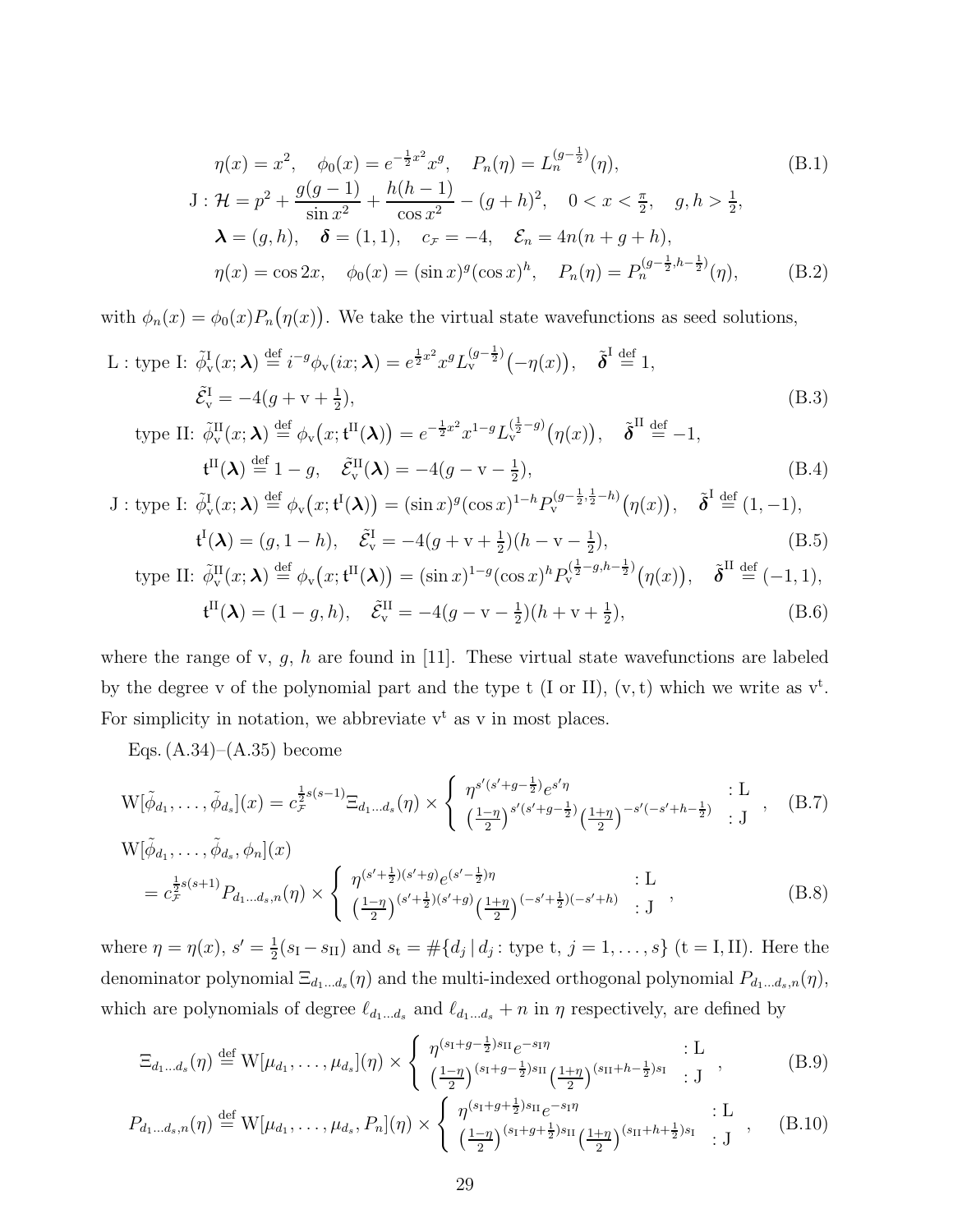$$
\mu_{\mathbf{v}}(\eta) = \begin{cases}\ne^{\eta} \times L_{\mathbf{v}}^{(g-\frac{1}{2})}(-\eta) & : \mathbf{L}, \mathbf{v} \text{ type I} \\
\eta^{\frac{1}{2}-g} \times L_{\mathbf{v}}^{(\frac{1}{2}-g)}(\eta) & : \mathbf{L}, \mathbf{v} \text{ type II} \\
(\frac{1+\eta}{2})^{\frac{1}{2}-h} \times P_{\mathbf{v}}^{(g-\frac{1}{2},\frac{1}{2}-h)}(\eta) & : \mathbf{J}, \mathbf{v} \text{ type I} \\
(\frac{1-\eta}{2})^{\frac{1}{2}-g} \times P_{\mathbf{v}}^{(\frac{1}{2}-g,h-\frac{1}{2})}(\eta) & : \mathbf{J}, \mathbf{v} \text{ type II}\n\end{cases}
$$
\n(B.11)

and

$$
\ell_{d_1...d_s} \stackrel{\text{def}}{=} \sum_{j=1}^{s} d_j - \frac{1}{2}s(s-1) + 2s_1s_{\text{II}}.\tag{B.12}
$$

Since  $L_n^{(\alpha)}(\eta)$  and  $P_n^{(\alpha,\beta)}(\eta)$  belong to  $\mathbb{Q}[\eta,\alpha,\beta]$ , these polynomials  $\Xi_{d_1...d_s}(\eta)$  and  $P_{d_1...d_s,n}(\eta)$ also belong to  $\mathbb{Q}[\eta,g,h]$ . Under a permutation of  $d_j$ 's,  $\Xi_{d_1...d_s}(\eta)$  and  $P_{d_1...d_s,n}(\eta)$  change their overall sign,  $\Xi_{d_{\sigma_1} \dots d_{\sigma_s}}(\eta) = \text{sgn} \left( \begin{smallmatrix} 1 & \dots & s \\ \vdots & \vdots & \vdots \\ \vdots & \vdots & \vdots \\ \vdots & \vdots & \vdots \end{smallmatrix} \right)$  $\left(\begin{matrix}1 & \dots & s\\ \sigma_1 & \dots & \sigma_s\end{matrix}\right) \Xi_{d_1 \dots d_s}(\eta)$  and  $P_{d_{\sigma_1} \dots d_{\sigma_s},n}(\eta) = \text{sgn}\left(\begin{matrix}1 & \dots & s\\ \sigma_1 & \dots & \sigma_s\end{matrix}\right)$  $\binom{1}{\sigma_1 \dots \sigma_s} P_{d_1 \dots d_s,n}(\eta).$ We denote the coefficients of the highest degree term of the polynomials  $\Xi_{d_1...d_s}(\eta)$  and  $P_{d_1...d_s,n}(\eta)$  as

$$
\begin{aligned} \Xi_{d_1\ldots d_s}(\eta) &= c_{d_1\ldots d_s}^{\Xi} \eta^{\ell_{d_1\ldots d_s}} + (\text{lower order terms}), \\ P_{d_1\ldots d_s,n}(\eta) &= c_{d_1\ldots d_s,n}^P \eta^{\ell_{d_1\ldots d_s}+n} + (\text{lower order terms}). \end{aligned} \tag{B.13}
$$

In the 'standard order'  $\{d_1^{\text{I}}, \ldots, d_{s_1}^{\text{I}}, d_1^{\text{II}}, \ldots, d_{s_{II}}^{\text{II}}\}$ , these coefficients are [28]

$$
c_{d_1^{\text{I}}...d_{s_{\text{II}}}^{\text{II}}}^{\text{II}} = \prod_{j=1}^{s_{\text{I}}} c_{d_j^{\text{I}}}^{\text{I}} \cdot \prod_{j=1}^{s_{\text{II}}} c_{d_j^{\text{II}}}^{\text{II}} \cdot \prod_{1 \le j < k \le s_{\text{I}}} (d_k^{\text{I}} - d_j^{\text{I}}) \cdot \prod_{1 \le j < k \le s_{\text{II}}} (d_k^{\text{II}} - d_j^{\text{II}})
$$
\n
$$
\times \left\{ \prod_{j=1}^{s_{\text{I}}} \prod_{k=1}^{s_{\text{II}}} \frac{1}{4} (g - h + d_j^{\text{I}} - d_k^{\text{II}}) \right\} : \text{J} , \tag{B.14}
$$

$$
c_{d_1^{\text{I}}\dots d_{s_{\text{II}}}^{\text{II}},n}^P = c_{d_1^{\text{I}}\dots d_{s_{\text{II}}}^{\text{II}}}^{\Xi}c_n \times \begin{cases} (-1)^{s_{\text{I}}}\prod_{j=1}^{s_{\text{II}}}(g+n-d_j^{\text{II}}-\frac{1}{2}) & : \text{L} \\ \prod_{j=1}^{s_{\text{I}}}\frac{1}{2}(h+n-d_j^{\text{I}}-\frac{1}{2}) \cdot \prod_{j=1}^{s_{\text{II}}}\frac{-1}{2}(g+n-d_j^{\text{II}}-\frac{1}{2}) & : \text{J} \end{cases}, \quad (B.15)
$$

where  $c_n$ ,  $c_{\rm v}^{\rm I}$  and  $c_{\rm v}^{\rm II}$  are

$$
P_n(\eta) = c_n \eta^n + \text{(lower order terms)}, \quad c_n = \begin{cases} \frac{(-1)^n}{n!} & \text{: L} \\ \frac{(n+g+h)_n}{2^n n!} & \text{: J} \end{cases}, \tag{B.16}
$$

$$
c_{\mathbf{v}}^{\mathbf{I}}(\boldsymbol{\lambda}) \stackrel{\text{def}}{=} \begin{cases} (-1)^{\mathbf{v}} c_{\mathbf{v}}(\boldsymbol{\lambda}) & \text{: } \mathbf{L} \\ c_{\mathbf{v}}(\mathbf{t}^{\mathbf{I}}(\boldsymbol{\lambda})) & \text{: } \mathbf{J} \end{cases}, \quad c_{\mathbf{v}}^{\mathbf{II}}(\boldsymbol{\lambda}) \stackrel{\text{def}}{=} c_{\mathbf{v}}(\mathbf{t}^{\mathbf{II}}(\boldsymbol{\lambda})) \quad \text{: } \mathbf{L}, \mathbf{J}. \tag{B.17}
$$

From  $(A.25)$  and  $(B.7)$ – $(B.8)$ , we obtain

$$
\phi_{d_1...d_s n}(x;\boldsymbol{\lambda}) = \Psi_{d_1...d_s}(x;\boldsymbol{\lambda}) P_{d_1...d_s,n}(\eta(x);\boldsymbol{\lambda}),
$$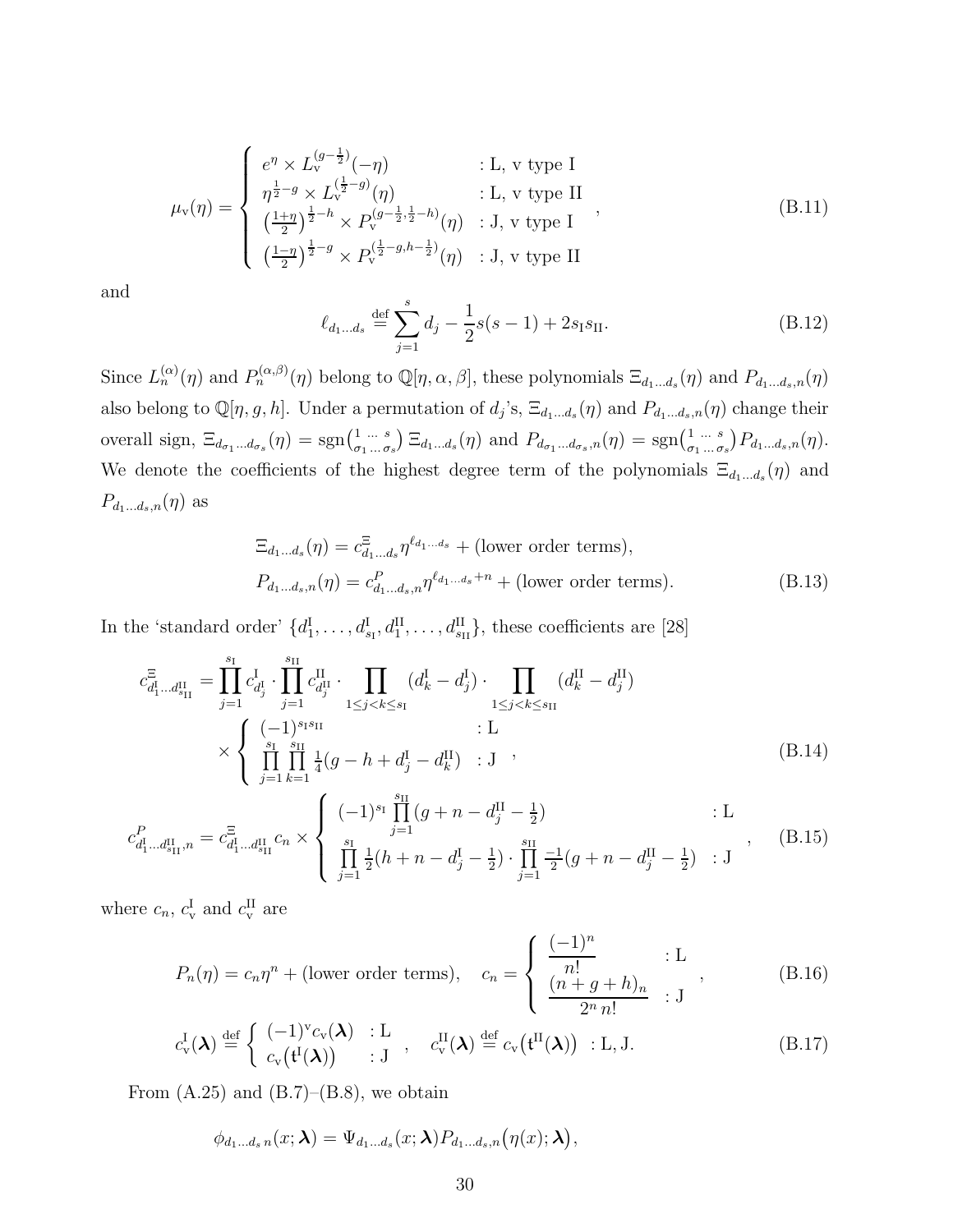$$
\Psi_{d_1...d_s}(x;\boldsymbol{\lambda})=c^s_{\mathcal{F}}\frac{\phi_0(x;\boldsymbol{\lambda}^{[s_1,s_{II}]})}{\Xi_{d_1...d_s}(\eta(x);\boldsymbol{\lambda})},\quad \boldsymbol{\lambda}^{[s_1,s_{II}]}\stackrel{\text{def}}{=}\boldsymbol{\lambda}+s_I\tilde{\boldsymbol{\delta}}^{\mathrm{I}}+s_{II}\tilde{\boldsymbol{\delta}}^{\mathrm{II}}.\tag{B.18}
$$

Explicit forms of the step forward and backward shift operators  $\hat{\mathcal{F}}_{d_1...d_s}$  and  $\hat{\mathcal{B}}_{d_1...d_s}$  are given by eqs.(A.1)–(A.4) in [38]. To calculate the multi-step one  $\hat{\mathcal{F}}^{(d_1...d_s)}$  and  $\hat{\mathcal{B}}^{(d_1...d_s)}$ , however, they are not so useful. Instead, we use  $(A.31)$ – $(A.32)$  and  $(A.45)$ – $(A.46)$ . By using  $(B.7)$ – (B.8), we obtain

$$
\hat{\mathcal{F}}^{(d_1...d_s)} P_n(\eta) = \rho_{\hat{\mathcal{F}}}^{(d_1...d_s)}(\eta) W[\mu_{d_1}, \dots, \mu_{d_s}, P_n](\eta),
$$
\n(B.19)

$$
\hat{\mathcal{B}}^{(d_1...d_s)} P_{d_1...d_s,n}(\eta) = \rho_{\hat{\mathcal{B}}}^{(d_1...d_s)}(\eta) W[m_1, \dots, m_s, P_{d_1...d_s,n}](\eta). \tag{B.20}
$$

Here  $\mu_{\rm v}(\eta)$  is given in (B.11), and  $\rho_{\hat{\tau}}^{(d_1...d_s)}$  $\stackrel{(d_1...d_s)}{\hat{\mathcal{F}}}(\eta),\, \rho_{\hat{\mathcal{B}}}^{(d_1...d_s)}$  $\hat{\mathcal{B}}^{(a_1...a_s)}(\eta)$  and  $m_j(\eta)$  are

$$
\rho_{\hat{\mathcal{F}}}^{(d_1...d_s)}(\eta) \stackrel{\text{def}}{=} \begin{cases} \eta^{(s_1+g+\frac{1}{2})s_{\text{II}}}e^{-s_1\eta} & : \mathcal{L} \\ \left(\frac{1-\eta}{2}\right)^{(s_1+g+\frac{1}{2})s_{\text{II}}} \left(\frac{1+\eta}{2}\right)^{(s_{\text{II}}+h+\frac{1}{2})s_{\text{I}}} & : \mathcal{J} \end{cases} , \tag{B.21}
$$

$$
\rho_{\hat{\mathcal{B}}}^{(d_1...d_s)}(\eta) \stackrel{\text{def}}{=} \frac{c_{\mathcal{F}}^{2s}(-1)^{\frac{1}{2}s(s+1)}}{\Xi_{d_1...d_s}(\eta)^s} \times \begin{cases} \eta^{s_1(s_1+g+\frac{1}{2})}e^{-s_{\Pi}\eta} & \text{: L} \\ \left(\frac{1-\eta}{2}\right)^{s_1(s_1+g+\frac{1}{2})} \left(\frac{1+\eta}{2}\right)^{s_{\Pi}(s_{\Pi}+h+\frac{1}{2})} & \text{: J} \end{cases} ,\tag{B.22}
$$

$$
m_j(\eta) = m_j^{(d_1...d_s)}(\eta) \stackrel{\text{def}}{=} \Xi_{d_1...d_{j-1}d_{j+1}...d_s}(\eta) \times \begin{cases} \eta^{-(s_1-s_{\text{II}}+g-\frac{1}{2})} & \text{: L, } d_j \text{ type I} \\ e^{\eta} & \text{: L, } d_j \text{ type II} \\ \frac{1-\eta}{2} \end{cases}, (B.23)
$$
\n
$$
\frac{1-\eta}{2} \cdot J, d_j \text{ type I} \quad (B.24)
$$

where  $\Xi_{d_1...d_{j-1}d_{j+1}...d_s}(\eta)\big|_{s=1} = 1$ . This formula (B.20) (see (A.40)) is new. For the exceptional Hermite polynomial with multi indices, the formula like (B.20) was given in [39].

The Hamiltonian  $\mathcal{H}_{d_1...d_s}$  can be written in the standard form:

$$
\mathcal{H}_{d_1\ldots d_s} = \mathcal{A}_{d_1\ldots d_s}^{\dagger} \mathcal{A}_{d_1\ldots d_s}, \quad \mathcal{A}_{d_1\ldots d_s} \stackrel{\text{def}}{=} \frac{d}{dx} - \partial_x \log \left| \phi_{d_1\ldots d_s} \, o(x) \right|.
$$
 (B.24)

The shape invariance of the original system is inherited by the deformed system,

$$
\mathcal{A}_{d_1...d_s}(\boldsymbol{\lambda})\mathcal{A}_{d_1...d_s}(\boldsymbol{\lambda})^{\dagger} = \mathcal{A}_{d_1...d_s}(\boldsymbol{\lambda} + \boldsymbol{\delta})^{\dagger}\mathcal{A}_{d_1...d_s}(\boldsymbol{\lambda} + \boldsymbol{\delta}) + \mathcal{E}_1(\boldsymbol{\lambda}). \tag{B.25}
$$

As a consequence of the shape invariance, we have

$$
\mathcal{A}_{d_1...d_s}(\boldsymbol{\lambda})\phi_{d_1...d_s n}(x;\boldsymbol{\lambda}) = f_n(\boldsymbol{\lambda})\phi_{d_1...d_s n-1}(x;\boldsymbol{\lambda}+\boldsymbol{\delta}),
$$
(B.26)

$$
\mathcal{A}_{d_1\ldots d_s}(\boldsymbol{\lambda})^{\dagger} \phi_{d_1\ldots d_s}{}_{n-1}(x; \boldsymbol{\lambda} + \boldsymbol{\delta}) = b_{n-1}(\boldsymbol{\lambda}) \phi_{d_1\ldots d_s}{}_{n}(x; \boldsymbol{\lambda}),
$$
\n(B.27)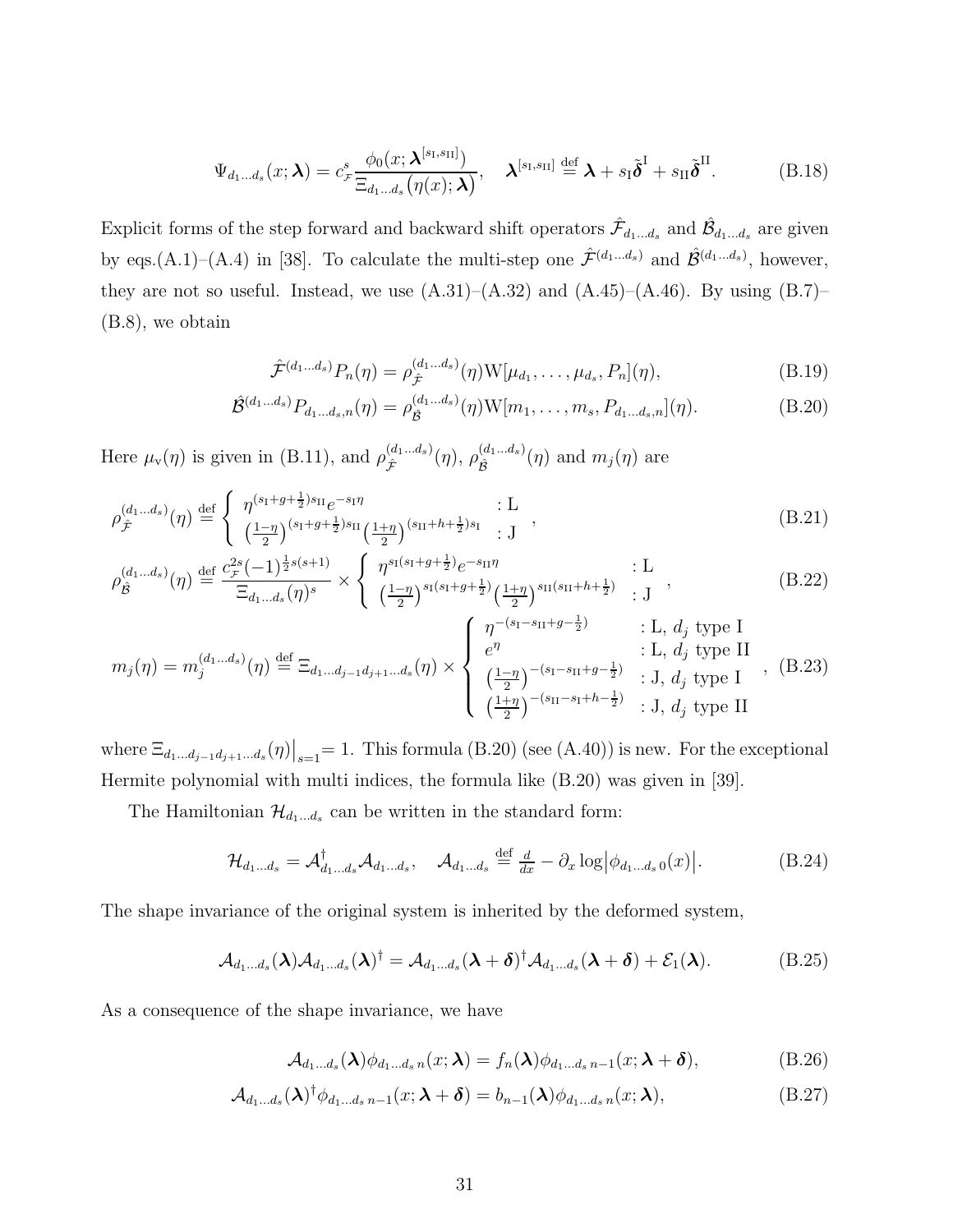where the constants  $f_n(\lambda)$  and  $b_{n-1}(\lambda)$  are the factors of the eigenvalue  $f_n(\lambda)b_{n-1}(\lambda)$  =  $\mathcal{E}_n(\boldsymbol{\lambda})$ :

$$
f_n(\boldsymbol{\lambda}) = \begin{cases} -2 & \text{: } L \\ -2(n+g+h) & \text{: } J \end{cases}, \quad b_{n-1}(\boldsymbol{\lambda}) = -2n \quad \text{: } L, J. \tag{B.28}
$$

The relations (B.26)–(B.27) give the forward and backward shift relations,

$$
\mathcal{F}_{d_1...d_s}(\boldsymbol{\lambda})P_{d_1...d_s,n}(\eta;\boldsymbol{\lambda})=f_n(\boldsymbol{\lambda})P_{d_1...d_s,n-1}(\eta;\boldsymbol{\lambda}+\boldsymbol{\delta}),
$$
\n(B.29)

$$
\mathcal{B}_{d_1\ldots d_s}(\boldsymbol{\lambda})P_{d_1\ldots d_s,n-1}(\eta;\boldsymbol{\lambda}+\boldsymbol{\delta})=b_{n-1}(\boldsymbol{\lambda})P_{d_1\ldots d_s,n}(\eta;\boldsymbol{\lambda}),
$$
\n(B.30)

where the forward  $(F)$  and backward  $(B)$  shift operators are defined by

$$
\mathcal{F}_{d_1...d_s}(\boldsymbol{\lambda}) \stackrel{\text{def}}{=} \Psi_{d_1...d_s}^{-1}(x; \boldsymbol{\lambda} + \boldsymbol{\delta}) \circ \mathcal{A}_{d_1...d_s}(\boldsymbol{\lambda}) \circ \Psi_{d_1...d_s}(x; \boldsymbol{\lambda}),
$$
(B.31)

$$
\mathcal{B}_{d_1...d_s}(\boldsymbol{\lambda}) \stackrel{\text{def}}{=} \Psi_{d_1...d_s}^{-1}(x;\boldsymbol{\lambda}) \circ \mathcal{A}_{d_1...d_s}(\boldsymbol{\lambda})^{\dagger} \circ \Psi_{d_1...d_s}(x;\boldsymbol{\lambda}+\boldsymbol{\delta}). \tag{B.32}
$$

Another consequence of the shape invariance is the following proportionality,

$$
P_{d_1...d_s,0}(\eta; \lambda) = A \times \Xi_{d_1...d_s}(\eta; \lambda + \delta),
$$
\n
$$
A = \begin{cases} (-1)^{s_1} \prod_{j=1}^{s_{II}} (g - d_j - \frac{1}{2}) & \text{: } L \\ 2^{-s_1} \prod_{j=1}^{s_1} (h - d_j - \frac{1}{2}) \cdot (-2)^{-s_{II}} \prod_{j=1}^{s_{II}} (g - d_j - \frac{1}{2}) & \text{: } J \end{cases},
$$
\n(B.33)

where j runs for type I  $d_j$  (or type II  $d_j$ ) in the products  $\prod_{j=1}^{s}$  $j=1$ (or  $\prod_{s_{II}}$  $j=1$ ). Therefore the ground state has the form,

$$
\phi_{d_1...d_s,0}(x;\boldsymbol{\lambda}) \propto \phi_0(x;\boldsymbol{\lambda}^{[s_1,s_{II}]}) \frac{\Xi_{d_1...d_s}(\eta(x);\boldsymbol{\lambda}+\boldsymbol{\delta})}{\Xi_{d_1...d_s}(\eta(x);\boldsymbol{\lambda})}.
$$
 (B.34)

Then eqs. $(B.31)$ – $(B.32)$  become

$$
\mathcal{F}_{d_1...d_s}(\boldsymbol{\lambda}) = c_{\mathcal{F}} \frac{\Xi_{d_1...d_s}(\eta; \boldsymbol{\lambda} + \boldsymbol{\delta})}{\Xi_{d_1...d_s}(\eta; \boldsymbol{\lambda})} \Big(\frac{d}{d\eta} - \frac{\partial_{\eta} \Xi_{d_1...d_s}(\eta; \boldsymbol{\lambda} + \boldsymbol{\delta})}{\Xi_{d_1...d_s}(\eta; \boldsymbol{\lambda} + \boldsymbol{\delta})}\Big),
$$
(B.35)

$$
\mathcal{B}_{d_1\ldots d_s}(\boldsymbol{\lambda}) = -4c_{\mathcal{F}}^{-1}c_2(\eta)\frac{\Xi_{d_1\ldots d_s}(\eta;\boldsymbol{\lambda})}{\Xi_{d_1\ldots d_s}(\eta;\boldsymbol{\lambda}+\boldsymbol{\delta})}\Big(\frac{d}{d\eta}+\frac{c_1(\eta,\boldsymbol{\lambda}^{[s_1,s_{II}]})}{c_2(\eta)}-\frac{\partial_{\eta}\Xi_{d_1\ldots d_s}(\eta;\boldsymbol{\lambda})}{\Xi_{d_1\ldots d_s}(\eta;\boldsymbol{\lambda})}\Big),\quad (B.36)
$$

where the functions  $c_1(\eta; \lambda)$  and  $c_2(\eta)$  are those appearing in the (confluent) hypergeometric equations for the Laguerre and Jacobi polynomials

$$
c_1(\eta, \lambda) \stackrel{\text{def}}{=} \begin{cases} g + \frac{1}{2} - \eta & \text{: } L \\ h - g - (g + h + 1)\eta & \text{: } J \end{cases}, \quad c_2(\eta) \stackrel{\text{def}}{=} \begin{cases} \eta & \text{: } L \\ 1 - \eta^2 & \text{: } J \end{cases} . \tag{B.37}
$$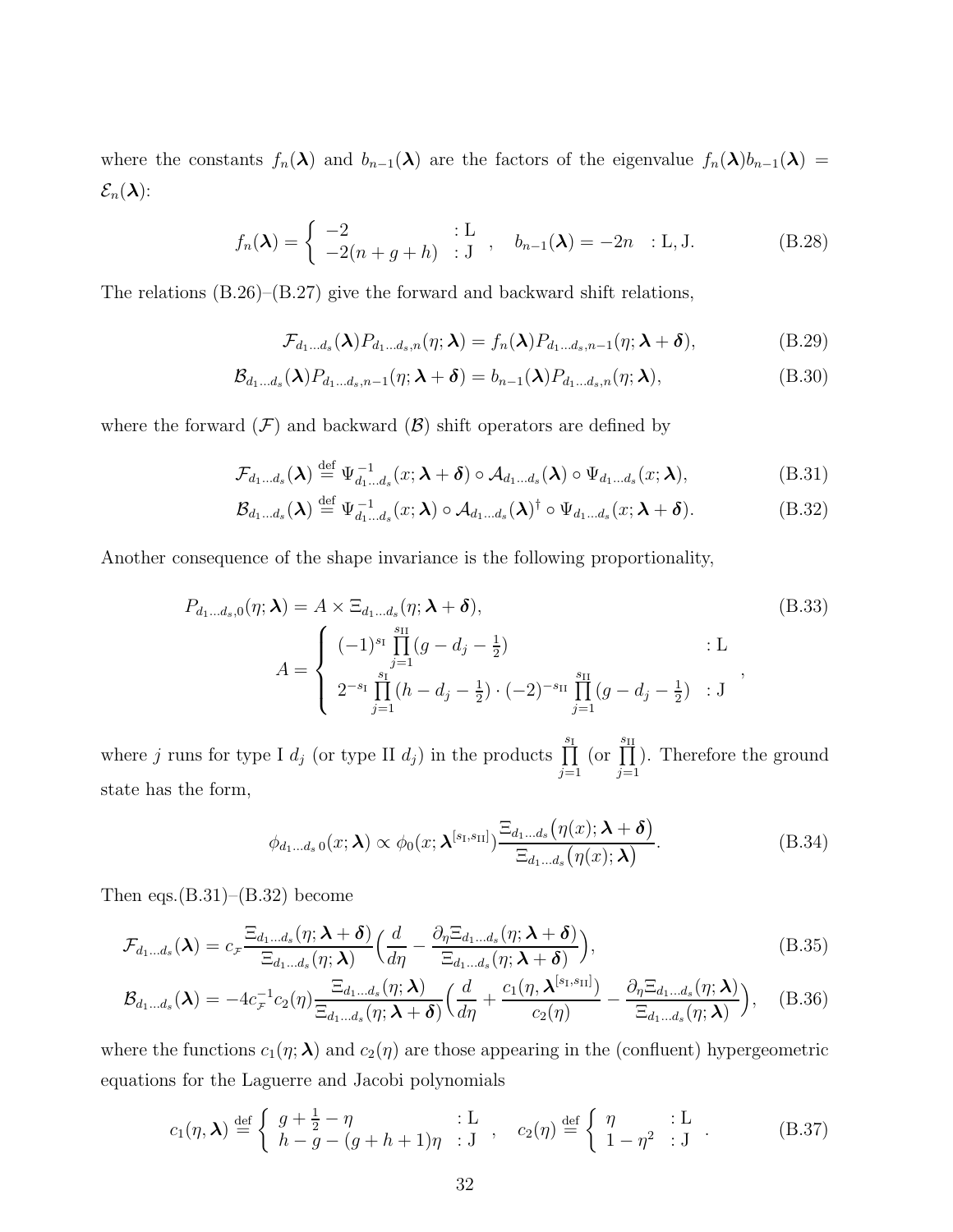The second order differential operator  $\widetilde{\mathcal{H}}_{d_1...d_s}(\lambda)$  governing the multi-indexed polynomials is:

$$
\widetilde{\mathcal{H}}_{d_1...d_s}(\boldsymbol{\lambda}) \stackrel{\text{def}}{=} \Psi_{d_1...d_s}^{-1}(x;\boldsymbol{\lambda}) \circ \mathcal{H}_{d_1...d_s}(\boldsymbol{\lambda}) \circ \Psi_{d_1...d_s}(x;\boldsymbol{\lambda}) = \mathcal{B}_{d_1...d_s}(\boldsymbol{\lambda}) \mathcal{F}_{d_1...d_s}(\boldsymbol{\lambda})
$$
\n
$$
= -4 \bigg( c_2(\eta) \frac{d^2}{d\eta^2} + \Big( c_1(\eta, \boldsymbol{\lambda}^{[s_1, s_{II}]}) - 2c_2(\eta) \frac{\partial_{\eta} \Xi_{d_1...d_s}(\eta; \boldsymbol{\lambda})}{\Xi_{d_1...d_s}(\eta; \boldsymbol{\lambda})} \Big) \frac{d}{d\eta}
$$
\n
$$
+ c_2(\eta) \frac{\partial_{\eta}^2 \Xi_{d_1...d_s}(\eta; \boldsymbol{\lambda})}{\Xi_{d_1...d_s}(\eta; \boldsymbol{\lambda})} - c_1(\eta, \boldsymbol{\lambda}^{[s_1, s_{II}]} - \boldsymbol{\delta}) \frac{\partial_{\eta} \Xi_{d_1...d_s}(\eta; \boldsymbol{\lambda})}{\Xi_{d_1...d_s}(\eta; \boldsymbol{\lambda})} \bigg), \qquad (B.38)
$$

$$
\widetilde{\mathcal{H}}_{d_1...d_s}(\boldsymbol{\lambda})P_{d_1...d_s,n}(\eta;\boldsymbol{\lambda})=\mathcal{E}_n(\boldsymbol{\lambda})P_{d_1...d_s,n}(\eta;\boldsymbol{\lambda}).
$$
\n(B.39)

For appropriate parameter range (see [11]), the operators  $\mathcal{H}_{d_1...d_s}$ ,  $\hat{\mathcal{A}}_{d_1...d_s}$ ,  $\mathcal{A}_{d_1...d_s}$ , etc. are non-singular, and we have the norm formula,  $(\phi_{d_1...d_s n}, \phi_{d_1...d_s m}) = \prod_s^s$  $j=1$  $(\mathcal{E}_n-\tilde{\mathcal{E}}_{d_j})\cdot(\phi_n,\phi_m)$ with  $(f, g) \stackrel{\text{def}}{=} \int_{x_1}^{x_2} dx f(x)g(x)$ . For equivalence among the multi-indexed polynomials, see [28, 29].

## References

- [1] D. G´omez-Ullate, N. Kamran and R. Milson, "An extension of Bochner's problem: exceptional invariant subspaces," J. Approx. Theory 162 (2010) 987-1006, arXiv:0805. 3376[math-ph]; "An extended class of orthogonal polynomials defined by a Sturm-Liouville problem," J. Math. Anal. Appl. 359 (2009) 352-367, arXiv:0807.3939[mathph].
- [2] C. Quesne, "Exceptional orthogonal polynomials, exactly solvable potentials and supersymmetry," J. Phys. A41 (2008) 392001 (6pp), arXiv:0807.4087[quant-ph].
- [3] S. Odake and R. Sasaki, "Infinitely many shape invariant potentials and new orthogonal polynomials," Phys. Lett. B679 (2009) 414-417, arXiv:0906.0142[math-ph]; "Another set of infinitely many exceptional  $(X_{\ell})$  Laguerre polynomials," Phys. Lett. **B684** (2010) 173-176, arXiv:0911.3442[math-ph].
- [4] S. Odake and R. Sasaki, "Infinitely many shape invariant potentials and cubic identities of the Laguerre and Jacobi polynomials," J. Math. Phys. 51 (2010) 053513 (9pp), arXiv:0911.1585[math-ph].
- [5] C.-L. Ho, S. Odake and R. Sasaki, "Properties of the exceptional  $(X_{\ell})$  Laguerre and Jacobi polynomials," SIGMA 7 (2011) 107 (24pp), arXiv:0912.5447[math-ph].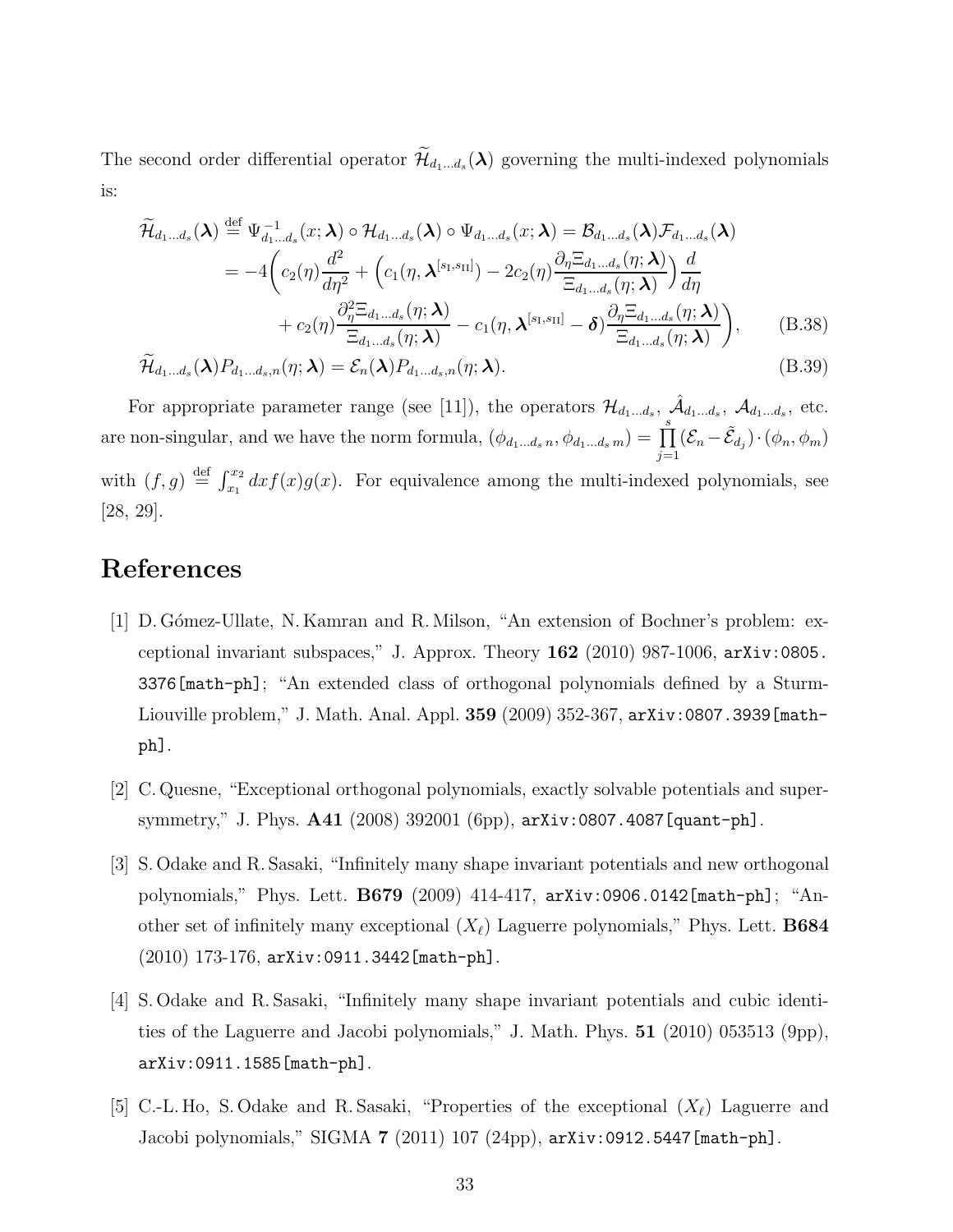- [6] D. G´omez-Ullate, N. Kamran and R. Milson, "Exceptional orthogonal polynomials and the Darboux transformation," J. Phys. A43 (2010) 434016, arXiv:1002.2666[mathph].
- [7] R. Sasaki, S. Tsujimoto and A. Zhedanov, "Exceptional Laguerre and Jacobi polynomials and the corresponding potentials through Darboux-Crum transformations," J. Phys. A43 (2010) 315204, arXiv:1004.4711[math-ph].
- [8] D. G´omez-Ullate, N. Kamran and R. Milson, "On orthogonal polynomials spanning a non-standard flag," Contemp. Math. 563 (2011) 51-72, arXiv:1101.5584[math-ph].
- [9] Y. Grandati, "Solvable rational extensions of the Morse and Kepler-Coulomb potentials," J. Math. Phys.  $52$  (2011) 103505 (12pp),  $arXiv:1103.5023$  [math-ph].
- [10] D. Gómez-Ullate, N. Kamran and R. Milson, "Two-step Darboux transformations and exceptional Laguerre polynomials," J. Math. Anal. Appl. 387 (2012) 410-418, arXiv: 1103.5724[math-ph].
- [11] S. Odake and R. Sasaki, "Exactly solvable quantum mechanics and infinite families of multi-indexed orthogonal polynomials," Phys. Lett. B702 (2011) 164-170, arXiv: 1105.0508[math-ph]. (Remark:  $\tilde{\boldsymbol{\delta}}^{\text{I}}$  and  $\tilde{\boldsymbol{\delta}}^{\text{II}}$  in this reference correspond to  $-\tilde{\boldsymbol{\delta}}^{\text{I}}$  and  $-\tilde{\boldsymbol{\delta}}^{\text{II}}$  in the present paper, respectively.)
- [12] C.-L. Ho, "Prepotential approach to solvable rational extensions of harmonic oscillator and Morse potentials," J. Math. Phys. 52 (2011) 122107 (8pp), arXiv:1105.3670 [math-ph].
- [13] C. Quesne, "Revisiting (quasi-)exactly solvable rational extensions of the Morse potential," Int. J. Mod. Phys. A27 (2012) 1250073 (18pp), arXiv:1203.1812[math-ph].
- [14] Y. Grandati, "New rational extensions of solvable potentials with finite bound state spectrum," Phys. Lett. A376 (2012) 2866-2872, arXiv:1203.4149[math-ph].
- [15] D. Gómez-Ullate, N. Kamran and R. Milson, "A conjecture on exceptional orthogonal polynomials," Found. Comput. Math. 13 (2013) 615-666, arXiv:1203.6857[math-ph].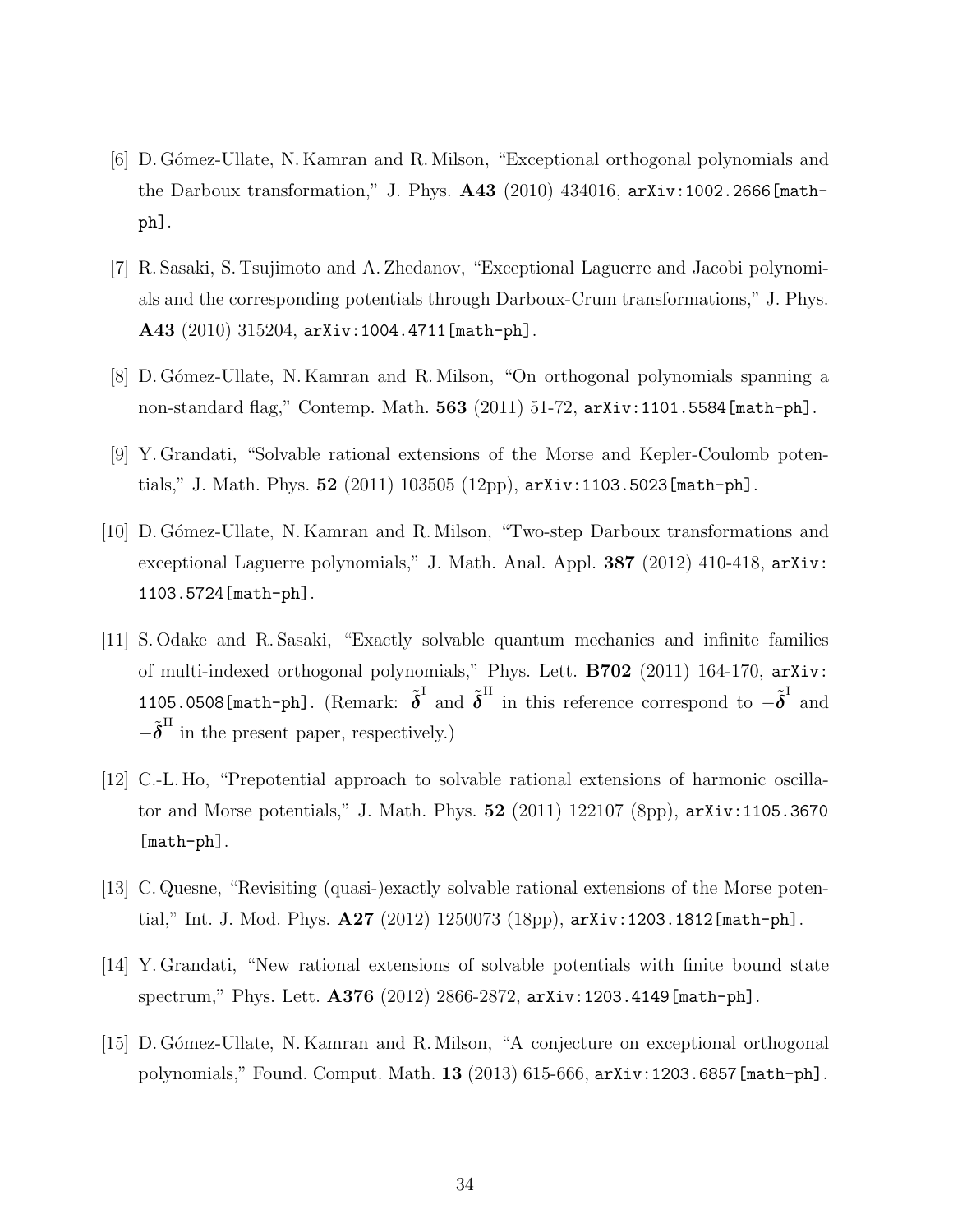- [16] C. Quesne, "Novel enlarged shape invariance property and exactly solvable rational extensions of the Rosen-Morse II and Eckart potentials," SIGMA 8 (2012) 080 (19pp), arXiv:1208.6165[math-ph].
- [17] S. Odake and R. Sasaki, "Krein-Adler transformations for shape-invariant potentials and pseudo virtual states," J. Phys. A46 (2013) 245201 (24pp), arXiv:1212.6595[mathph].
- [18] S. Odake and R. Sasaki, "Extensions of solvable potentials with finitely many discrete eigenstates," J. Phys. A46 (2013) 235205 (15pp), arXiv:1301.3980[math-ph].
- [19] S. Odake and R. Sasaki, "Crum's theorem for 'discrete' quantum mechanics," Prog. Theor. Phys. 122 (2009) 1067-1079, arXiv:0902.2593[math-ph].
- [20] S. Odake and R. Sasaki, "Infinitely many shape invariant discrete quantum mechanical systems and new exceptional orthogonal polynomials related to the Wilson and Askey-Wilson polynomials," Phys. Lett. **B682** (2009) 130-136, arXiv:0909.3668[math-ph].
- [21] L. García-Gutiérrez, S. Odake and R. Sasaki, "Modification of Crum's theorem for 'discrete' quantum mechanics," Prog. Theor. Phys. 124 (2010) 1-26, arXiv:1004.0289 [math-ph].
- [22] S. Odake and R. Sasaki, "Exceptional Askey-Wilson type polynomials through Darboux-Crum transformations," J. Phys. A43 (2010) 335201 (18pp), arXiv:1004.0544[mathph].
- [23] S. Odake and R. Sasaki, "Exceptional  $(X_{\ell})$  (q)-Racah polynomials," Prog. Theor. Phys.  $125$   $(2011)$   $851-870$ ,  $arXiv:1102.0812$ [math-ph].
- [24] S. Odake and R. Sasaki, "Discrete quantum mechanics," (Topical Review) J. Phys. A44 (2011) 353001 (47pp), arXiv:1104.0473[math-ph].
- [25] S. Odake and R. Sasaki, "Multi-indexed  $(q)$ -Racah polynomials," J. Phys.  $\bf{A}$  45 (2012) 385201 (21pp), arXiv:1203.5868[math-ph].
- [26] S. Odake and R. Sasaki, "Multi-indexed Wilson and Askey-Wilson polynomials," J. Phys. A46 (2013) 045204 (22pp), arXiv:1207.5584[math-ph].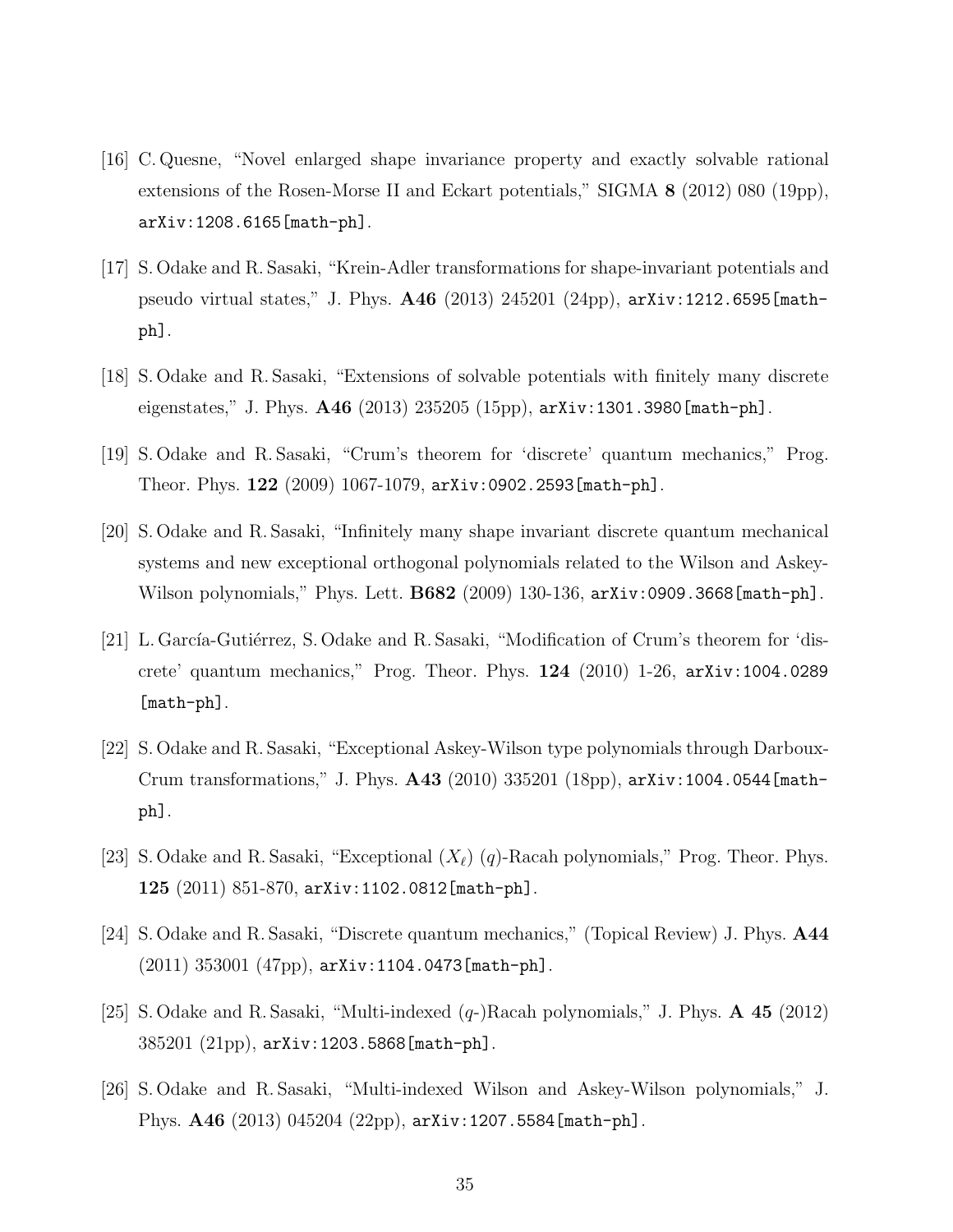- [27] S. Odake and R. Sasaki, "Casoratian Identities for the Wilson and Askey-Wilson Polynomials," J. Approx. Theory **193** (2015) 184-209,  $arXiv:1308.4240$  [math-ph].
- [28] S. Odake, "Equivalences of the Multi-Indexed Orthogonal Polynomials," J. Math. Phys. 55  $(2014)$   $013502$   $(17pp)$ ,  $arXiv:1309.2346$  [math-ph].
- [29] K. Takemura, "Multi-indexed Jacobi polynomials and Maya diagrams," J. Math. Phys. 55 (2014) 113501 (10pp), arXiv:1311.3570[math-ph].
- [30] C. Liaw, L. L. Littlejohn, R. Milson and J. Stewart, "A New Class of Exceptional Orthogonal Polynomials: The Type III  $X_m$ -Laguerre Polynomials And The Spectral Analysis of Three Types of Exceptional Laguerre Polynomials," arXiv:1407.4145[math.SP].
- [31] E. Routh, "On some properties of certain solutions of a differential equation of the second order," Proc. London Math. Soc. 16 (1884) 245-261; S. Bochner, "Über Sturm-Liouvillesche Polynomsysteme," Math. Zeit. 29 (1929) 730-736.
- [32] G. Szegö, *Orthogonal polynomials*, Amer. Math. Soc., Providence, RI (1939); T. S. Chihara, An Introduction to Orthogonal Polynomials, Gordon and Breach, New York (1978); M. E. H. Ismail, Classical and Quantum Orthogonal Polynomials in One Variable, vol. 98 of Encyclopedia of mathematics and its applications, Cambridge Univ. Press, Cambridge (2005).
- [33] G. Darboux, *Théorie générale des surfaces* vol 2 (1888) Gauthier-Villars, Paris. M. M. Crum, "Associated Sturm-Liouville systems," Quart. J. Math. Oxford Ser. (2) 6 (1955) 121-127, arXiv:physics/9908019. M. G. Krein, "On continuous analogue of a formula of Christoffel from the theory of orthogonal polynomials," (Russian) Doklady Acad. Nauk. CCCP, 113 (1957) 970-973; V. É. Adler, "A modification of Crum's method," Theor. Math. Phys. 101 (1994) 1381-1386.
- [34] S. Odake, "Recurrence Relations of the Multi-Indexed Orthogonal Polynomials," J. Math. Phys. 54 (2013) 083506 (18pp), arXiv:1303.5820[math-ph].
- [35] D. G´omez-Ullate, Y. Grandati and R. Milson, "Rational extensions of the quantum harmonic oscillator and exceptional Hermite polynomials," J. Phys. A47 (2014) 015203 (27pp), arXiv:1306.5143[math-ph].